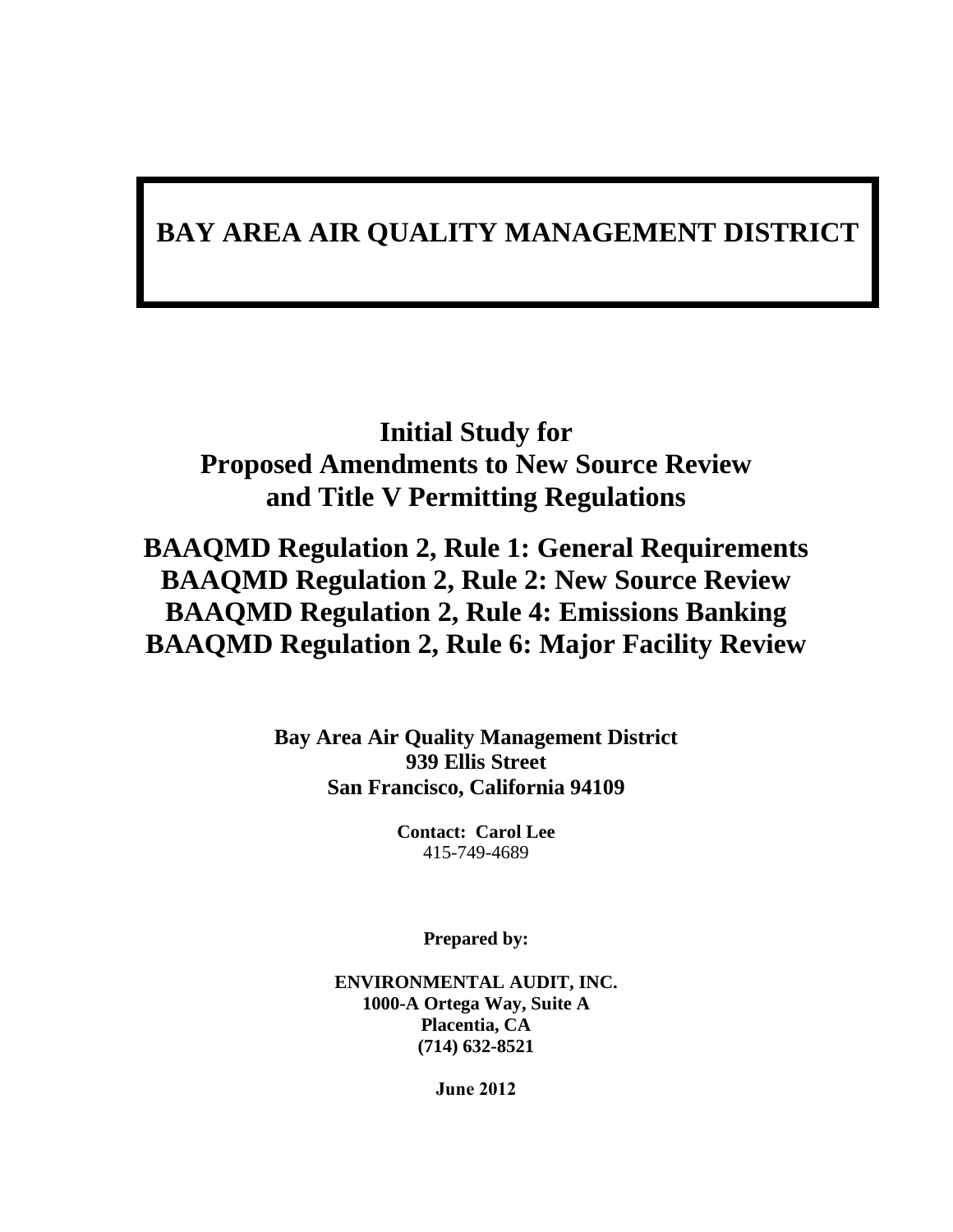| <b>Chapter 1</b> |                                                   |          |
|------------------|---------------------------------------------------|----------|
|                  | Introduction                                      | $1 - 1$  |
|                  | <b>Agency Authority</b>                           | $1 - 1$  |
|                  | Project Location                                  | $1-2$    |
|                  | <b>Background and Project Description</b>         | $1-4$    |
| <b>Chapter 2</b> |                                                   |          |
|                  | Introduction                                      | $2 - 1$  |
|                  | <b>General Information</b>                        | $2 - 1$  |
|                  | <b>Environmental Factors Potentially Affected</b> | $2 - 2$  |
|                  | Determination                                     | $2 - 3$  |
|                  | <b>Evaluation of Environmental Impacts</b>        | $2 - 4$  |
|                  | <b>Environmental Checklist and Discussion</b>     | $2 - 6$  |
|                  | I.<br>Aesthetics                                  | $2 - 6$  |
|                  | II. Agriculture and Forestry Resources            | $2-9$    |
|                  | III. Air Quality                                  | $2 - 12$ |
|                  | IV. Biological Resources                          | $2 - 18$ |
|                  | V. Cultural Resources                             | $2 - 20$ |
|                  | VI. Geology / Soils                               | $2 - 22$ |
|                  | VII. Greenhouse Gas Emissions                     | $2 - 25$ |
|                  | VIII. Hazard and Hazardous Materials              | $2 - 28$ |
|                  | IX. Hydrology / Water Quality                     | $2 - 32$ |
|                  | X. Land Use / Planning                            | $2 - 36$ |
|                  | XI. Mineral Resources                             | $2 - 38$ |
|                  | XII. Noise                                        | $2 - 40$ |
|                  | XIII. Population / Housing                        | $2 - 43$ |
|                  | XIV. Public Services                              | $2 - 45$ |
|                  | XV. Recreation                                    | $2 - 47$ |
|                  | XVI. Transportation / Traffic                     | $2 - 50$ |
|                  | XVII. Utilities / Service Systems                 | $2 - 52$ |
|                  | XVIII. Mandatory Findings of Significance         | $2 - 54$ |
|                  | References                                        | $2 - 56$ |

## **FIGURES:**

| Figure 1 – Bay Area Air Quality Management District |  |  |  | $1-2$ |
|-----------------------------------------------------|--|--|--|-------|
|-----------------------------------------------------|--|--|--|-------|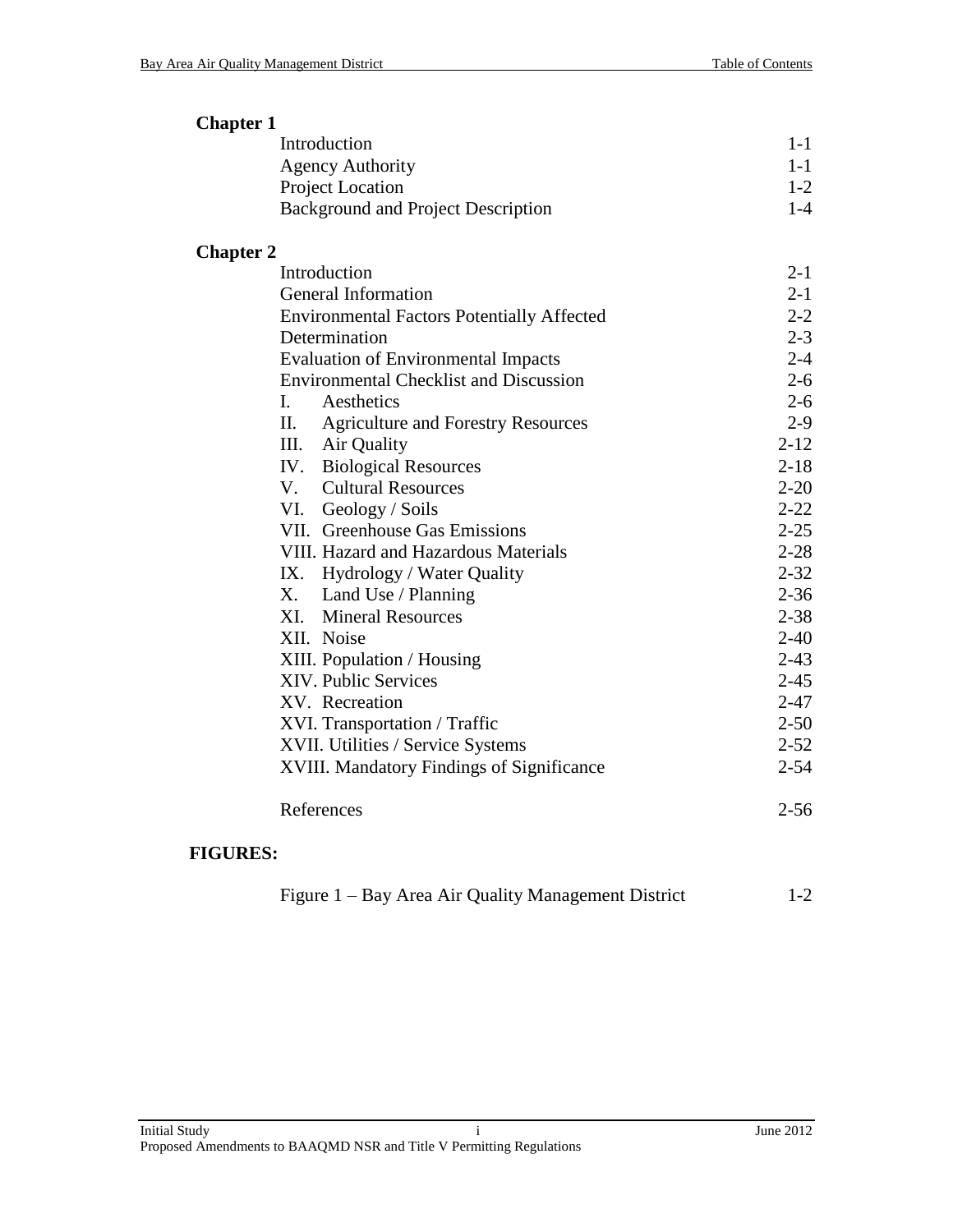# **CHAPTER 1**

## **PROJECT DESCRIPTION**

Introduction

Agency Authority

Project Location

Background and Project Description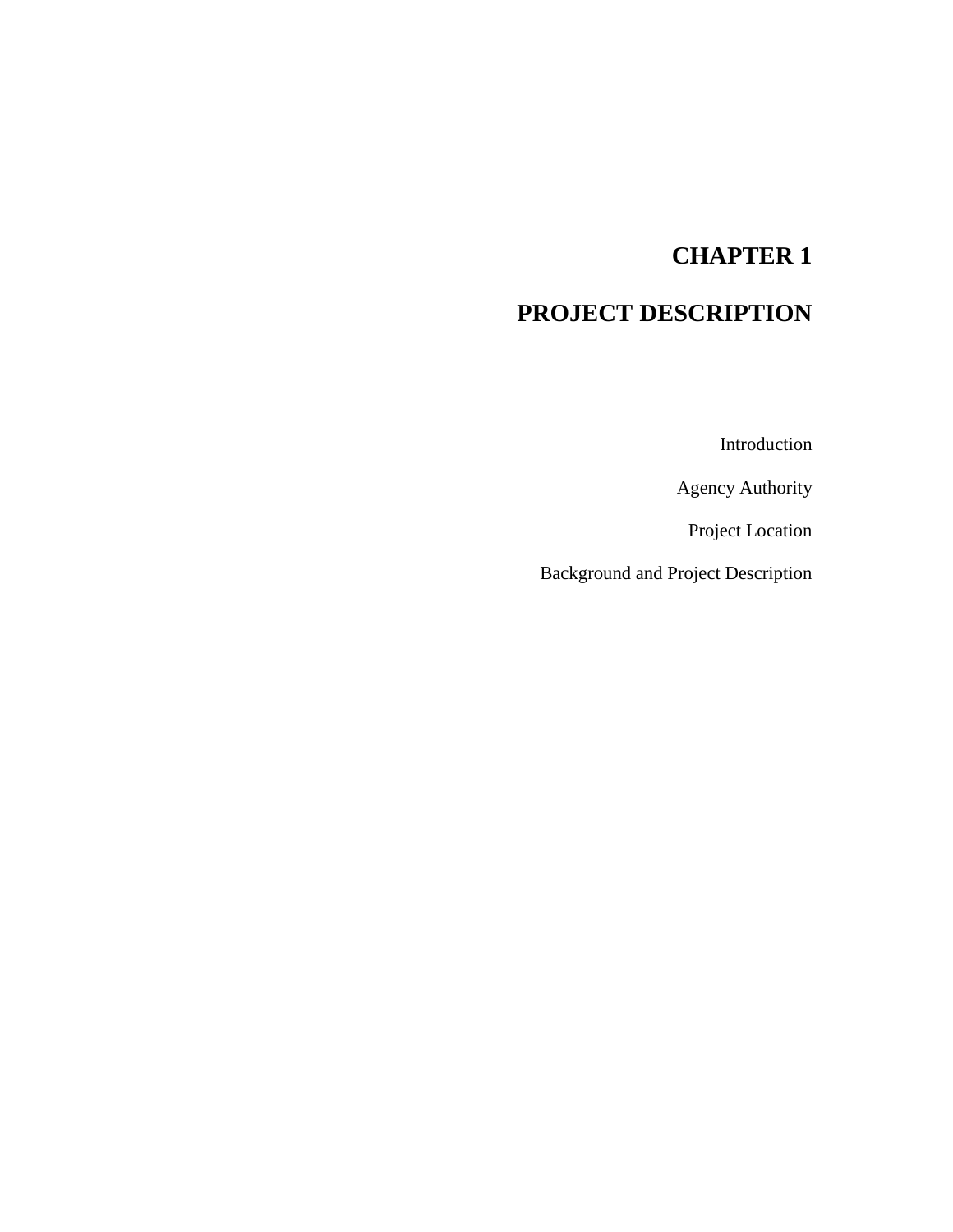## **1.1 INTRODUCTION**

The Bay Area Air Quality Management District (BAAQMD or District) is developing proposed amendments to its "New Source Review" (NSR) and "Title V" permitting regulations. The proposed amendments will update these important permitting programs to reflect recent regulatory developments in a number of areas. District Staff are currently developing the proposed amendments, which will be submitted to the District's Board of Directors for consideration and adoption.

The permitting regulations that are the subject of the proposed amendments are in District Regulation 2. The regulations implementing the District's New Source Review permitting program are in Regulation 2, Rule 2 (with additional supporting regulations related to emissions banking in Regulation 2, Rule 4). The regulations implementing the District's Title V permitting program are in Regulation 2, Rule 6. The proposed amendments also address elements of Regulation 2, Rule 1, which contains general provisions applicable to all District permitting programs, including NSR and Title V. These permitting programs, and the regulations implementing them, are described in more detail in Section 1.4 below.

The proposed amendments include a number of revisions to the District's NSR and Title permitting programs. The principal changes include the following:

- Adding new permitting requirements for fine particulate matter (specifically, particulate matter with an aerodynamic diameter of less than 2.5 microns, or " $PM_{2.5}$ ") and for greenhouse gases (GHGs).
- Adopting a "Prevention of Significant Deterioration" (PSD) permitting program an important sub-element of the NSR program – into District regulations for approval by the U.S. Environmental Protection Agency (EPA).
- Non-substantive revisions to reorganize and clarify the regulatory language to make it easier to understand and implement.
- Other miscellaneous revisions and updates to various regulatory provisions.

These changes are described in more detail in Section 1.4.4. In addition, the specific regulatory language of the proposed amendments is set forth in the drafts that District Staff are publishing in connection with this document.

## **1.2 AGENCY AUTHORITY**

The California Environmental Quality Act (CEQA), Public Resources Code § 21000 et seq., requires that the potential environmental impacts of proposed projects must be evaluated; and that if there will be any "significant" adverse environmental impacts, that feasible methods to reduce, avoid or eliminate such significant adverse impacts must be identified and implemented. To fulfill the purpose and intent of CEQA, the District is the lead agency for this project and has prepared this Initial Study for the Proposed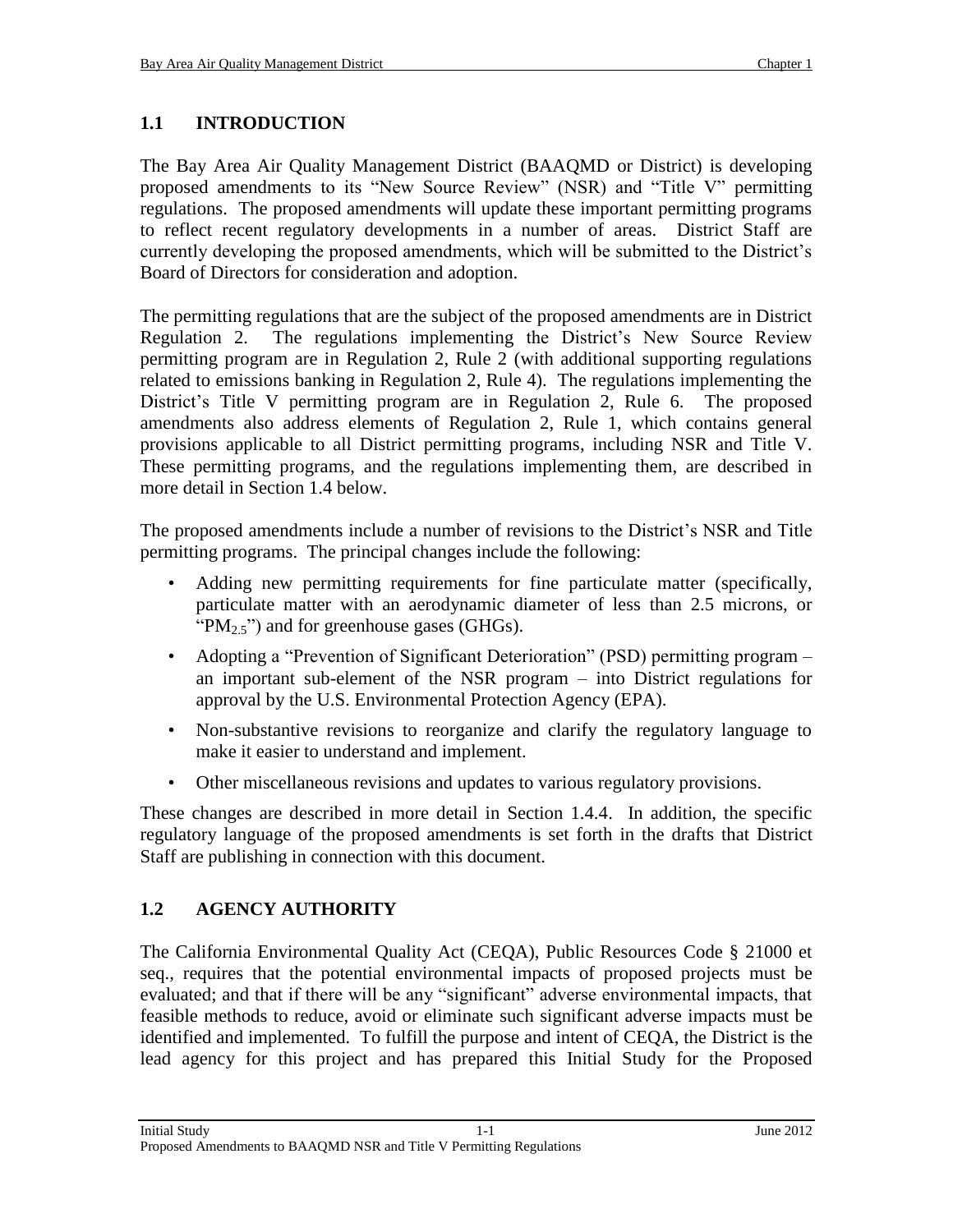Amendments to Regulation 2, Rule 1 (General Requirements); Regulation 2, Rule 2 (New Source Review); Regulation 2, Rule 4 (Emissions Banking); and Regulation 2, Rule 6 (Major Facility Review). An EIR is the appropriate document when "there is substantial evidence, in light of the whole record before a lead agency, that a project may have a significant effect on the environment ...." (CEQA Guidelines Section  $15064(a)(1)$ .) As explained in this document, there is information that suggests that the proposed amendments may have a significant adverse environmental impact, and so the District is preparing an EIR to examine such issues in detail. No decision is made at this stage whether there will in fact be any potential for such significant adverse impacts; the purpose of the EIR is to evaluate such issues so that a final conclusion can be reached based on a comprehensive analysis.

The Lead Agency is the "public agency that has the principal responsibility for carrying out or approving a project that may have a significant effect upon the environment" (Public Resources Code Section 21067.) The District has the primary responsibility for approving and carrying out this project, because the proposed amendments involve the District's permitting regulations and it is the District that will be developing, adopting and implementing them. (See CEQA Guidelines Section 15051(a).)

The District is providing a Notice of Preparation concurrently with publication this Initial Study, as required by CEQA.

## **1.3 PROJECT LOCATION**

The District has jurisdiction of an area encompassing 5,600 square miles that includes all of Alameda, Contra Costa, Marin, San Francisco, San Mateo, Santa Clara, and Napa Counties, and portions of southwestern Solano and southern Sonoma counties. The San Francisco Bay Area is characterized by a large, shallow basin surrounded by coastal mountain ranges tapering into sheltered inland valleys. The combined climatic and topographic factors result in increased potential for the accumulation of air pollutants in the inland valleys and reduced potential for buildup of air pollutants along the coast. The Basin is bounded by the Pacific Ocean to the west and includes complex terrain consisting of coastal mountain ranges, inland valleys and bays (see Figure 1-1).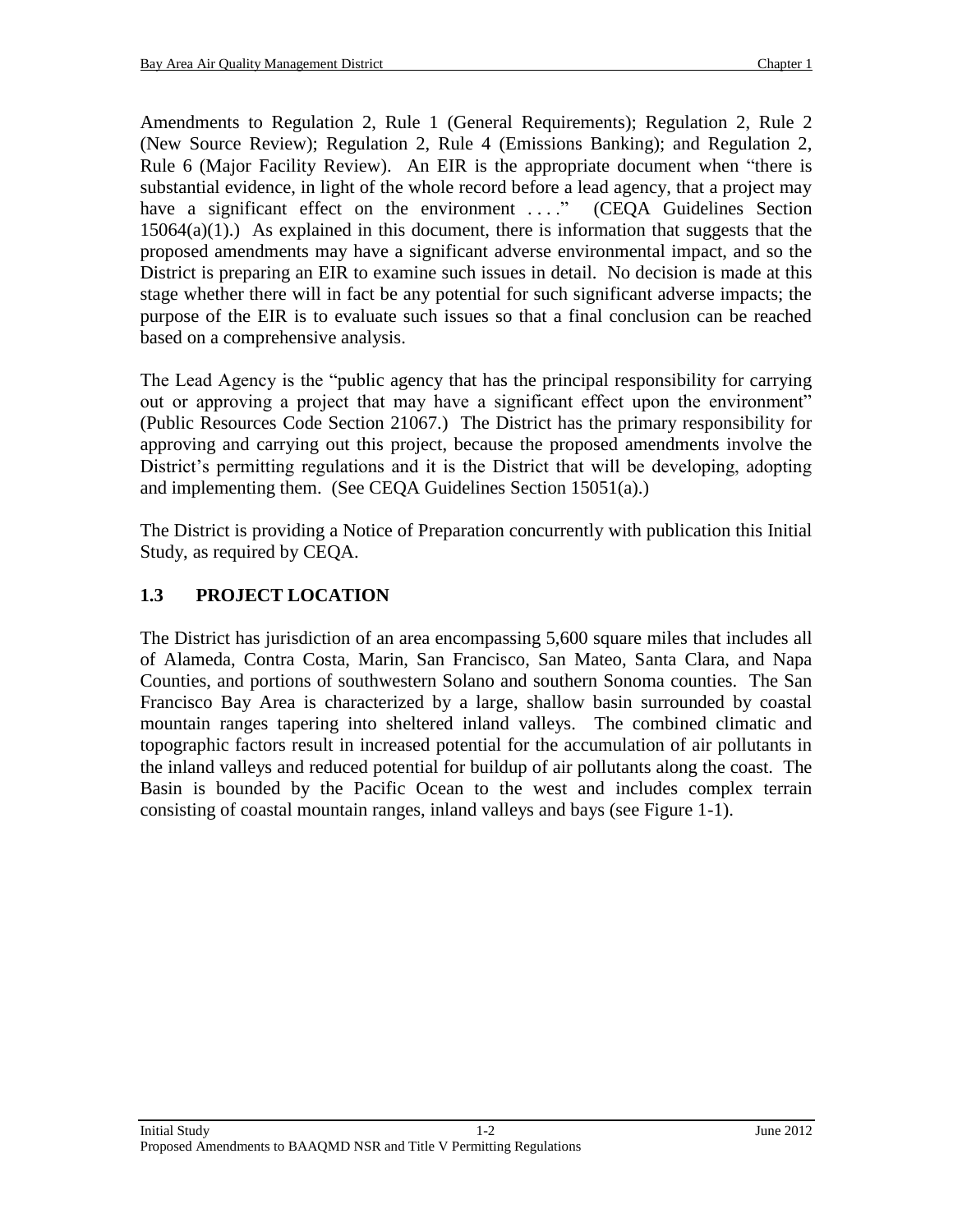

1:12240\Map (Cre ted) 10/27/04 (Drawn By) M.B. (Check By) D.B.S. (Last Rev.) 10/27/04

**Figure 1-1 Bay Area Air Quality Management District Location**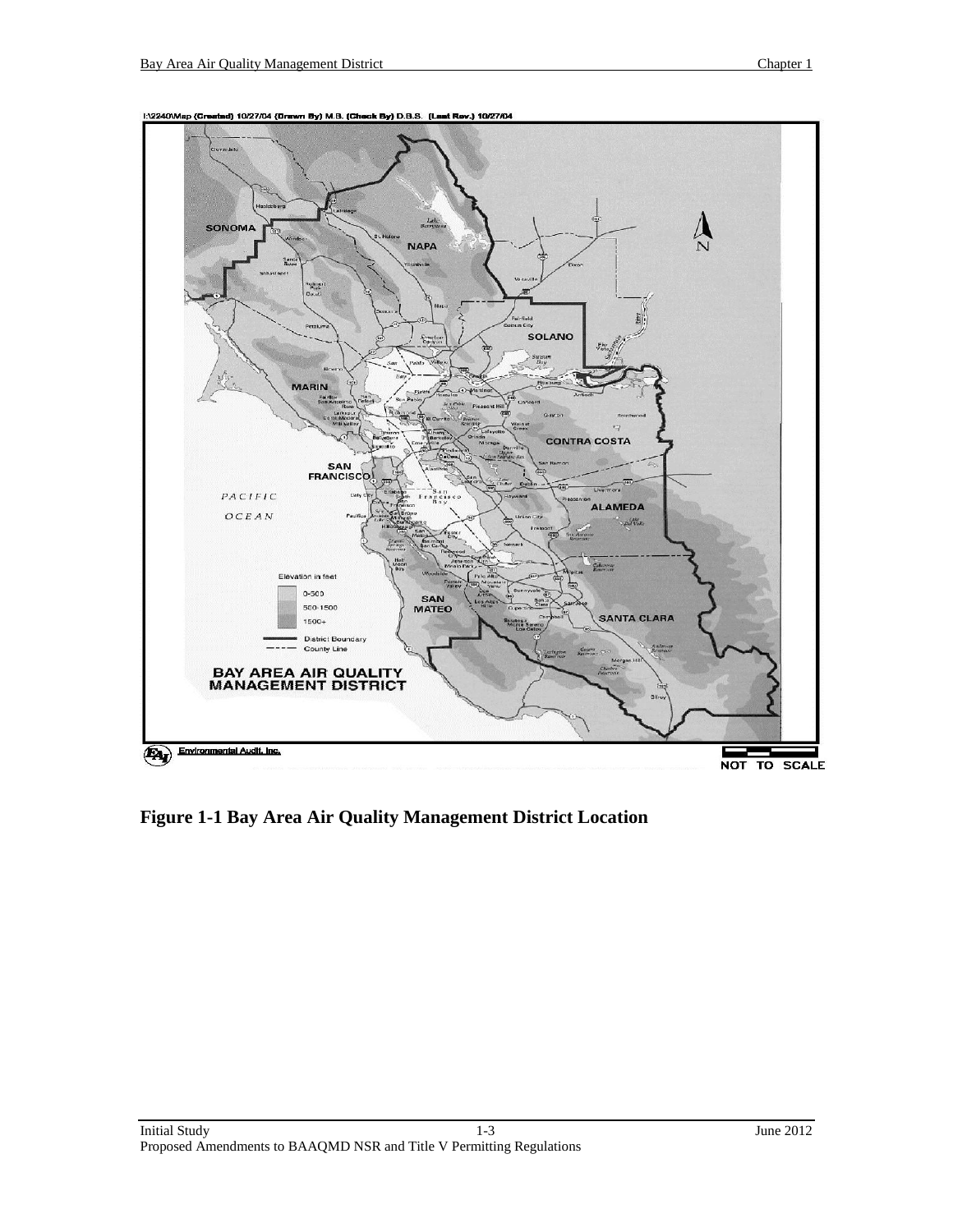## **1.4 BACKGROUND AND PROJECT DESCRIPTION**

### **1.4.1 "New Source Review" and Title V Permitting**

The proposed amendments update the District's regulations that implement two important Clean Air Act permitting programs, New Source Review and Title V. The following is a background discussion to provide the context in which the proposed amendments will apply.

### *New Source Review*

"New Source Review" is a pre-construction permitting review requirement that ensures that when a new source of air pollution is built, or when an existing source of air pollution is modified, the project will implement and comply with all current regulatory standards governing air emissions. It focuses on projects at the design stage, before construction on the source begins, where it is easiest and most appropriate to incorporate the most effective pollution control technology (i.e., as opposed to having to retrofit a source after it is built). Based upon this pre-construction review, the District issues an "Authority to Construct" for the source that authorizes construction and imposes permit conditions to ensure that the source satisfies all applicable regulatory requirements. The District's New Source Review permitting program is contained in Regulation 2, Rule 2. In addition, Regulation 2, Rule 4 contains ancillary provisions regarding emissions banking, which help implement the "offsets" requirements of the NSR program (see further description below); and Regulation 2, Rule 1 contains general requirements that apply to all District permitting, including NSR permitting.

One of the principal purposes of New Source Review permitting is to help ensure that the Bay Area's air quality complies with EPA's National Ambient Air Quality Standards (NAAQS). The NAAQS are health-based standards for the amount of air pollutants that can be present in the air we breathe. EPA establishes these standards for a group of important air pollutants called "criteria" pollutants, and then designates each region of the country as "attainment" or "non-attainment" of the NAAQS for each pollutant based on measurements of air quality in the region. Where a region is designated as "nonattainment" for a pollutant, the region needs to take regulatory action to reduce the amount of that pollutant being emitted region-wide so as to come back into attainment. Where a region is designated as "attainment", it is not out of compliance and so there is not as urgent a need for regulatory action. It is important to be vigilant so that air quality does not deteriorate to such an extent that it violates the NAAQS, however, so the region still has important responsibilities with respect to pollutants for which it is "attainment" of the NAAQS.<sup>1</sup>

 $\overline{a}$ 

<sup>&</sup>lt;sup>1</sup> For certain pollutants, a region may be designated as "unclassified" because there is insufficient data to make an attainment determination or EPA may not have established a NAAQS for that particular pollutant. Such areas are treated the same as "attainment" areas for purposes of New Source Review permitting. The remainder of this discussion will use the term "attainment" to refer to both attainment and unclassified pollutants.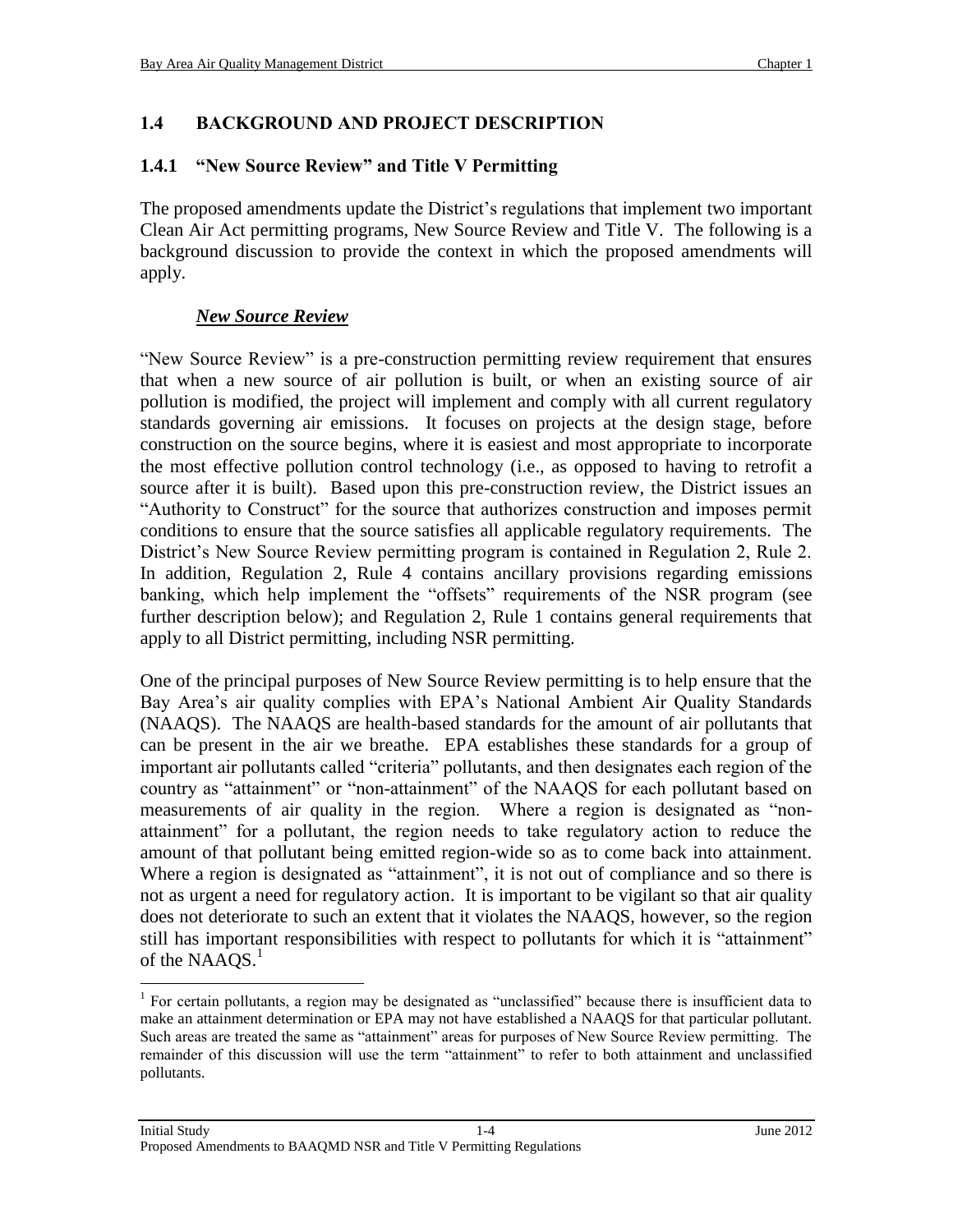The NSR permitting program helps implement these efforts to get ambient air quality into compliance – and to stay in compliance – with the NAAQS. As noted above, it requires new sources and modifications to existing sources to obtain a pre-construction NSR permit and implement certain emissions-control requirements. It applies to "major" facilities – facilities with emissions over 100 or 250 tons per year (depending on the source category) – and it requires new and modified sources at such facilities to obtain an NSR permit where the new source or modification will result in a "significant" increase in emissions of air pollutants. This "significant" increase threshold varies by pollutant, but it is generally between 10 tons per year and 100 tons per year.

For *non-attainment pollutants*, the NSR requirements are somewhat more stringent, in recognition of the fact that more needs to be done for non-attainment pollutants to get the region into attainment of the NAAQS. This element of NSR permitting is called "Non-Attainment NSR", and the principal requirements are the following:

- Best Available Control Technology: Non-Attainment NSR requires that new and modified sources use the "Best Available Control Technology", or "BACT", to control emissions. In general, BACT is the most effective type of control technology or most stringent emissions limitation that has been required at other similar sources, or that is technically and economically feasible for the source to implement. BACT is defined in current District Regulation 2-2-206. (The definition will be moved to Regulation 2-2-202 in the proposed amendments.)
- Emission Offsets: Non-Attainment NSR also requires that new and modified sources obtain emission reductions from existing sources to counter any new emissions increases from the new or modified source. These emission reductions from existing sources "offset" the new emissions so that there is no net increase in emissions overall from sources subject to the offset requirements. The Non-Attainment NSR program also has provisions for "banking" emissions reductions so that when an existing source is shut down the associated emission reductions can be saved for later use in connection with future projects. This "banking" of emission reductions provides an incentive for existing facilities to shut down sources voluntarily when they are no longer needed, rather than keep them in operation until a new source is built that needs the reductions to offset its emissions. The District's offset requirements are in current District Regulations 2-2-302 and 2-2-303, and the banking provisions that help implement the offset requirements are in current District Regulation 2, Rule 4. (The numbering of these provisions will remain the same under the proposed amendments.)
- Compliance Certification: Non-Attainment NSR also requires that the permit applicant for a new or modified source must certify that all of the facilities that it owns in California are in compliance with all applicable air quality regulatory requirements. This requirement is in current District Regulation 2-2-307. (It will be in Regulation 2-2-309 in the proposed amendments.)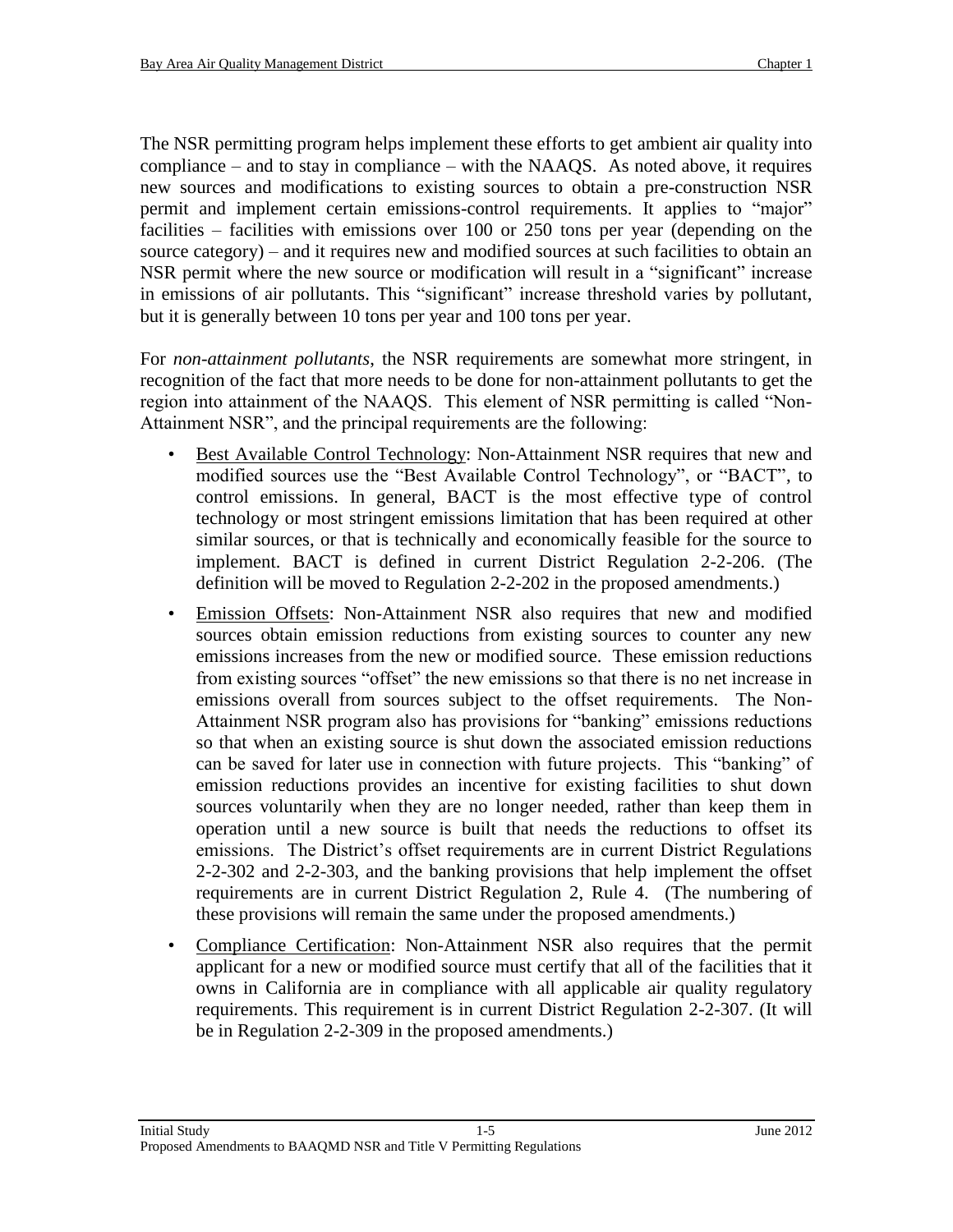- Alternatives Analysis: Non-Attainment NSR also requires that the applicant must demonstrate that the benefits of the proposed new or modified source outweigh any environmental and social costs that would result from its location, construction or modification. This requirement is in current District Regulation 2- 2-401.1. (It will be in Regulation 2-2-401.3 in the proposed amendments.)
- Public Notice and Comment Opportunity: Finally, Non-Attainment NSR requires that the public must be notified before any permit is issued for a new or modified source and must be given an opportunity to comment on and provide input into the permitting decision. This notice-and-comment requirement is in current District Regulation 2-2-405. (It will be in Regulation 2-2-404 in the proposed amendments.)

For *attainment pollutants*, the NSR permitting requirements are somewhat less stringent, given that for attainment pollutants the region is  $-$  by definition  $-$  not out of compliance with the NAAQS and so the situation is not as urgent. It is still important to take steps to control emissions of such pollutants in order that the air quality does not deteriorate to such an extent that an exceedance of the NAAQS occurs, however, and so NSR permitting applies certain important regulatory requirements for these pollutants as well. In keeping with this goal of preventing deterioration, this element of NSR permitting for attainment pollutants is called "Prevention of Significant Deterioration", or "PSD". The principal elements of PSD permitting are the following:<sup>2</sup>

- PSD Best Available Control Technology: PSD also requires "Best Available Control Technology", although in a slightly less stringent manner than Non-Attainment NSR. The principal difference is that for PSD, cost, energy and ancillary environmental impacts are taken into consideration. If such considerations suggest that a certain type of control technology or emissions limitation is not appropriate at a source, it would not be required as PSD BACT (unlike with Non-Attainment NSR, where BACT requires the control technology or emissions limitation to be used if it has been required at other similar facilities, regardless of any such considerations).<sup>3</sup>
- Air Quality Impact Analysis (and related analyses): PSD does not require "offsets" for new emissions increases, as for PSD pollutants the region is, by definition, not in violation of the NAAQS and so it can allow a certain amount of additional emissions without exceeding the health-based air quality standards. To

 $\overline{a}$ <sup>2</sup> Note that unlike Non-Attainment NSR, the relevant PSD provisions applicable to new and modified sources in the Bay Area are not in District regulations, because the District does not have an approved PSD program. See discussion below in Section 1.4.2 for more details.

 $3$  Under the terminology of the federal Clean Air Act, the PSD control requirement is called "Best" Available Control Technology" and the more-stringent Non-Attainment NSR control requirement is called "Lowest Achievable Emissions Rate", or "LAER". California calls the more-stringent requirement "BACT", however. To distinguish these concepts, the more-stringent requirement (federal "LAER") is sometimes called "California BACT" and the less-stringent requirement "PSD BACT". This document uses the term "BACT" to refer to the more-stringent requirement, unless specifically noted otherwise.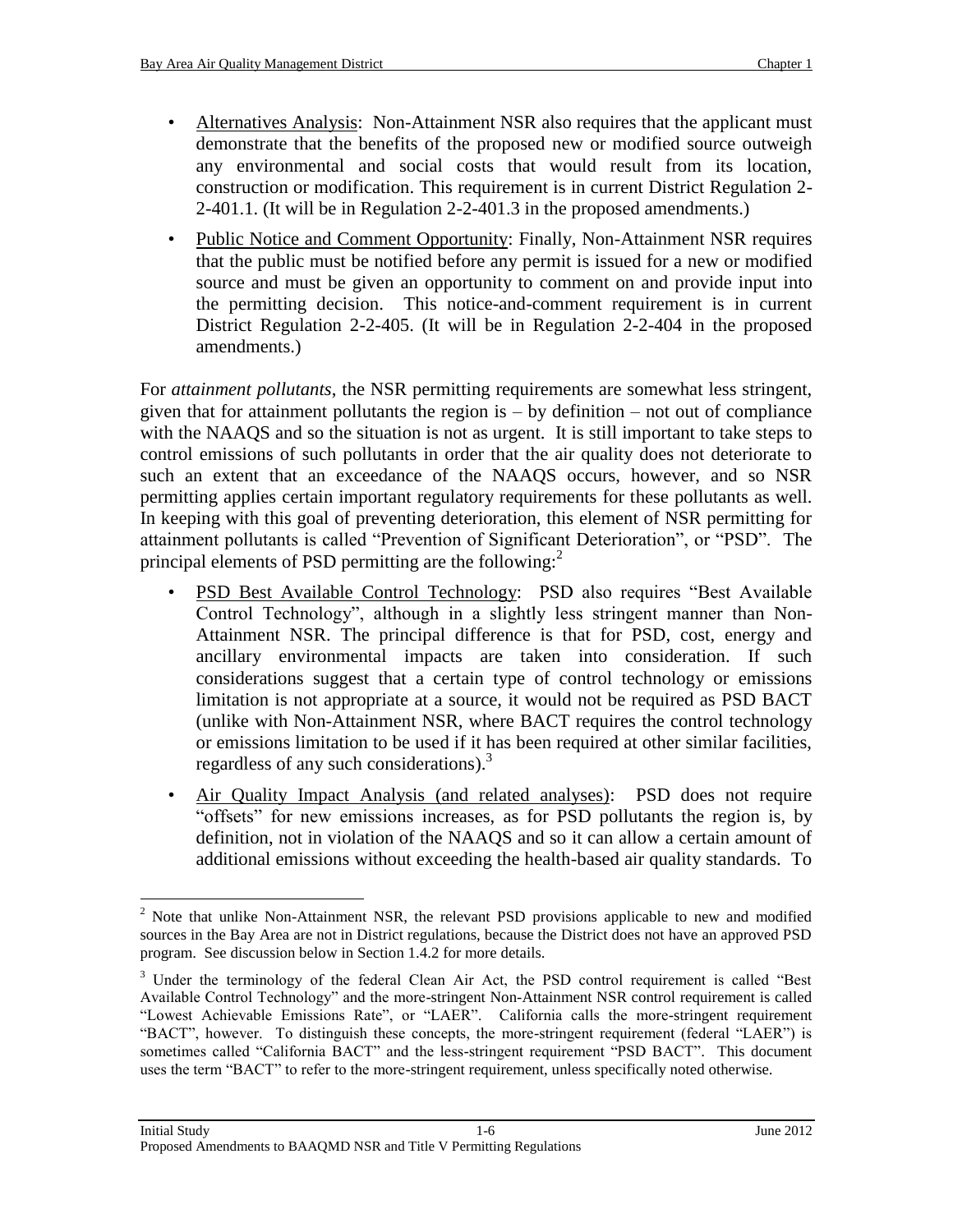ensure that any such increases do not jeopardize compliance with the NAAQS, however, PSD requires an analysis of the impacts that the increases will have to ensure that they will not cause or contribute to a NAAQS exceedance. In addition, the analysis must show that the increases will not consume an air quality "increment", which is an increase in air pollutant concentrations that would constitute impermissible "significant deterioration" in air quality. PSD also requires an analysis of whether such increases will adversely affect visibility, soils or vegetation in the region; and any air-quality related values in areas of special environmental value such as National Parks (called "Class I Areas").

• Public Notice and Comment Opportunity: As with Non-Attainment NSR, PSD also requires that the public must be notified before any permit is issued for a new or modified source and must have an opportunity to provide input on the permitting decision.

These two sub-elements – "Non-Attainment NSR" for non-attainment pollutants and "PSD" for attainment (and unclassified) pollutants – are the primary provisions of the New Source Review program. As noted above, they apply under the Clean Air Act at any facility that will emit 100 tons per year or more of any pollutant regulated under the Act, or 250 tons in certain limited cases; and to any new or modified source at such facilities that will cause a "significant" increase in emissions. There are also a few more minor requirements that apply to facilities below this  $100/250$  ton-per-year "major" facility threshold, which EPA calls "minor NSR" requirements. But for the most part, the Clean Air Act's New Source Review program is implemented through these Non-Attainment NSR and PSD provisions.

## *Title V*

Title V permits are operating permits. Instead of applying at the pre-construction stage like New Source Review permits, the Title V permit requirement – also known as "Major Facility Review" – applies once a source is constructed and begins operating. Title V operating permit requirements also apply to "major" facilities – those with emissions of 100 tons per year or more.

Title V permitting does not impose any new substantive requirements on sources – the substantive requirements to limit emissions are imposed through the pre-construction New Source Review permitting process, through the emissions standards and limitations in the District's regulations, and through other applicable legal requirements. Instead, Title V permits compile all of these substantive requirements in one single document to improve enforceability, implementation, and transparency. The Title V permit thus becomes an important regulatory document covering the facility's operation, providing facility operators, District inspectors, interested members of the public, and others with a single location to readily access all of the legal requirements to which the facility is subject. In this way, Title V permits aid in enhancing the enforceability of air quality requirements, in ensuring compliance with such requirements by the facility, and in providing transparency to the public in how air quality regulations are being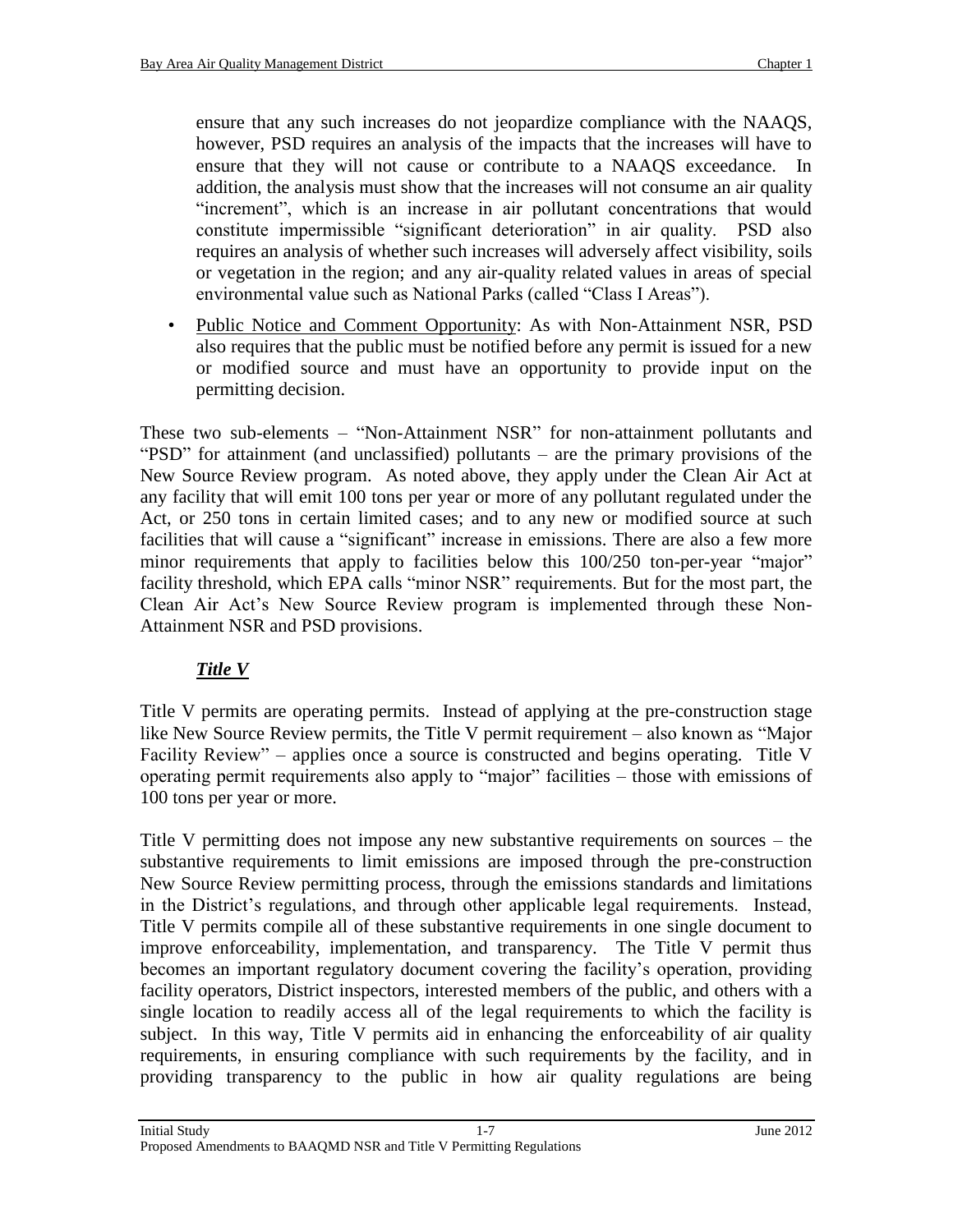implemented. The District's Title V Major Facility Review permitting program is contained in Regulation 2, Rule 6 (with certain elements of the District's general permitting requirements in Regulation 2, Rule 1 also helping to implement the Title V program).

## *District Permit Programs Implementing Federal Clean Air Act Requirements*

Both the NSR and Title V permitting programs have their genesis in the federal Clean Air Act. In the Clean Air Act, Congress established a requirement that every region of the country must have NSR and Title V permitting programs in place that satisfy the Act's minimum standards. But Congress envisioned that the states would take the lead in implementing these requirements and would adopt their own permitting programs under state law to do so. Congress intended that the states would use their own regulatory powers under state law to establish state-law permitting programs that meet the minimum requirements set forth in the Clean Air Act. EPA would then review these state-law permitting programs to ensure that they were sufficiently stringent, and then would approve them as satisfying the Act's minimum requirements. Once EPA has approved a state's program, the state then implements the Act's requirements through that program, and permits issued by the state agency under that program satisfy the federal legal requirements in the Clean Air Act.

This is the situation for both NSR and Title V permitting. Congress created these programs in the Clean Air Act and then looked to the states (often through local or regional agencies such as the Air District) to adopt their own permitting programs to implement this federal mandate. Congress gave the states leeway to be more stringent if they want to, and California has also adopted its own additional requirements over and above the federal minimum requirements, in particular with respect to New Source Review. But the basic concept is that Congress established certain minimum requirements that need to be in place in every region throughout the county, and then looked to states to adopt their own state-law programs that meet or exceed these federal minimum requirements. Where a state is unwilling or unable to do so, then the federal government – through EPA – steps in and implements its own federal program to ensure that the federal minimum requirements are met in all cases.

## **1.4.2 The District's Current New Source Review and Title V Programs**

The District has adopted permitting programs to implement these federal NSR and Title V programs, with certain additional and more stringent provisions as required by California law and/or District regulations.

With respect to New Source Review, the District has adopted Non-Attainment NSR permitting requirements in Regulation 2, Rule 2 (New Source Review) and related provisions. EPA approved the District's Regulation 2, Rule 2 for Non-Attainment NSR purposes on January 26, 1999. (See 64 Fed. Reg. 2850.) The District's Non-Attainment NSR requirements actually go beyond the federal minimum requirements in a number of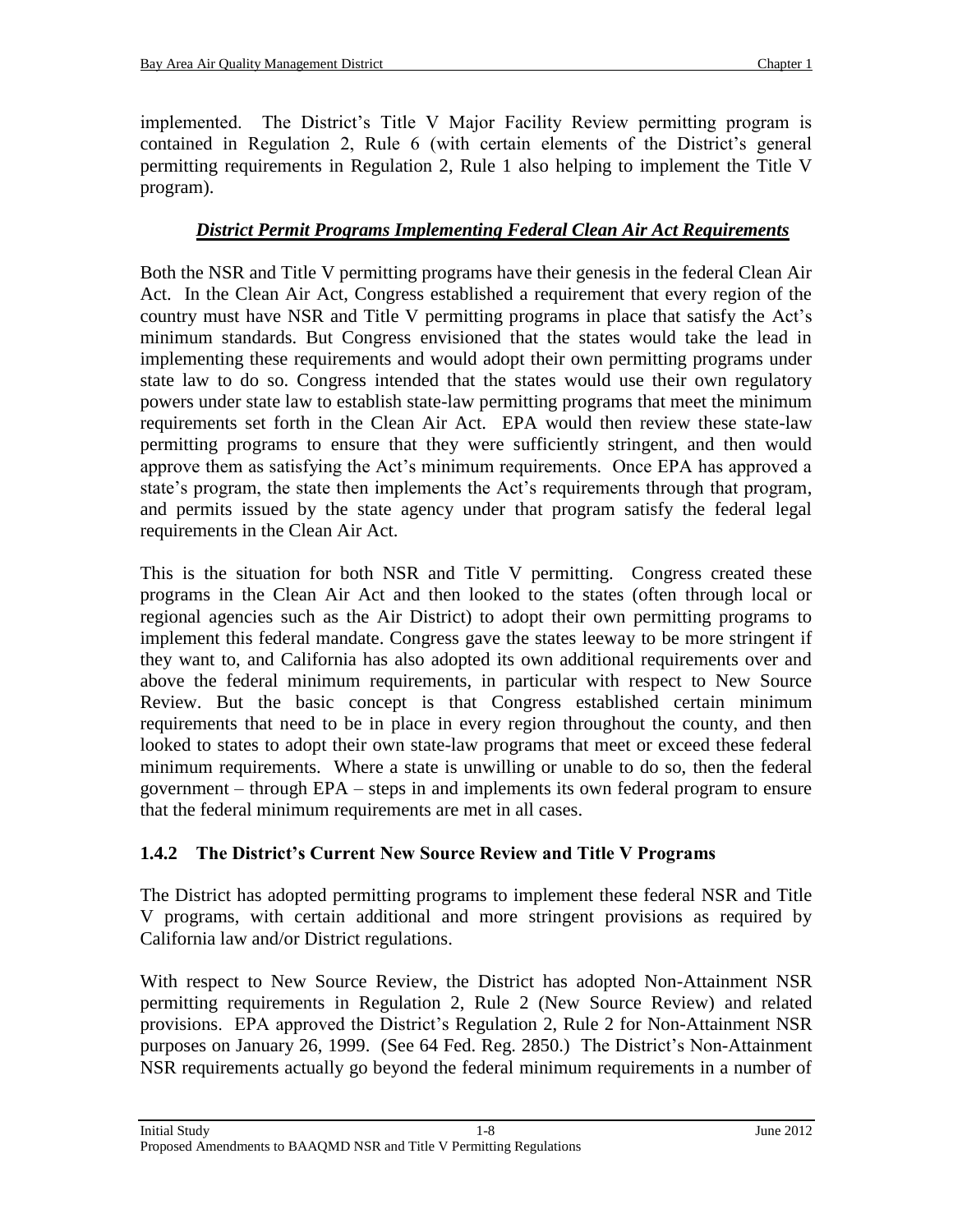respects. For example, Regulation 2-2 requires BACT for sources with emissions of only 10 pounds per day, whereas the federal requirement does not kick in until 100 tons per year, a much higher threshold. Similarly, Regulation 2-2 requires offsets for ozone precursors (nitrogen oxides (NOx) and volatile organic compounds (VOC)) at facilities with emissions of 10 tons per year, which is also well below the federal threshold of 100 tons per year. Many of these more stringent elements are the result of state-law requirements in the California Health & Safety Code that require the District's program to exceed the federal minimum requirements.

For historical reasons, however, EPA has never approved the District's PSD program. For the PSD element of New Source Review permitting, the District has never had an EPA-approved program. Instead, EPA's federal PSD program set forth in the Code of Federal Regulations governs PSD permitting for sources in the Bay Area. (See 40 C.F.R. § 52.21.) PSD permits issued under this program are federal permits issued through EPA's authority under the Clean Air Act, not District permits issued through the District's authority under the California Health & Safety Code. These are creations of federal law, not state law. They are governed by federal law and regulations, and are appealable through the Environmental Appeals Board (EPA's federal administrative tribunal) and ultimately to the federal courts. For administrative convenience, EPA has delegated the processing of certain types of federal PSD permits to the District, and the District evaluates and issues such permits on EPA's behalf, but they remain federal PSD permits issued under EPA's authority. As EPA's Environmental Appeals Board has noted, in such cases the District does so exercising EPA's federal regulatory authority "standing in the shoes" of EPA.

With respect to Title V permitting, EPA has approved the District's Title V program. Title V permitting in the Bay Area is a District permitting program implemented through District Regulation 2, Rule 6. EPA approved the Title V permitting provisions in Regulation 2, Rule 6 on June 23, 1995. (See 60 Fed. Reg. 32,606.)

This is the current state of the District's NSR and Title V permitting regulations. The proposed amendments would make changes to these regulation programs as they currently exist. The full text of the District's current regulations can be found at [www.baaqmd.gov/Divisions/Planning-and-Research/Rules-and-Regulations.aspx;](http://www.baaqmd.gov/Divisions/Planning-and-Research/Rules-and-Regulations.aspx) for PSD permitting, the PSD regulations that currently govern permitting in the Bay Area can be found at 40 C.F.R. Section 52.21.

## **1.4.3 Recent Regulatory Developments**

There have been a number of recent regulatory developments regarding New Source Review and Title V permitting since the District last revised its programs. The District is developing the proposed revisions to address these recent developments. These recent developments include the following.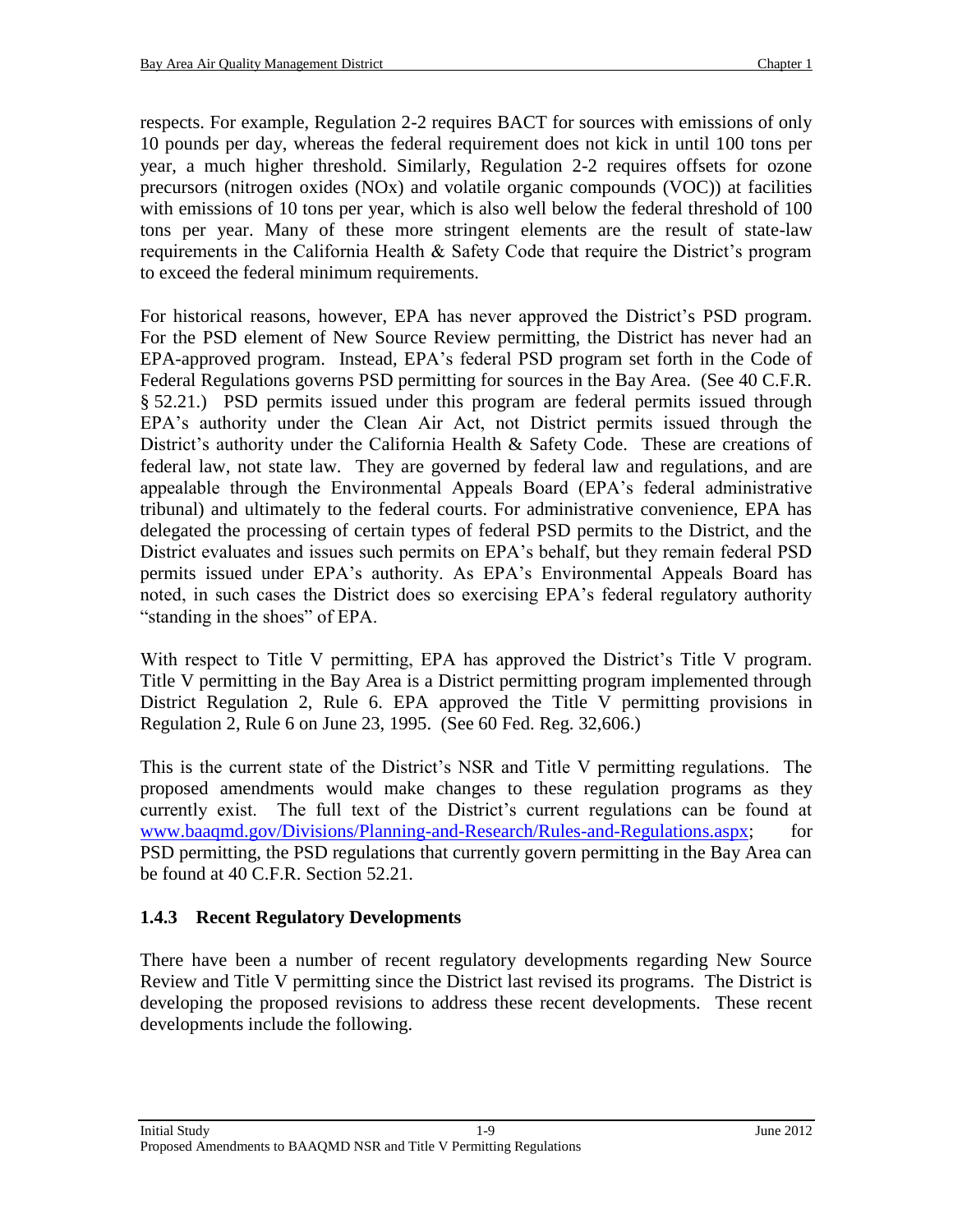## • **Bay Area Designated "Non-Attainment" of 24-Hour PM2.5 NAAQS:**

EPA has recently designated the San Francisco Bay Area as non-attainment of the new short term (24-hour-average)  $PM<sub>2.5</sub> NAAQS$ . This means that EPA has made an administrative determination that the amount of  $PM_{2.5}$  in the ambient air in the Bay Area exceeds EPA's federal health-based standard for  $PM_{2.5}$ , averaged over 24 hours. EPA reviewed data on concentrations of  $PM_{2.5}$  in the air measured at locations around the Bay Area over a period of years, and based on this data designated the Bay Area as Non-Attainment of this NAAQS effective December 14, 2009. Now that the Bay Area is designated as non-attainment, the District must update its NSR permitting regulations to add the Non-Attainment NSR requirements outlined above for sources that emit  $PM_{2.5}$ (i.e., BACT, offsets, a compliance certification and alternatives analysis, and public notice and comment).

In addition, as part of EPA's  $PM_{2.5}$  NSR implementation regulations, EPA has clarified how  $PM<sub>2.5</sub>$  emissions must be measured. There are two components to particulate matter emissions: (i) solid particles that are emitted directly from the exhaust stack; and (ii) gaseous components that are not in solid form when they are emitted but that rapidly condense to form solid particles as they cool down in the ambient air. The first component is known as "filterable" particulate matter, and the second component is known as "condensable" particulate matter. Historically, NSR regulations have not explicitly defined how particulate matter is to be measured, and in many cases NSR has been applied taking only the filterable component into account (although in some cases condensable particulate matter has been included as well). In part, this was because testing methodologies were not as advanced for the condensable component as they were for the filterable component. More recently, however, improvements in testing methodologies led EPA to revise its particulate matter definitions to specify explicitly that both the filterable and condensable components must be included for all purposes for NSR permitting. EPA's  $PM_{2,5}$  NSR implementation regulations require that the District amend its particulate matter definitions – both for  $PM_{2.5}$  and for particulate matter of less than 10 microns in diameter  $(PM_{10})$  – to state explicitly that such emissions include both the filterable and condensable components. (See EPA's  $PM_{2.5}$  Implementation Rule, 73 Fed. Reg. 28,321 (May 16, 2008), for further details.)

## • **Federal Regulation of GHGs:**

EPA has begun regulating GHG emissions from light duty cars and trucks. Although these requirements apply to mobile sources, they are the first time that EPA has imposed substantive emissions limitations on GHG emissions under the Clean Air Act. As a result of these regulations, GHGs are now "subject to regulation" as that phrase is used under the NSR and Title V programs. Those programs require NSR and Title V permitting for major stationary sources for all pollutants that are "subject to regulation", which now includes GHGs. The District's permitting programs must now include GHGs to reflect this requirement. (See EPA's so-called "Tailoring Rule", 75 Fed. Reg. 31,515 (June 3, 2010), for further details.)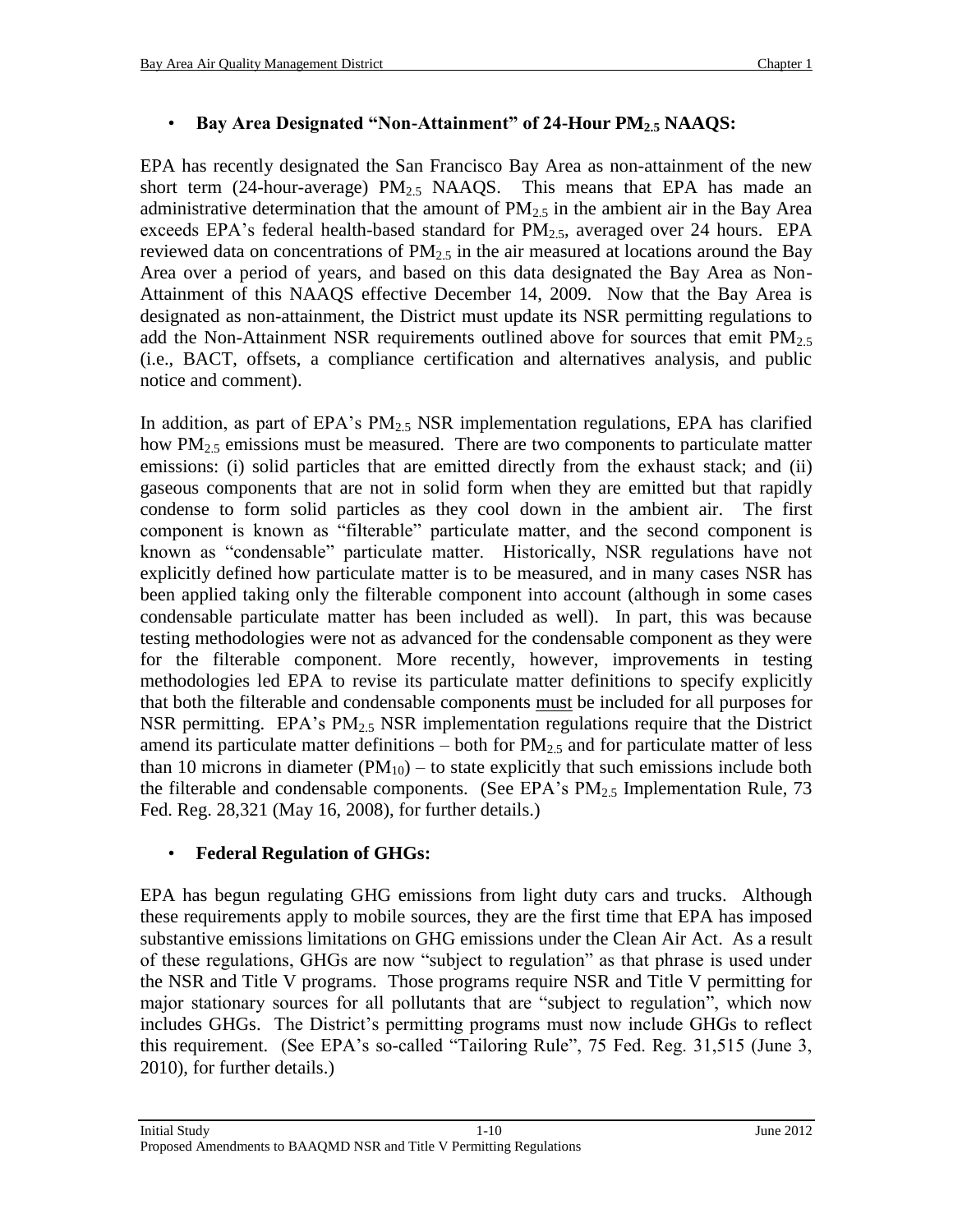#### • **Problems Arising From the Lack of EPA-Approved PSD Program:**

As noted above, the District has never had an EPA-approved PSD program. Instead, EPA has been administering the PSD program itself under its federal regulations, with the District issuing PSD permits on EPA's behalf under a federal delegation agreement. When this arrangement was first set up, it appeared to be a workable arrangement because EPA's PSD permitting procedures are very similar to the District's Non-Attainment NSR permitting procedures, and it was presumed that if the District simply followed its own permitting procedures, that would satisfy both District requirements and federal PSD requirements. Experience has shown otherwise, however. A number of situations have arisen where slight differences between the District's permitting requirements and the federal PSD requirements have led to problems with PSD permitting that resulted in procedurally defective PSD permits. It is now clear that having separate permitting regulations for Non-Attainment NSR (under District regulations) and for PSD (under EPA's federal regulations) is untenable. It is clear that to avoid such problems the District needs to adopt its own District PSD permitting requirements and have EPA approve them for PSD permitting in the Bay Area.

#### • **Other Deficiencies in Current NSR Provisions:**

Finally, District staff have also come to realize over recent years that the District's NSR regulations are in some places difficult to understand and implement. The regulations have developed organically over the years as new requirements have been added or updated, and sometimes that has happened without an eye to how the regulations work as a coherent whole. District staff have therefore realized that Regulation 2, Rule 2 (and certain other provisions) are in need of an overhaul to reorganize and clarify them. In addition, certain regulatory language is confusing and it can be difficult to understand how the regulation is intended to be applied in practice. This situation can cause confusion among the regulatory community and others about what exactly is required by the regulations, and it can lead to inconsistent implementation by District staff. To address these issues, the proposed amendments reorganize Regulation 2, Rule 2 and related provisions and revise much of the regulatory language used to present it in a manner that is clearer and easier to understand.

Furthermore, as staff were going through this process and developing the proposed amendments, certain substantive deficiencies came to light regarding these regulations. In some cases, EPA staff and others pointed out certain areas where the District's existing NSR program does not fully satisfy EPA's requirements for such programs. In other cases, District staff identified areas in which the program should be amended in order to work more effectively. Staff are addressing these issues in the proposed amendments.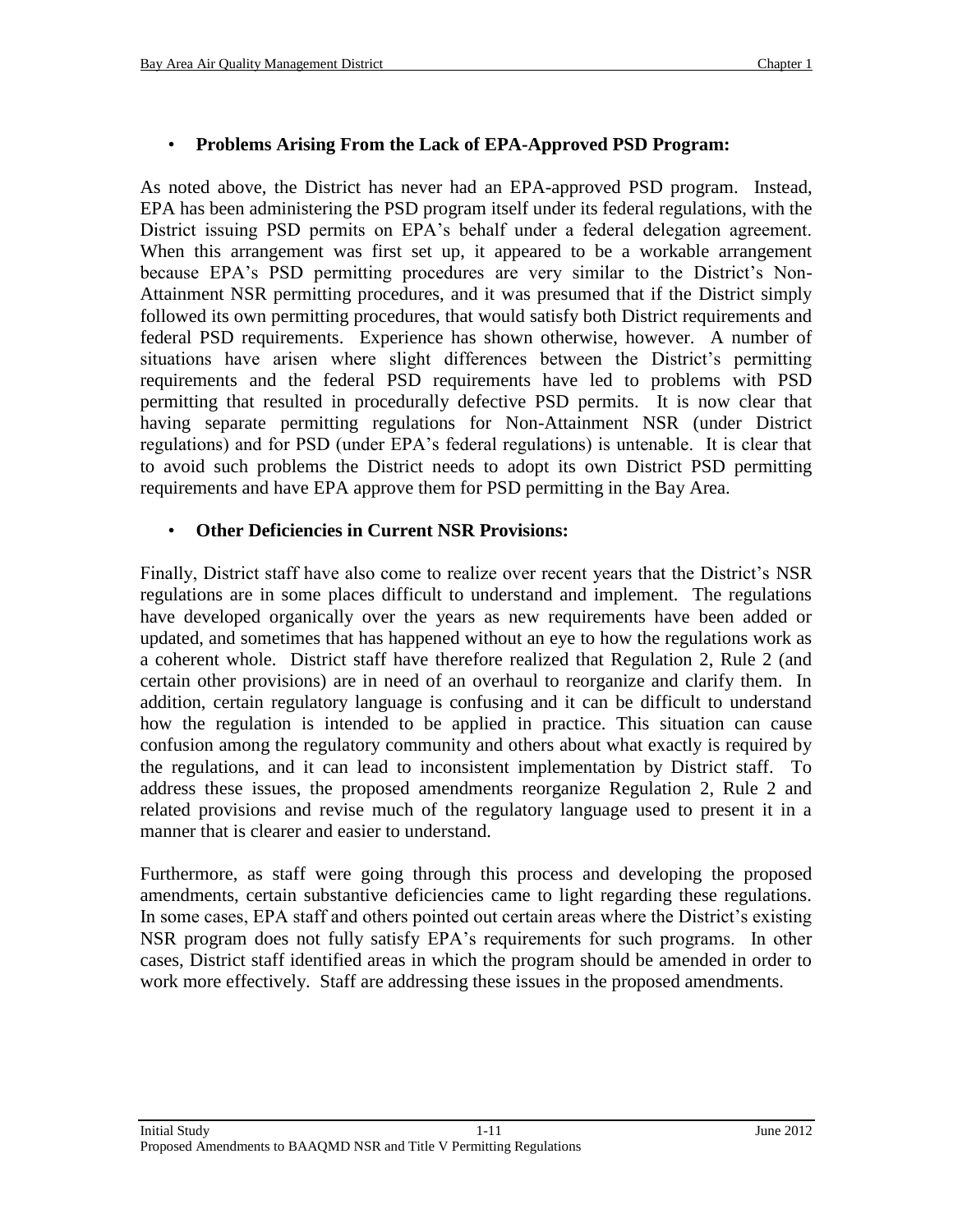## **1.4.4 Proposed Amendments to Regulation 2**

District Staff have developed the proposed amendments to address the recent regulatory developments outlined above. The proposed amendments will update the District's NSR and Title V permitting programs accordingly.

The proposed amendments will affect the District's permitting rules in Regulation 2, and in particular the New Source Review regulations in Regulation 2, Rule 2 and Title V regulations in Regulation 2, Rule 6. The proposed revisions to each of these Rules in Regulation 2 are set forth in draft revised regulations available on the District's website at [www.baaqmd.gov/Divisions/Engineering/Proposed-Reg-2-Changes.aspx.](http://www.baaqmd.gov/Divisions/Engineering/Proposed-Reg-2-Changes.aspx) The proposed amendments reflect a process of discussion with and input from a large number of stakeholders and other governmental agencies, including CARB and EPA, that has taken place over many months. District staff published a first draft of the proposed amendments in January of 2012 and solicited comment on it, and based on the comments received developed a revised second draft of the proposed amendments. Staff expect that the final proposal that the District's Board of Directors will be substantially what is contained in this revised second draft, although staff may make additional changes based on further input from interested members of the public and further consideration of the issues involved.

The proposed amendments include the following changes to the District's NSR and Title permitting programs:

## **Adding new NSR permitting requirements for PM2.5.**

The proposed amendments add new Non-Attainment NSR permitting requirements for PM<sub>2.5</sub>. They add (i) a BACT requirement for PM<sub>2.5</sub>, in Section 2-2-301; (ii) PM<sub>2.5</sub> offsets requirements, in Section 2-2-303; (iii) a compliance certification requirement, in Section 2-2-309; (iv) an alternatives analysis requirement, in Section 2-2-401.3; and (v) a public notice and comment requirement, in Section 2-2-404 (and related provisions). (These requirements exist in the District's current Non-Attainment NSR requirements for other pollutants; the proposed amendments expand the existing requirements so that they apply to  $PM_{2.5}$  as well.) The proposed amendments also include revisions to the District's emissions offsets banking regulation (Regulation 2, Rule 4) to ensure that the banking provisions will address  $PM<sub>2.5</sub>$  as well.

The proposed amendments also specify that  $PM_{2.5}$  and  $PM_{10}$  must be addressed taking into account both the filterable and condensable portion of the particulate emissions. They add a new definition for  $PM_{2.5}$ , and revise the existing definition of  $PM_{10}$ , to specify that the condensable portion must be included. (See Sections 2-1-229 and 2-1-241.) They also include provisions to specify how to treat historical permit limits and regulatory determinations that may have been made taking into account only the filterable portion. (See sections 2-1-604 and 2-1-604.)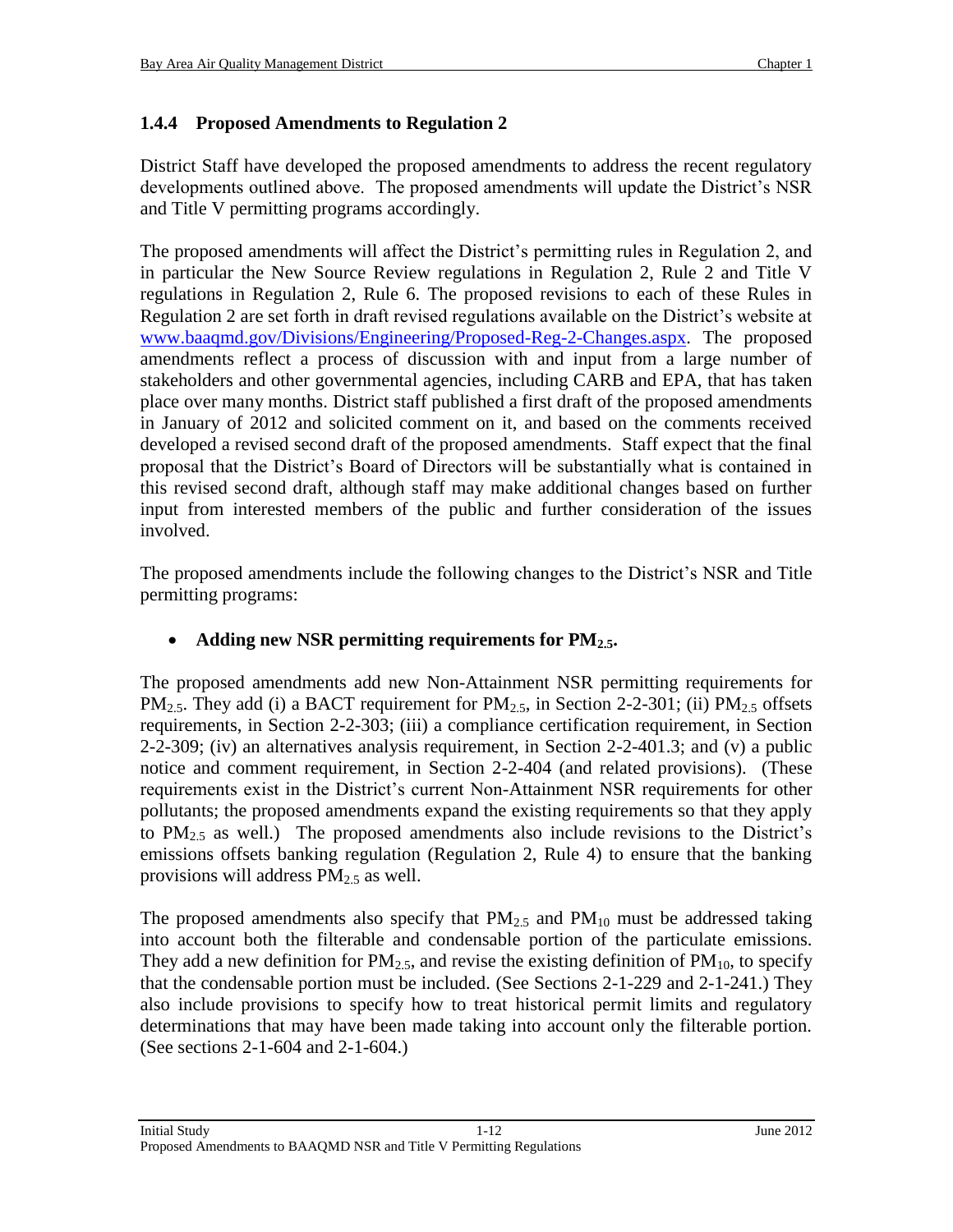## **Adding NSR and Title V permitting requirements for GHGs.**

The proposed amendments will include GHG permitting requirements for the NSR and Title V programs.

For Title V, adding GHG is primarily a matter of adding GHGs to the list of regulated air pollutants in Section 2-6-222; GHGs will be added in new subsection 2-6-222.6. The proposed amendments also include a number of other ancillary additions to ensure that other related implementation provisions address GHGs as well.

For NSR, GHGs are regulated under the PSD element of the NSR program because they are not "non-attainment" pollutants. (There is no NAAQS for GHGs, and so by definition the Bay Area cannot be non-attainment for GHGs.) GHG regulation will be implemented as part of the PSD program that is included in the proposed amendments described below.

## **Adopting a PSD permitting program for approval by EPA.**

The proposed amendments add provisions to create a PSD permitting program that can be approved by EPA under the Clean Air Act. The primary PSD provisions include (i) a new term "PSD Project" in Section 2-2-224 to define the types of new sources and modifications to which the PSD provisions apply (along with some related definitions to help implement this term); (ii) a PSD BACT requirement in Section 2-2-304, which requires PSD BACT for all new and modified sources above the PSD applicability thresholds; (iii) a PSD air quality impact analysis requirement in Section 2-2-305, which requires a demonstration that the PSD Project will not cause or contribute to a violation of any NAAQS or any PSD increment; (iv) a PSD additional impacts analysis requirement in Section 2-2-306, which requires an analysis of potential impacts to visibility, soils and vegetation from the project and from any associated growth; (v) a Class I Area impact analysis in Section 2-2-307, which requires projects that may impact any Class I Area to conduct an analysis of potential impacts to air-quality-related values within such areas; and (vi) a public notice and comment requirement, in Section 2-2-404 (and related provisions). These provisions will apply to major emitters of all PSD pollutants, which includes GHGs as noted above.

#### **Reorganizing and revising a number of provisions of Regulation 2 so that the regulation is clearer and easier to understand and implement.**

The proposed amendments also include a major reorganization of Regulation 2, Rule 2. This reorganization is not intended to make substantive changes to the way NSR permitting works (the various areas in which substantive changes are being proposed are described elsewhere); it is simply intended to make the regulation clearer and easier to understand and implement. In addition, the regulatory language that implements the NSR permitting requirements is being revised and clarified in a number of places, for similar reasons. The bulk of these clarifying and organization revisions are in Regulation 2, Rule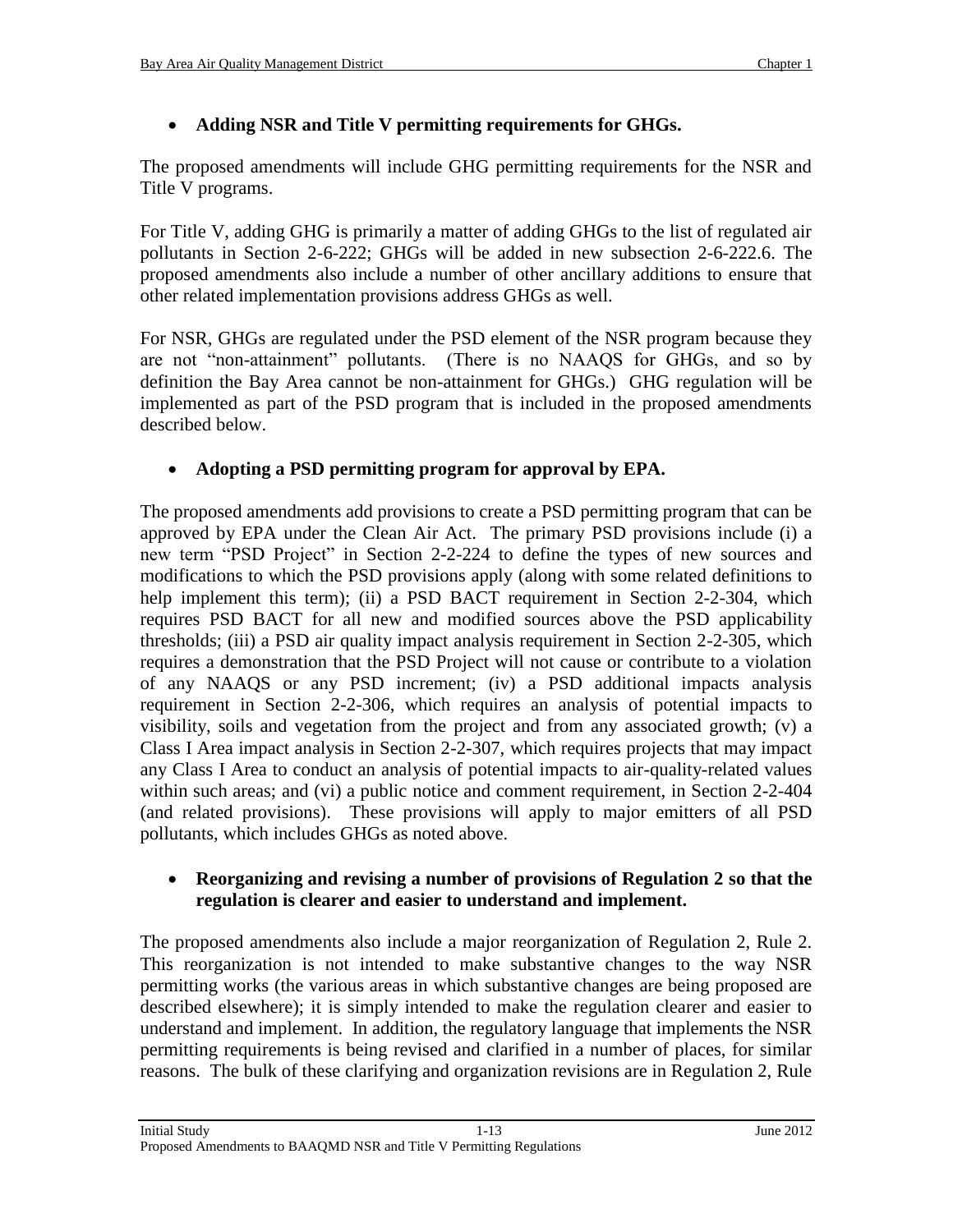2, although a few such changes are being made in the other Rules addressed by the proposed amendments.

## **NAAQS Compliance Demonstration**

The proposed amendments also add a requirement for all new sources and modifications that will result in a significant increase in emissions to demonstrate that they will not cause or contribute to an exceedance of any National Ambient Air Quality Standard. This NAAQS compliance demonstration is similar to the air quality impact analysis required for PSD permitting, but it applies more broadly. The PSD requirement applies only to facilities over the PSD "major" facility threshold (emissions greater than 100 or 250 tons per year, depending on the source category); and it applies only to PSD pollutants. The expanded NAAQS compliance demonstration requirement applies to all facilities regardless of their size, and for all pollutants, including non-attainment pollutants. The requirement will apply to all new sources and modifications to existing sources that will result in a "significant" increase in emissions (using the established NSR "significance" thresholds, which are set forth in Section 2-2-227). Staff are adding this requirement for a number of reasons, including (i) a request by EPA Region IX staff to include provisions specifically aimed at ensuring that non-"major" sources will not interfere with attainment or maintenance of the NAAQS, as required by 40 C.F.R. Sections 51.160(a) and (b); (ii) comments received from the public noting that smaller sources could have the potential to cause NAAQS exceedances, even when they are below the NSR "major" facility thresholds; and (iii) a general policy concern that all appropriate precautions should be taken to ensure that the NAAQS are protected, given the important environmental and public health protections that those standards embody. This new requirement is in Section 2-2-308 in the proposed amendments.

## **Public Notice and Comment for Smaller Sources.**

The public notice and comment requirements described above have traditionally applied to "major" facilities. The proposed amendments would expand this requirement to provide public notice and comment for all facilities, regardless of size, where a new source or modification to an existing source will result in a "significant" increase in emissions as defined in Section 2-2-227. (This is the same applicability threshold as for the NAAQS compliance demonstration required described above.) This revised requirement is contained in Section 2-2-404 in the proposed amendments.

## **Miscellaneous Minor Revisions**

The proposed amendments also include several more minor changes. Some of these changes were requested by EPA Region IX staff to address deficiencies where the District's existing NSR program does not fully satisfy EPA requirements for NSR. For example, the proposed amendments expand the procedures for protecting visibility in Class I Areas to address non-attainment pollutants as well as attainment pollutants. Other changes are being made based on Staff's determination that they are needed to make the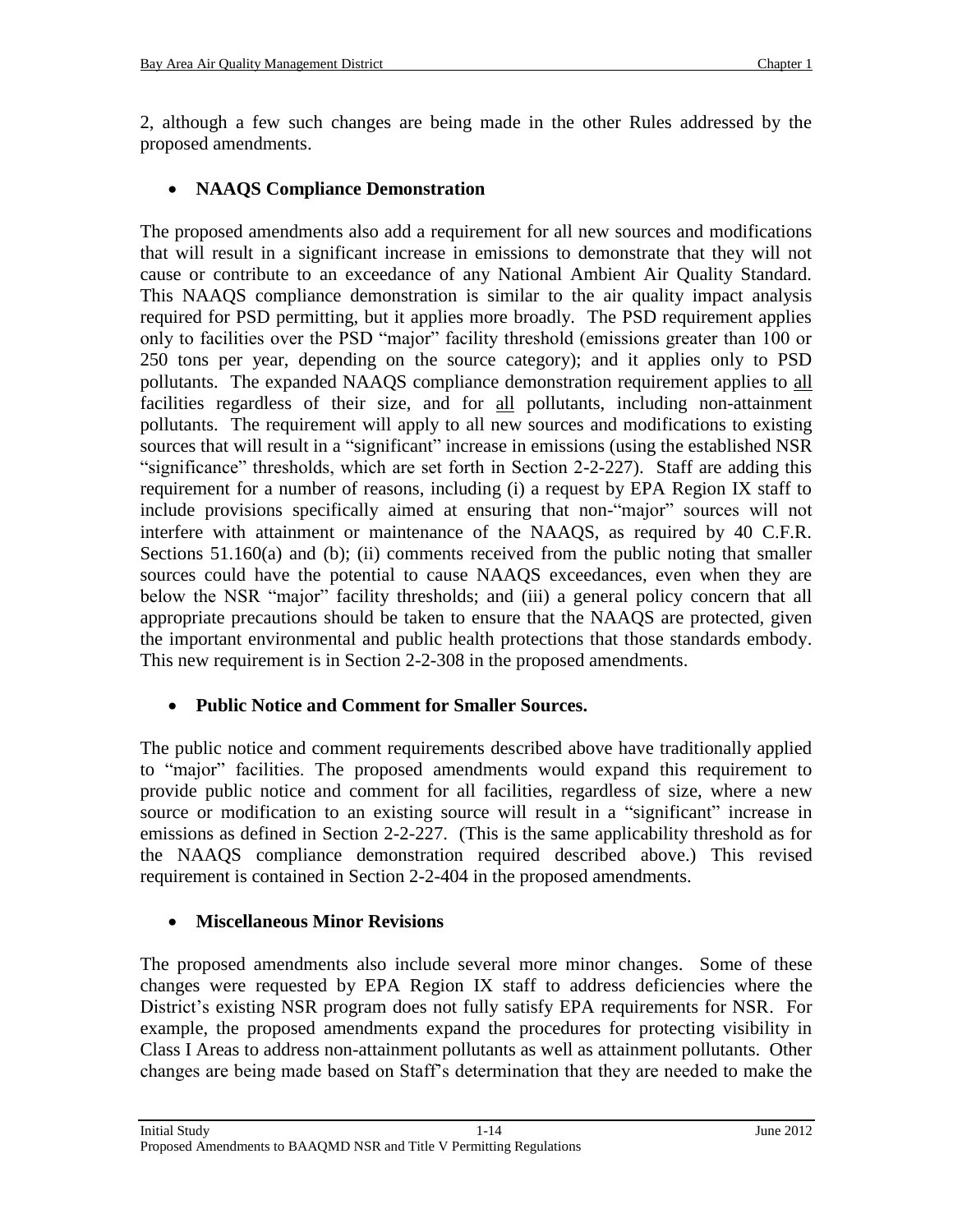District's permitting program work more effectively. For example, the proposed amendments remove the exemption for space heaters in Section 2-1-113.2.14. Please see the published drafts of the proposed amendments for all such changes.

\* \* \* \* \* \* \*

The foregoing discussion is a summary of the changes that would be made under the proposed amendments. To understand these proposed amendments in more detail, please refer to the specific regulatory language of the proposed amendments that the District has publishing. Drafts of the proposed amendments can be found on the homepage for the Regulation 2 NSR and Title V updates on the District's website, at:

[www.baaqmd.gov/Divisions/Engineering/Proposed-Reg-2-Changes.aspx.](http://www.baaqmd.gov/Divisions/Engineering/Proposed-Reg-2-Changes.aspx) Copies are also available for public review at District headquarters at 939 Ellis Street, San Francisco, CA, 94109, and may also be obtained by calling or emailing Carol Lee at (415) 749-4689 or [clee@baaqmd.gov.](mailto:clee@baaqmd.gov)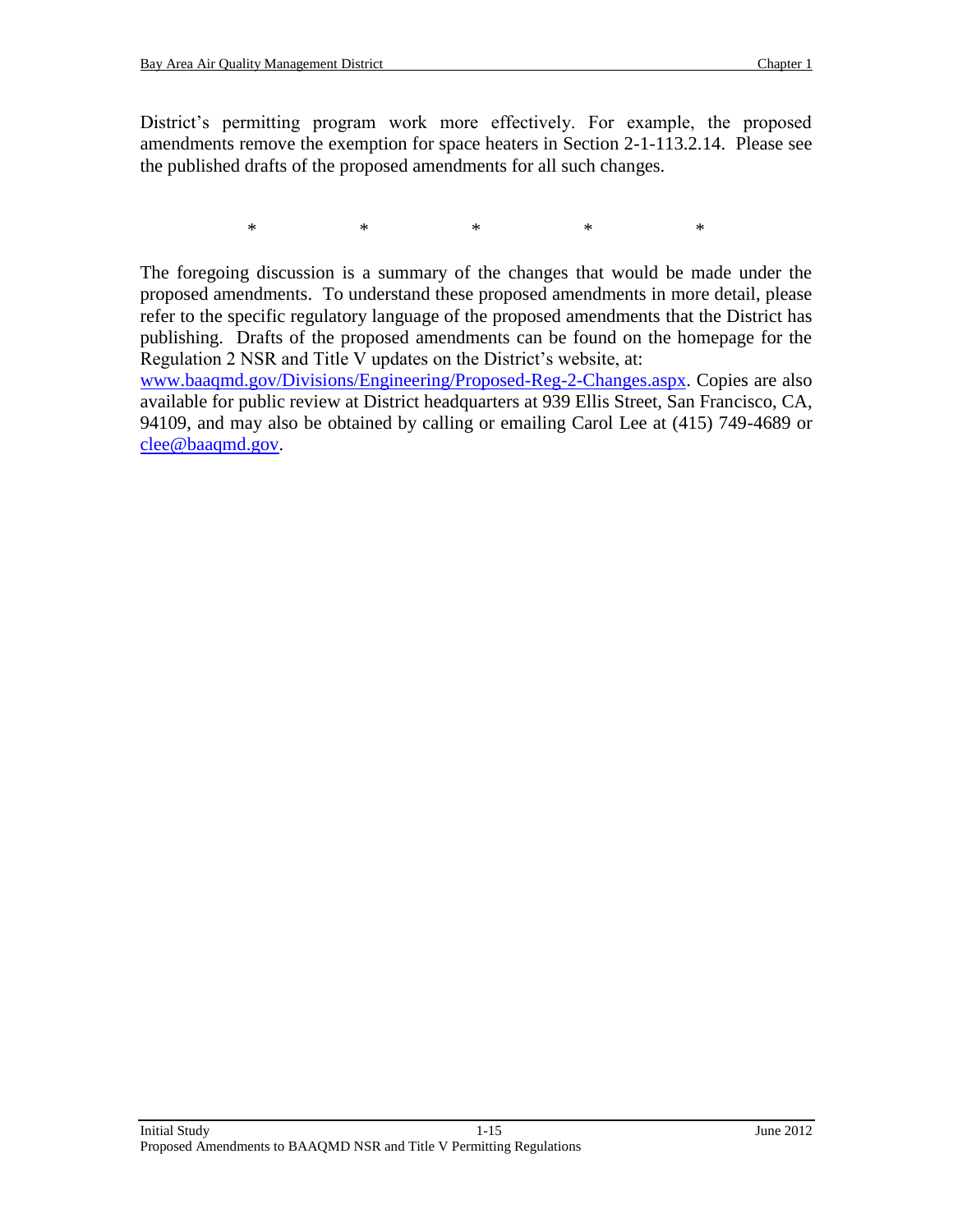## **CHAPTER 2**

## **ENVIRONMENTAL CHECKLIST FORM**

Introduction General Information Environmental Factors Potentially Affected Determination Environmental Checklist and Discussion

> Aesthetics Agriculture and Forestry Resources Air Quality Biological Resources Cultural Resources Geology/Soils Greenhouse Gas Emissions Hazards and Hazardous Materials Hydrology / Water Quality Land Use / Planning Mineral Resources Noise Population / Housing Public Services Recreation Transportation / Traffic Utilities / Service Systems Mandatory Findings of Significance

> > References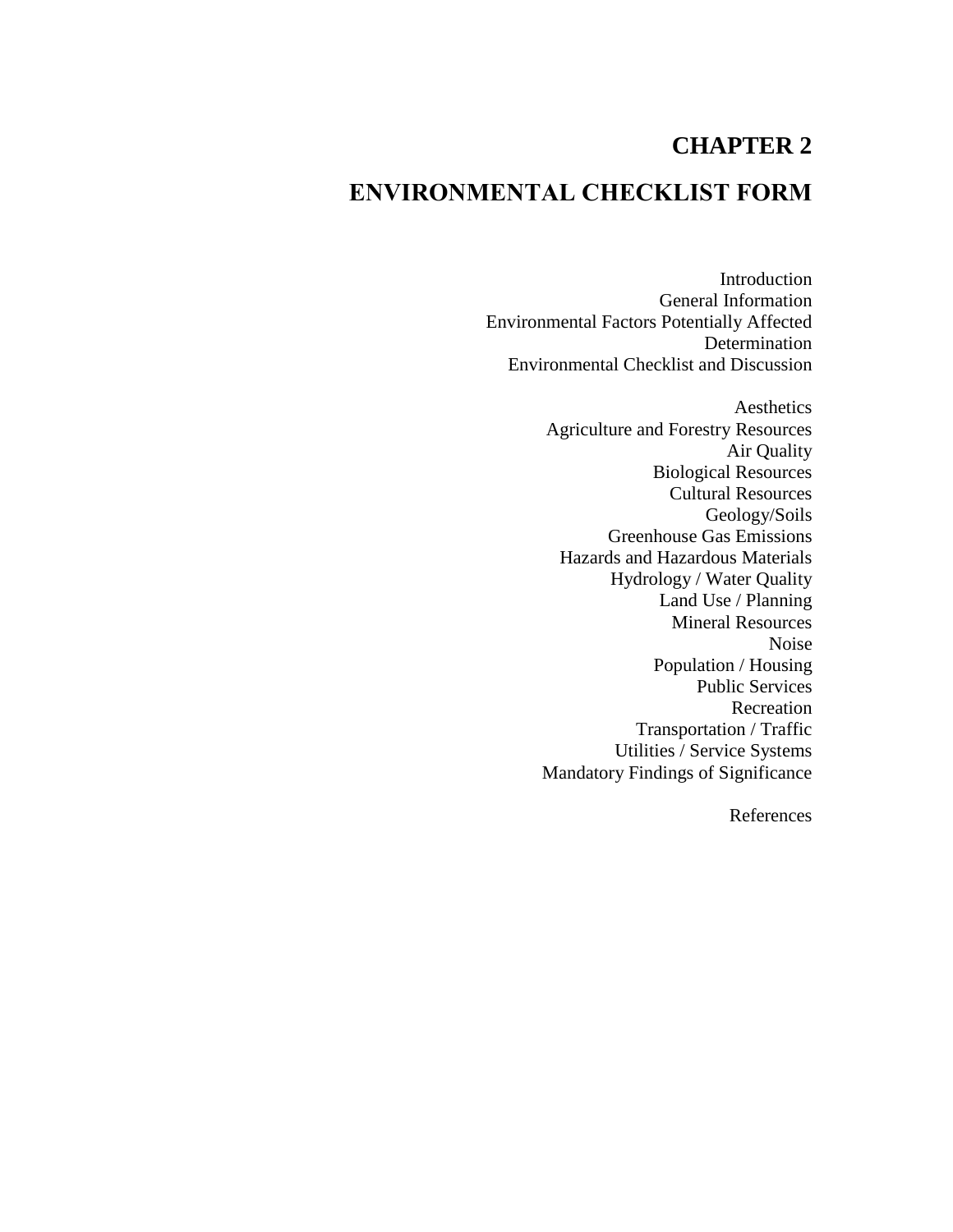#### **INTRODUCTION**

The environmental checklist provides a standard evaluation tool to identify a project's adverse environmental impacts. This checklist identifies and evaluates potential adverse environmental impacts that may be created by the proposed project.

#### **GENERAL INFORMATION**

| Project Title:                                       | Amendments to the Bay Area Air Quality Management<br>District (BAAQMD) New Source Review and Title V<br><b>Permitting Regulations:</b><br><b>BAAQMD Regulation 2, Rule 1: General Requirements</b><br>BAAQMD Regulation 2, Rule 2: New Source Review<br>BAAQMD Regulation 2, Rule 4: Emissions Banking<br>BAAQMD Regulation 2, Rule 6: Major Facility Review |
|------------------------------------------------------|--------------------------------------------------------------------------------------------------------------------------------------------------------------------------------------------------------------------------------------------------------------------------------------------------------------------------------------------------------------|
| Lead Agency Name:                                    | Bay Area Air Quality Management District                                                                                                                                                                                                                                                                                                                     |
| Lead Agency Address:                                 | 939 Ellis Street<br>San Francisco, California 94109                                                                                                                                                                                                                                                                                                          |
| <b>Contact Person:</b>                               | Carol Lee                                                                                                                                                                                                                                                                                                                                                    |
| <b>Contact Phone Number:</b>                         | 415-749-4689                                                                                                                                                                                                                                                                                                                                                 |
| Project Location:                                    | These regulations apply to the area within the jurisdiction of<br>the Bay Area Air Quality Management District, which<br>encompasses all of Alameda, Contra Costa, Marin, San<br>Francisco, San Mateo, Santa Clara, and Napa Counties and<br>portions of southwestern Solano and southern Sonoma<br>Counties.                                                |
| Project Sponsor's Name:                              | Bay Area Air Quality Management District                                                                                                                                                                                                                                                                                                                     |
| Project Sponsor's Address:                           | 939 Ellis Street<br>San Francisco, California 94109                                                                                                                                                                                                                                                                                                          |
| General Plan Designation:                            | The proposed amendments apply to stationary sources of air<br>pollution located in the Bay Area. Affected facilities would<br>be located on sites that include a wide variety of General<br>Plan designations such as commercial, industrial,<br>manufacturing, residential, agricultural, and open space.                                                   |
| Zoning:                                              | The proposed amendments are applicable throughout the<br>District. Affected facilities would be located on sites that<br>include a wide variety of zoning designations such as<br>commercial, industrial, manufacturing, residential,                                                                                                                        |
| Description of Project:                              | See "Background and Project Description" in Chapter 1.                                                                                                                                                                                                                                                                                                       |
| Surrounding Land Uses and<br>Setting:                | See "Affected Area" in Chapter 1.                                                                                                                                                                                                                                                                                                                            |
| Other Public Agencies Whose<br>Approval is Required: | None                                                                                                                                                                                                                                                                                                                                                         |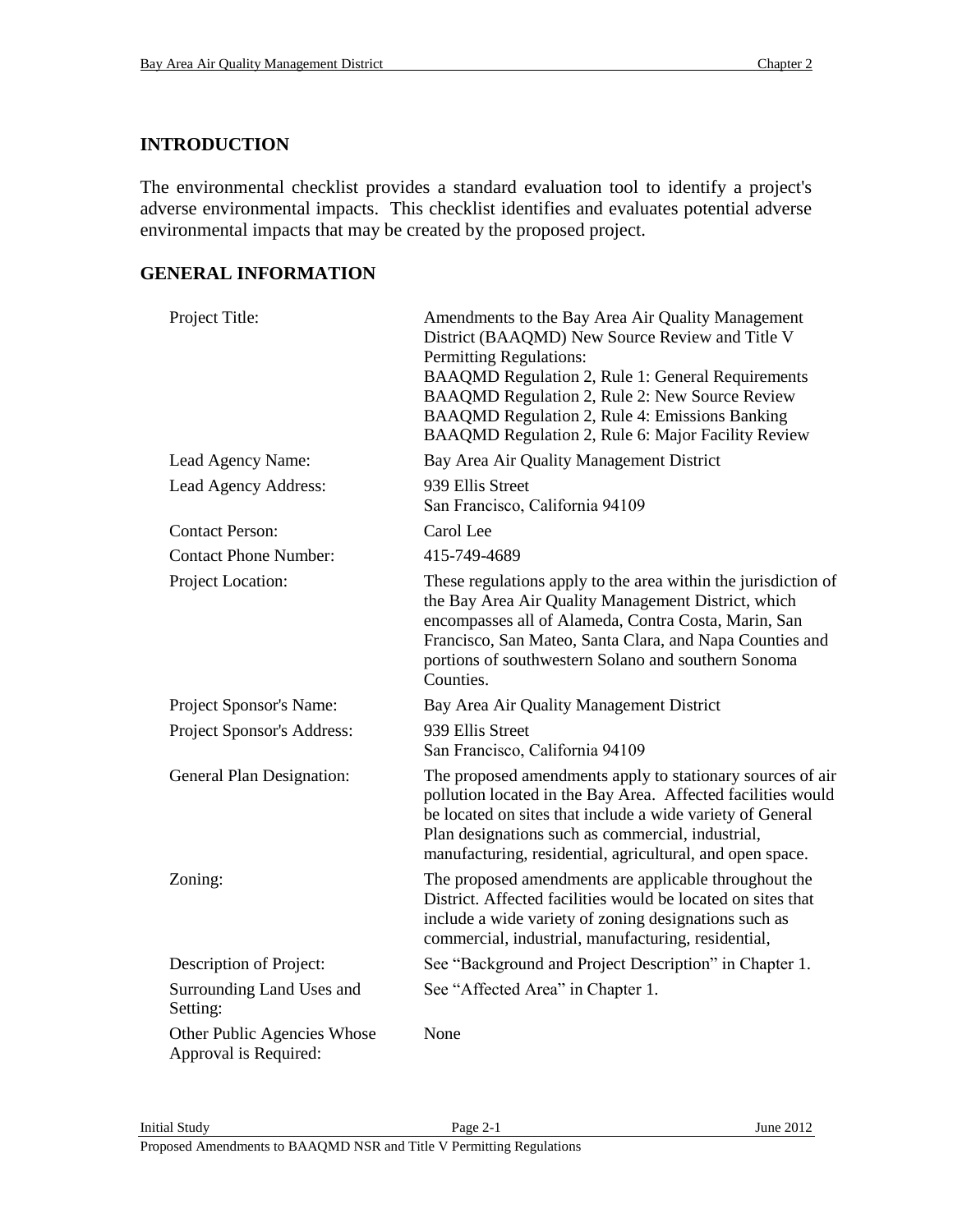The following environmental impact areas have been assessed to determine their potential to be affected by the proposed project. As indicated by the checklist on the following pages, environmental topics marked with a " $\checkmark$ " may be adversely affected by the proposed project. An explanation relative to the determination of impacts can be found following the checklist for each area.

|   | Aesthetics                  | Agriculture and<br><b>Forestry Resources</b> | ⊻ | Air Quality                                  |
|---|-----------------------------|----------------------------------------------|---|----------------------------------------------|
|   | <b>Biological Resources</b> | <b>Cultural Resources</b>                    |   | Geology / Soils                              |
| ☑ | Greenhouse Gas<br>Emissions | Hazards & Hazardous<br>Materials             | ப | Hydrology / Water<br>Quality                 |
|   | Land Use / Planning         | <b>Mineral Resources</b>                     | ப | <b>Noise</b>                                 |
|   | Population / Housing        | <b>Public Services</b>                       |   | Recreation                                   |
|   | Transportation / Traffic    | Utilities / Service<br><b>Systems</b>        | ☑ | <b>Mandatory Findings</b><br>of Significance |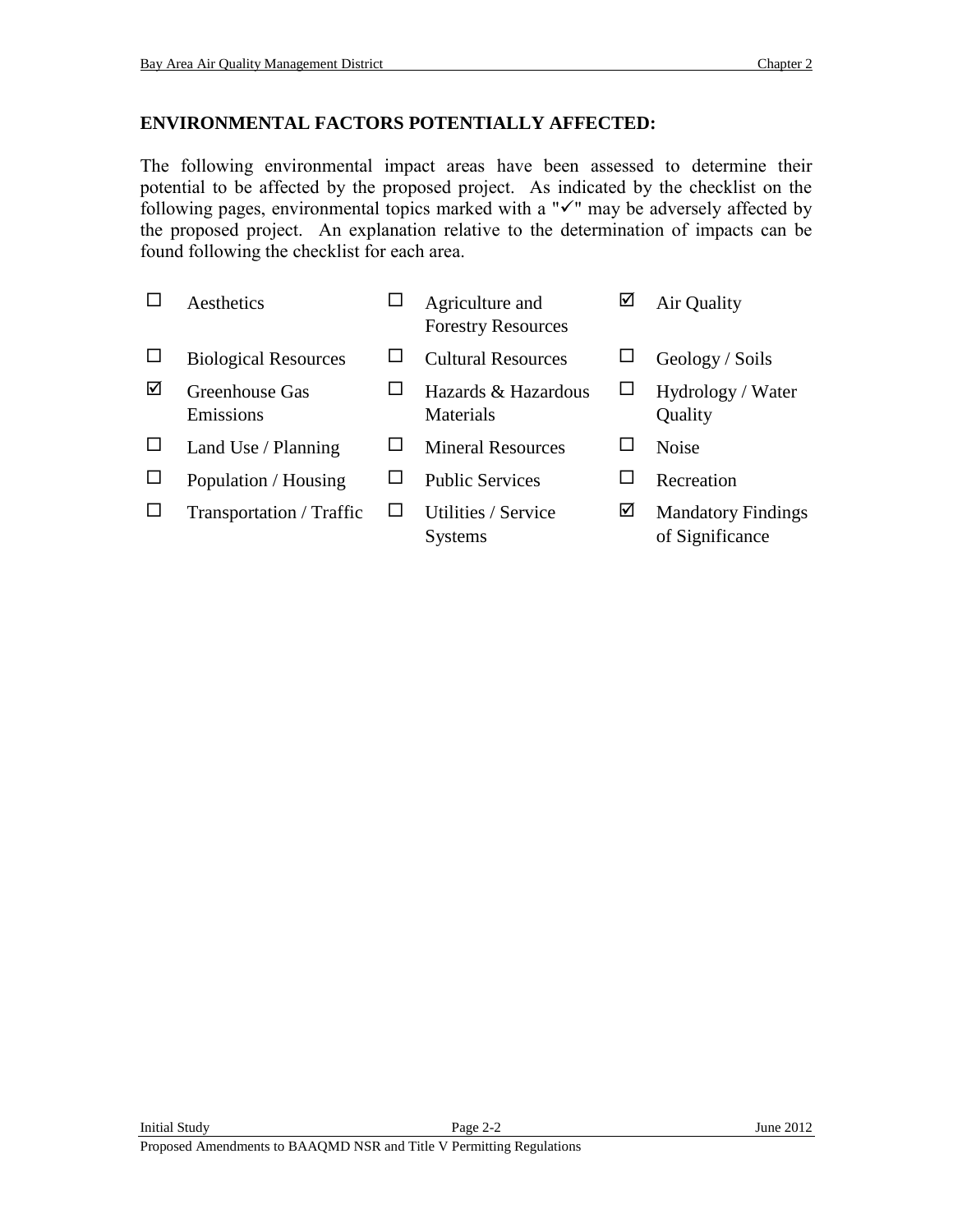### **DETERMINATION**

On the basis of this initial evaluation:

- $\Box$  I find the proposed project COULD NOT have a significant effect on the environment, and that a NEGATIVE DECLARATION will be prepared.
- $\Box$  I find that although the proposed project could have a significant effect on the environment, there will not be significant effects in this case because revisions in the project have been made by or agreed to by the project proponent. A MITIGATED NEGATIVE DECLARATION will be prepared.
- $\boxtimes$  I find that the proposed project MAY have a significant effect on the environment, and an ENVIRONMENTAL IMPACT REPORT is required.
- $\Box$  I find that the proposed project MAY have a "potentially significant impact" or "potentially significant unless mitigated" impact on the environment, but at least one effect 1) has been adequately analyzed in an earlier document pursuant to applicable legal standards, and 2) has been addressed by mitigation measures based on the earlier analysis as described on attached sheets. An ENVIRONMENTAL IMPACT REPORT is required, but it must analyze only the effects that remain to be addressed.
- $\Box$  I find that although the proposed project could have a significant effect on the environment, because all potentially significant effects (a) have been analyzed adequately in an earlier EIR or NEGATIVE DECLARATION pursuant to applicable standards, and (b) have been avoided or mitigated pursuant to that earlier EIR or NEGATIVE DECLARATION, including revisions or mitigation measures that are imposed upon the proposed project, nothing further is required.

Jim Karas, P.E. Date Director of Engineering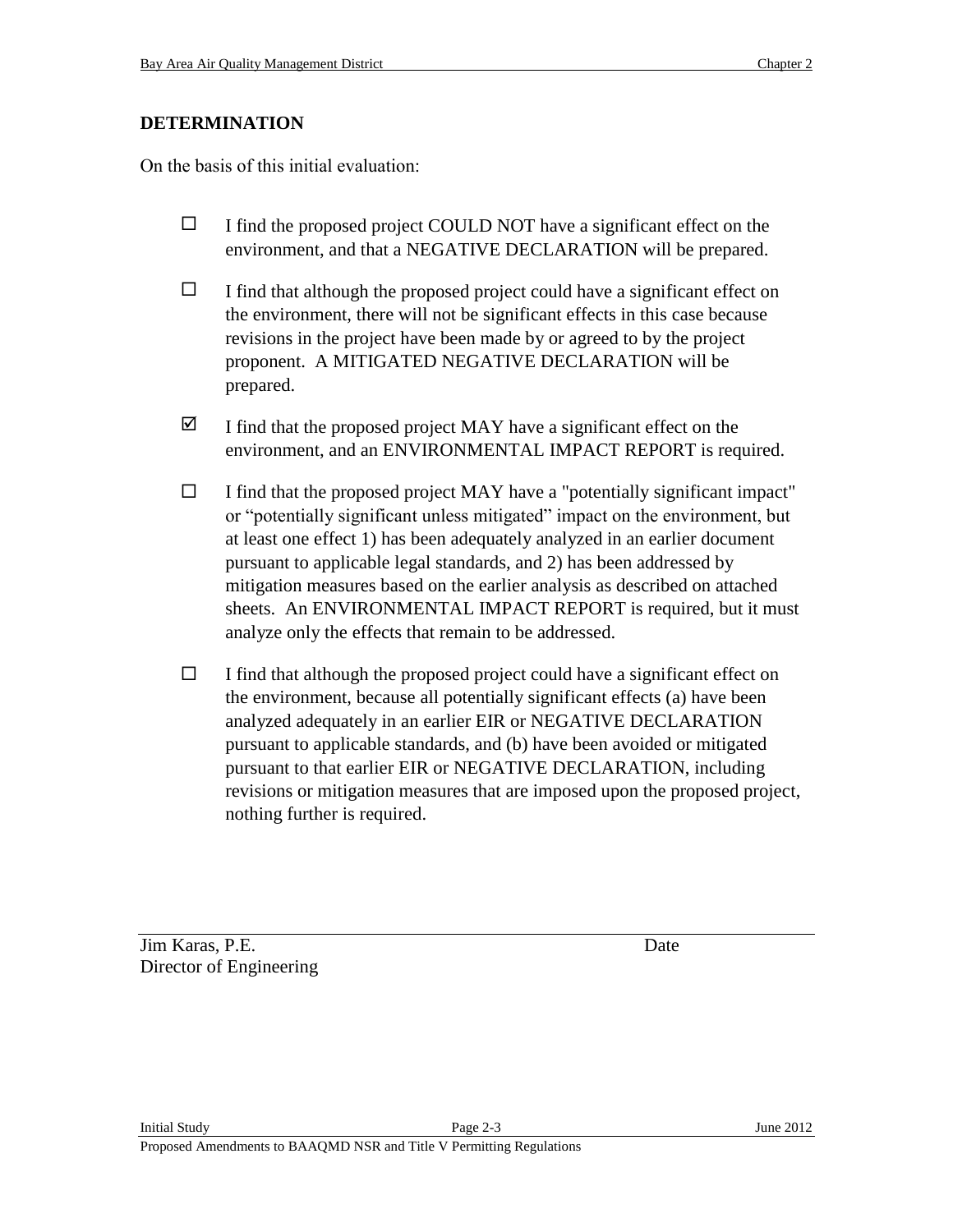#### **EVALUATION OF ENVIRONMENTAL IMPACTS:**

- 1) A brief explanation is required for all answers except "No Impact" answers that are adequately supported by the information sources a lead agency cites in the parentheses following each question. A "No Impact" answer is adequately supported if the referenced information sources show that the impact simply does not apply to projects like the one involved (e.g., the project falls outside a fault rupture zone). A "No Impact" answer should be explained where it is based on project-specific factors as well as general standards (e.g., the project will not expose sensitive receptors to pollutants, based on a project-specific screening analysis.
- 2) All answers must take account of the whole action involved, including off-site as well as on-site, cumulative as well as project-level, indirect as well as direct, and construction as well as operational impacts.
- 3) Once the lead agency has determined that a particular physical impact may occur, the checklist answers must indicate whether the impact is potentially significant, less than significant with mitigation, or less than significant. "Potentially Significant Impact" is appropriate if there is substantial evidence that an effect may be significant. If there are one or more "Potentially Significant Impact" entries when the determination is made, an EIR is required.
- 4) "Negative Declaration: Less Than Significant with Mitigation Incorporated" applies where the incorporation of mitigation measures has reduced an effect from "Potentially Significant Impact" to a "Less Than Significant Impact." The lead agency must describe the mitigation measures, and briefly explain how they reduce the effect to a less than significant level (mitigation measures from "Earlier Analyses," as described in (5) below, may be cross-referenced).
- 5) Earlier analyses may be used where, pursuant to the tiering, Program EIR, or other CEQA process, an effect has been adequately analyzed in an earlier EIR or negative declaration. Section 15063 (c)(3)(D). In this case, a brief discussion should identify the following:
	- a) Earlier Analysis Used. Identify and state where they are available for review.
	- b) Impacts Adequately Addressed. Identify which effects from the above checklist were within the scope of and adequately analyzed in an earlier document pursuant to applicable legal standards, and state whether such effects were addressed by mitigation measures based on the earlier analysis.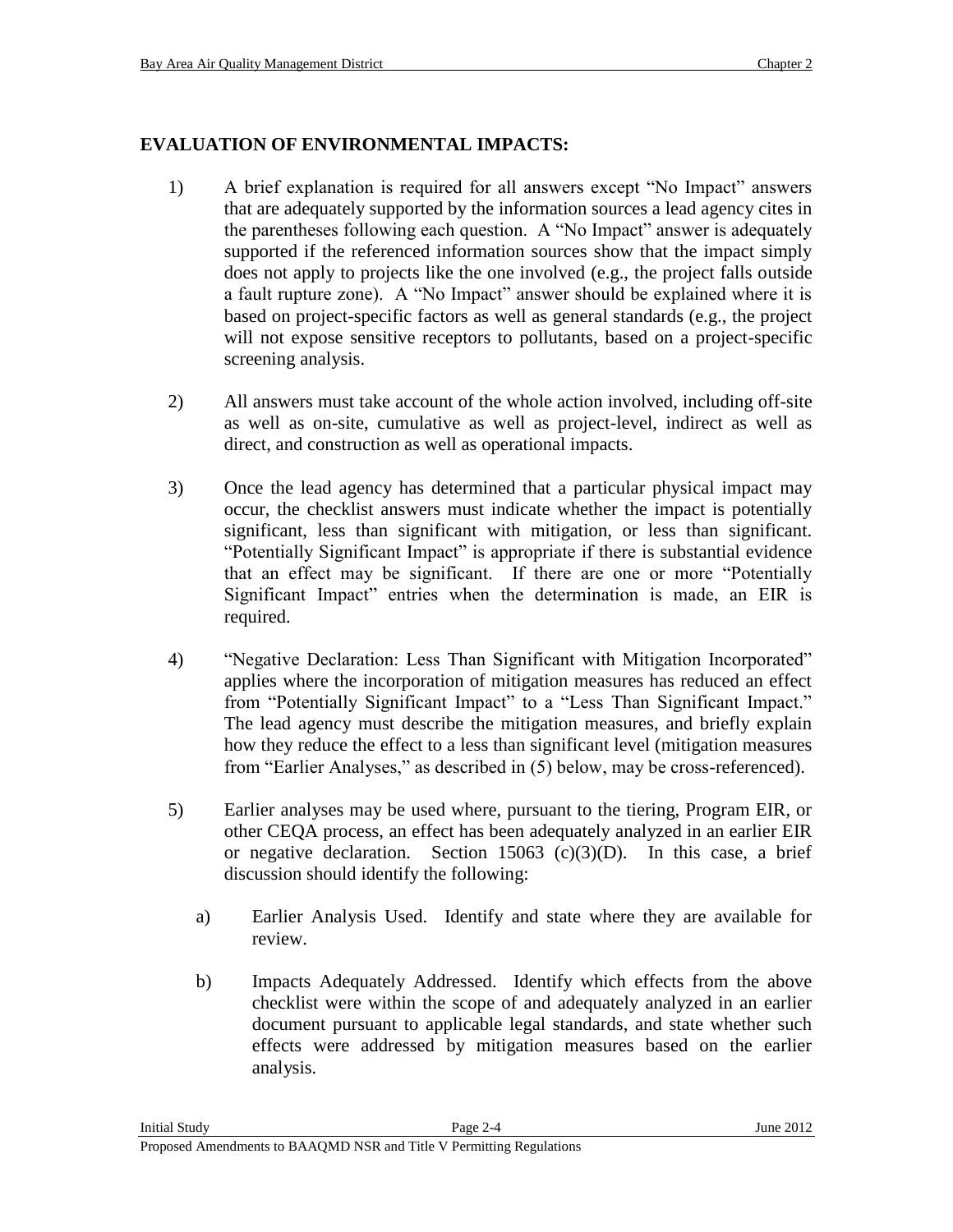- c) Mitigation Measures. For effects that are "Less than Significant with Mitigation Measures Incorporated," describe the mitigation measures which were incorporated or refined from the earlier document and the extent to which they address site-specific conditions for the project.
- 6) Lead agencies are encouraged to incorporate into the checklist references to information sources for potential impacts (e.g., general plans, zoning ordinances). Reference to a previously prepared or outside document should, where appropriate, include a reference to the page or pages where the statement is substantiated.
- 7) Supporting Information Sources: A source list should be attached, and other sources used or individuals contacted should be cited in the discussion.
- 8) This checklist is only a suggested form, and lead agencies are free to use different formats; however, lead agencies should normally address the questions from this checklist that are relevant to a project's environmental effects in whatever format is selected.
- 9) The explanation of each issue should identify:
	- a) the significance criteria or threshold, if any, used to evaluate each question; and
	- b) the mitigation measure identified, if any, to reduce the impact to less than significance.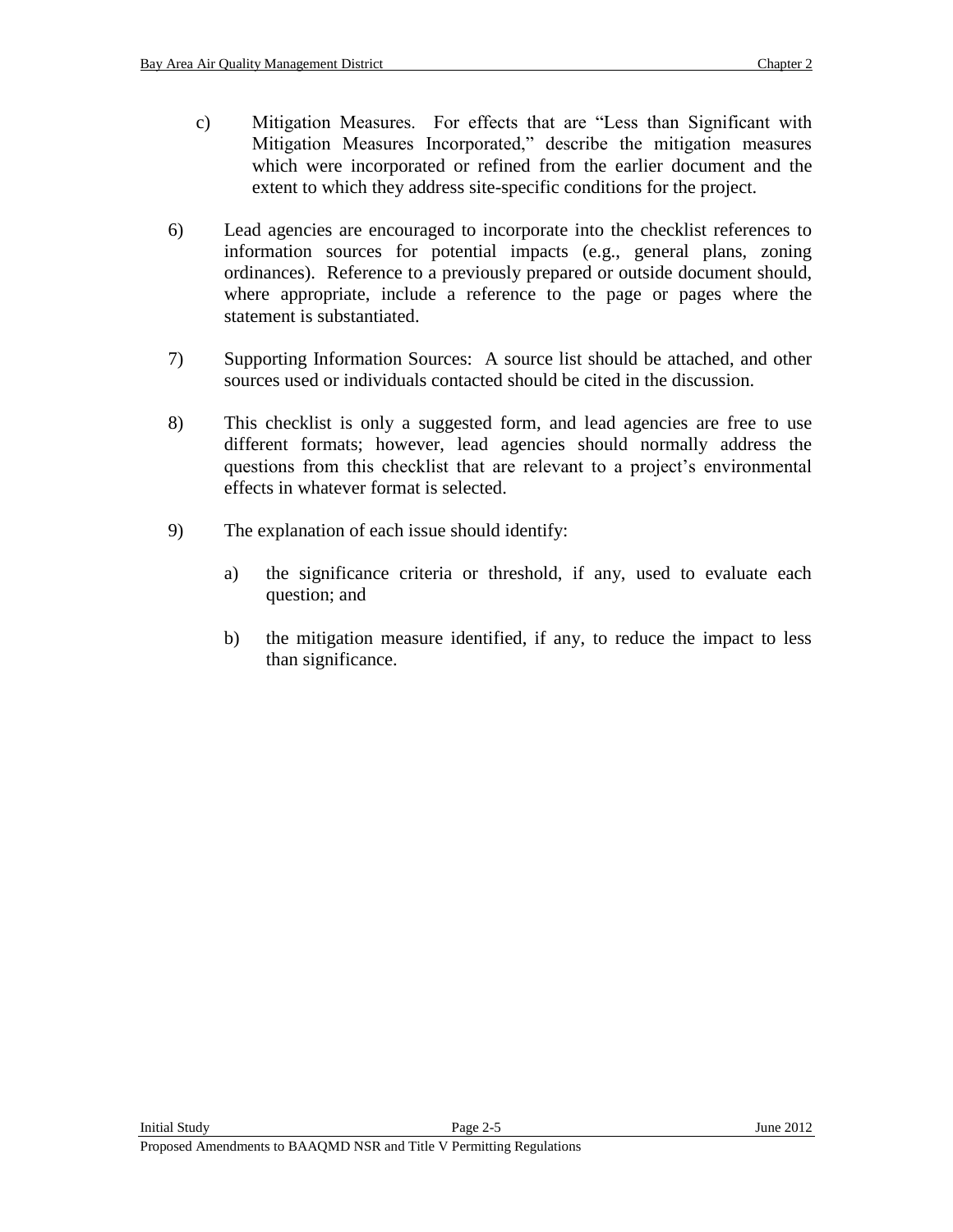|    |                                                                                                                                                                        | Potentially<br>Significant<br>Impact | Less Than<br>Significant<br>Impact With<br>Mitigation<br>Incorporated | Less-than-<br>Significant<br>Impact | No Impact |
|----|------------------------------------------------------------------------------------------------------------------------------------------------------------------------|--------------------------------------|-----------------------------------------------------------------------|-------------------------------------|-----------|
| I. | <b>AESTHETICS.</b>                                                                                                                                                     |                                      |                                                                       |                                     |           |
|    | Would the project:                                                                                                                                                     |                                      |                                                                       |                                     |           |
| a) | Have a substantial adverse effect on a scenic vista?                                                                                                                   | п                                    |                                                                       |                                     | ⊠         |
| b) | Substantially<br>damage<br>scenic<br>to<br>resources.<br>including, but not limited to, trees, rock<br>outcroppings, and historic buildings along a scenic<br>highway? | □                                    | П                                                                     | П                                   | ⊠         |
| c) | Substantially degrade the existing visual character<br>or quality of the site and its surroundings?                                                                    | п                                    |                                                                       |                                     | ☑         |
| d) | Create a new source of substantial light or glare<br>that would adversely affect daytime or nighttime<br>views in the area?                                            | П                                    |                                                                       |                                     | ⊠         |

### **ENVIRONMENTAL CHECKLIST AND DISCUSSION**

#### **AESTHETICS**

#### **Setting**

The Air District jurisdiction covers all of Alameda, Contra Costa, Marin, San Francisco, San Mateo, Santa Clara, and Napa Counties, and portions of southwestern Solano and southern Sonoma Counties. The area of coverage is vast (about 5,600 square miles), so that land uses vary greatly and include commercial, industrial, residential, agricultural, and open space uses.

Much of the proposed amendments will apply to major sources of air pollutants (generally defined as facilities with the potential to emit 100 tons per year or more of a regulated air pollutant), which are typically located in industrial and commercial areas. Some of the proposed amendments will apply to smaller sources, which may be located in other areas. Some of the proposed amendments will apply to sources with the potential to emit as little as 10 pounds per day of certain pollutants, which could include relatively small industrial or commercial equipment that could be located anywhere throughout the Air District jurisdiction, including areas within or near scenic highways or corridors.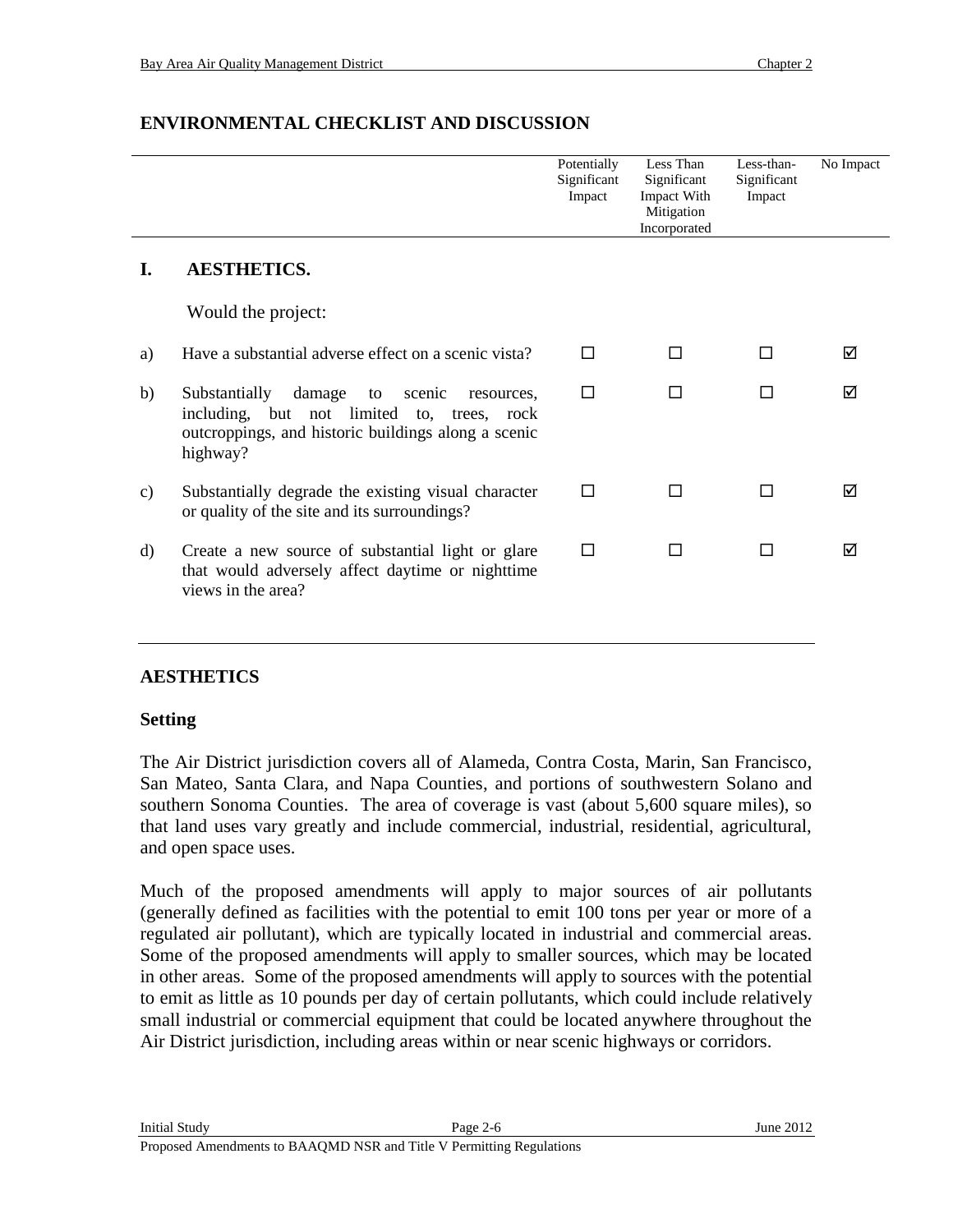#### **Regulatory Background**

Visual resources are generally protected by the City and/or County General Plans through land use and zoning requirements.

#### **Discussion of Impacts**

**I. a-d.** The proposed amendments include revising the Air District's NSR Rules (Regulation 2-2) and Title V Rules (Regulation 2-6), as well as ancillary provisions in Regulation 2. The proposed amendments are described in more detail in Chapter 1, Section 1.4.4.

The major facilities that are the principal subject of these regulatory programs are primarily located in industrial and commercially zoned areas within the District. Accordingly, any additional requirements adopted under the proposed amendments would apply primarily to facilities within industrial/commercial areas, which are generally not located in areas with scenic resources or scenic vistas.

Furthermore, to the extent that there will also be facilities or equipment affected by the proposed amendments that may be located within or near an area with scenic resources or scenic vistas, none of the amendments are expected to require any significant additional construction or other alteration at any such facility. The District's NSR regulations do in some situations require pollution control equipment to be installed at facilities, but the proposed amendments are not expected to require any significant changes in any required pollution control equipment, compared to what is already required under the current regulations. Any pollution control equipment that will be required under the proposed amendments is likely to be of similar size, and located in similar areas, as what is currently required under the existing regulations. The Air District's current permitting regulations have not caused conflicts with the protection of visual resources, and it is not anticipated that the regulations as amended under the District's proposal would cause any such conflicts.

Moreover, even if the amendments were to require a change in the required pollution control equipment that is installed, any such changes are not expected to cause any additional impacts to any scenic resources or scenic vistas. Pollution control devices installed on industrial and commercial equipment do not generally change the overall visual nature or visual impact of such equipment, $4$  and so any new or different pollution control devices required as a result of the proposed amendments are not expected to have any significant impact on any scenic resources or scenic vistas, even if the equipment on which such devices are installed is located in or near an area with such resources.

 $\overline{a}$ 

<sup>&</sup>lt;sup>4</sup> This includes visual impacts from both construction and operation. Any visual impacts from construction and operation of the industrial or commercial equipment that requires the pollution control device, including any light and glare, and not expected to be significantly altered if a pollution control device also has to be constructed for the equipment and operated with the equipment.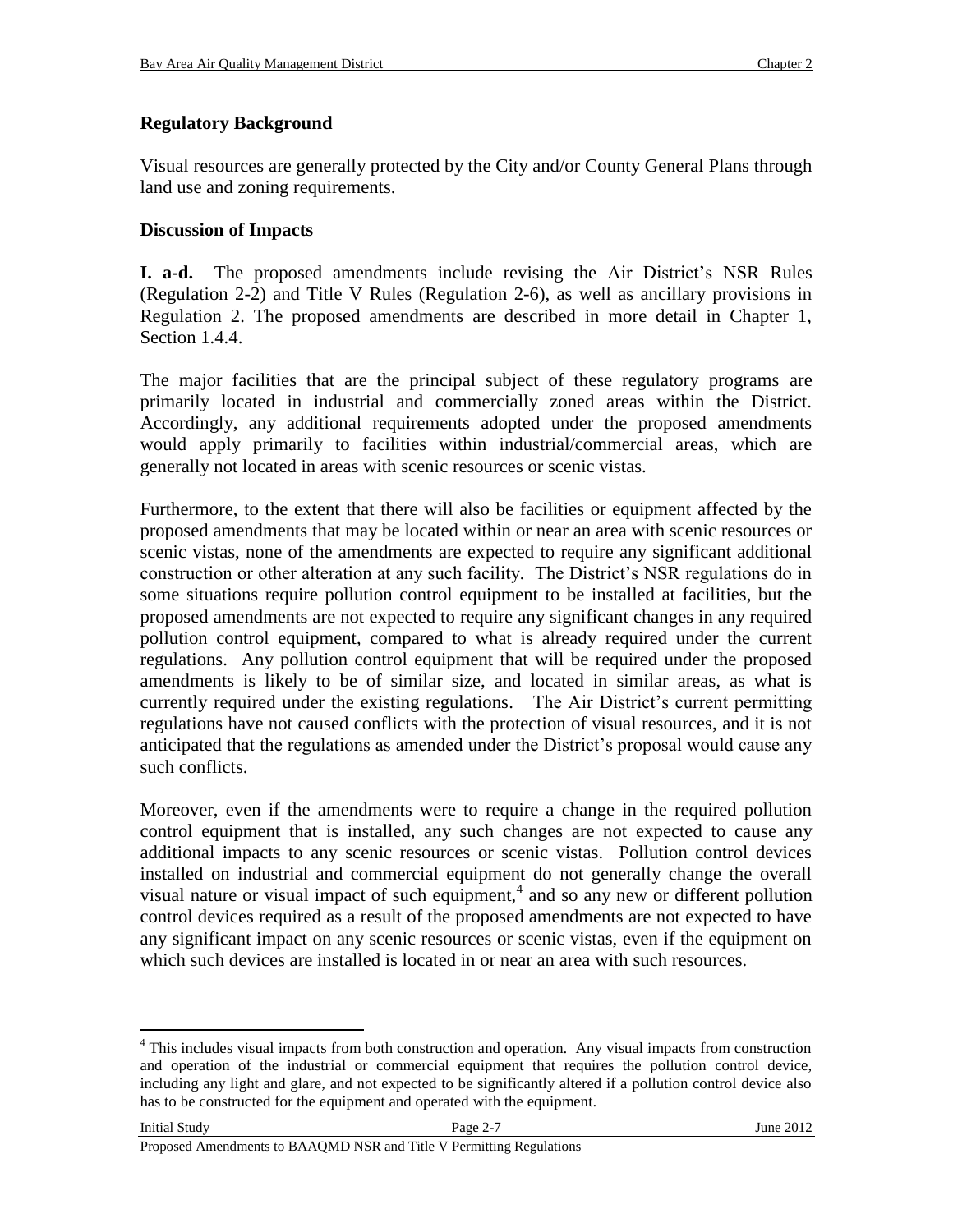For all of these reasons, the proposed amendments are not expected to have direct impacts on scenic vistas and would not substantially damage scenic resources or substantially degrade the existing visual character of quality of any specific site or its surroundings.

#### **Conclusion**

Based upon these considerations, no adverse aesthetic impacts are expected from the adoption of the proposed amendments to the Rules. Therefore, aesthetic impacts will not be further analyzed in the EIR.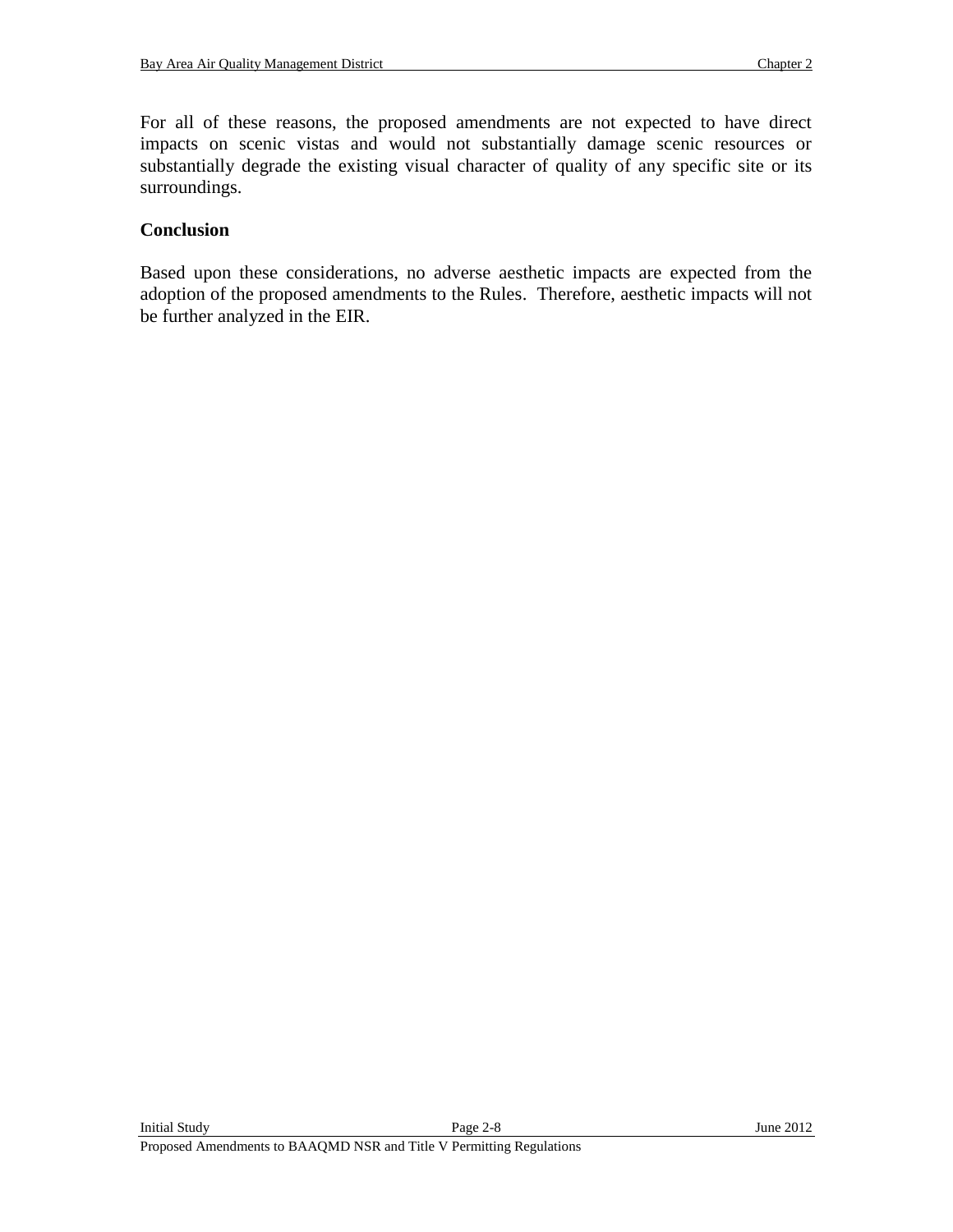| Potentially<br>No Impact<br>Less Than<br>Less Than<br>Significant<br>Significant<br>Significant<br>Impact With<br>Impact<br>Impact<br>Mitigation<br>Incorporated |  |
|------------------------------------------------------------------------------------------------------------------------------------------------------------------|--|
|                                                                                                                                                                  |  |

#### **II. AGRICULTURE and FOREST RESOURCES.**

In determining whether impacts on agricultural resources are significant environmental effects, lead agencies may refer to the California Agricultural Land Evaluation and Site Assessment Model (1997) prepared by the California Department of Conservation as an optional model to use in assessing impacts on agriculture and farmland. In determining whether impacts to forest resources, including timberland, are significant environmental effects, lead agencies may refer to information compiled by the California Department of Forestry and Fire Protection regarding the state's inventory of forest land, including the Forest and Range Assessment Project and the Forest Legacy Assessment project; and forest carbon measurement methodology provided in Forest Protocols adopted by the California Air Resources Board. Would the project:

- a) Convert Prime Farmland, Unique Farmland, or Farmland of Statewide Importance (Farmland), as shown on the maps prepared pursuant to the Farmland Mapping and Monitoring Program of the California Resources Agency, to non-agricultural use?
- b) Conflict with existing zoning for agricultural use or conflict with a Williamson Act contract?
- c) Conflict with existing zoning for, or cause rezoning of, forest land as defined in Public Resources Code section  $12220(g)$ ), timberland (as defined by Public Resources Code section 4526), or timberland zoned Timberland Production (as defined by Government Code section  $51104(g)$ ?
- d) Result in the loss of forest land or conversion of forest land to non-forest use?
- e) Involve other changes in the existing environment which, due to their location or nature, could result in conversion of Farmland, to non-agricultural use or conversion of forest land to non-forest use?

 $\begin{array}{ccccccccccccccccc} \Box & \hspace{1.5cm} & \Box & \hspace{1.5cm} & \Box & \hspace{1.5cm} & \Box & \hspace{1.5cm} & \Box & \hspace{1.5cm} & \Box & \hspace{1.5cm} & \Box & \hspace{1.5cm} & \Box & \hspace{1.5cm} & \Box & \hspace{1.5cm} & \Box & \hspace{1.5cm} & \Box & \hspace{1.5cm} & \Box & \hspace{1.5cm} & \Box & \hspace{1.5cm} & \Box & \hspace{1.5cm} & \Box & \hspace{1.5cm} & \Box & \hspace{1.5cm} & \$ 

 $\begin{array}{ccccccccccccccccc} \Box & \hspace{1.5cm} & \Box & \hspace{1.5cm} & \Box & \hspace{1.5cm} & \Box & \hspace{1.5cm} & \Box & \hspace{1.5cm} & \Box & \hspace{1.5cm} & \Box & \hspace{1.5cm} & \Box & \hspace{1.5cm} & \Box & \hspace{1.5cm} & \Box & \hspace{1.5cm} & \Box & \hspace{1.5cm} & \Box & \hspace{1.5cm} & \Box & \hspace{1.5cm} & \Box & \hspace{1.5cm} & \Box & \hspace{1.5cm} & \Box & \hspace{1.5cm} & \$ 

 $\begin{array}{ccccccccccccccccc} \Box & \hspace{1.5cm} & \Box & \hspace{1.5cm} & \Box & \hspace{1.5cm} & \boxtimes \end{array}$ 

 $\begin{array}{ccccccccccccccccc} \Box & \hspace{1.5cm} & \Box & \hspace{1.5cm} & \Box & \hspace{1.5cm} & \boxtimes \end{array}$ 

 $\begin{array}{ccccccccccccccccc} \Box & \hspace{1.5cm} & \Box & \hspace{1.5cm} & \Box & \hspace{1.5cm} & \Box & \hspace{1.5cm} & \Box & \hspace{1.5cm} & \Box & \hspace{1.5cm} & \Box & \hspace{1.5cm} & \Box & \hspace{1.5cm} & \Box & \hspace{1.5cm} & \Box & \hspace{1.5cm} & \Box & \hspace{1.5cm} & \Box & \hspace{1.5cm} & \Box & \hspace{1.5cm} & \Box & \hspace{1.5cm} & \Box & \hspace{1.5cm} & \Box & \hspace{1.5cm} & \$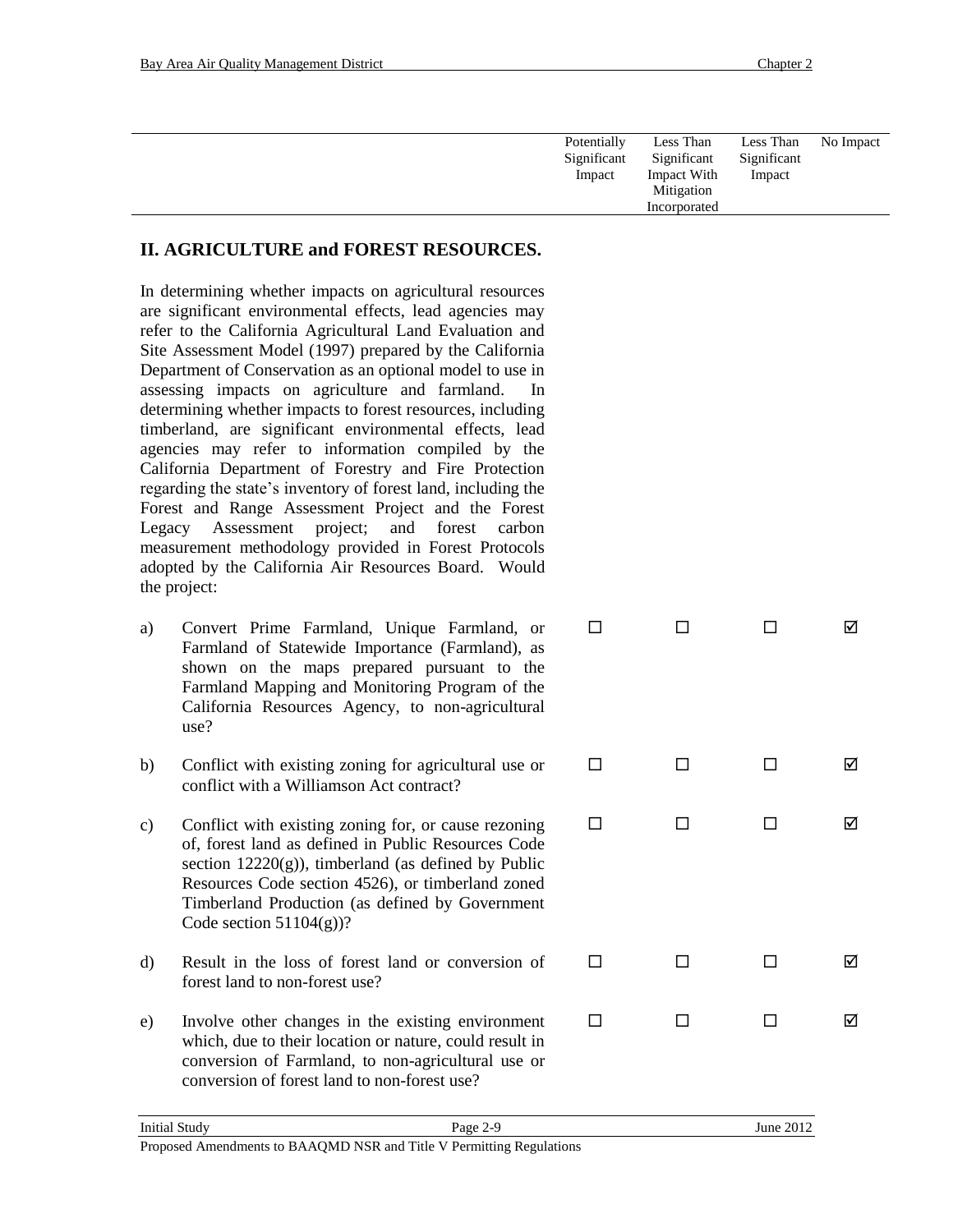### **AGRICULTURE and FOREST RESOURCES**

#### **Setting**

The BAAQMD covers all of Alameda, Contra Costa, Marin, San Francisco, San Mateo, Santa Clara, and Napa Counties and portions of southwestern Solano and southern Sonoma Counties. The area of coverage is vast (about 5,600 square miles), so that land uses vary greatly and include commercial, industrial, residential, agricultural, and open space uses.

Much of the proposed amendments will apply to major sources of air pollutants (generally defined as facilities with the potential to emit 100 tons per year or more of a regulated air pollutant), which are typically located in industrial and commercial areas. Some of the proposed amendments will apply to smaller sources, which may be located throughout the Bay Area. Agricultural resources may be located near some of the sources affected by the proposed amendments.

#### **Regulatory Background**

Agricultural and forest resources are generally protected by the City and/or County General Plans, Community Plans through land use and zoning requirements, as well as any applicable specific plans, ordinances, local coastal plans, and redevelopment plans.

#### **Discussion of Impacts**

**II. a-e**. The proposed amendments include revising the Air District's NSR Rules (Regulation 2-2) and Title V Rules (Regulation 2-6), as well as ancillary provisions in Regulation 2. The proposed amendments are described in more detail in Chapter 1, Section 1.4.4.

The major facilities that are the principal subject of these regulatory programs are primarily located in industrial and commercially zoned areas within the District. Accordingly, any additional requirements adopted under the proposed amendments would apply primarily to facilities within industrial/commercial areas, which are generally not located in areas with agricultural or forest resources.

Additionally, for any facility or equipment affected by the proposed amendments that may be located within or near an area with agricultural or forest resources, none of the amendments are expected to require any significant additional construction or other alteration at any such facility. In instances requiring pollution control equipment to be installed at facilities, the proposed amendments are not expected to require any significant changes in any required pollution control equipment compared to what is already required under current regulations. Any pollution control equipment that will be required under the proposed amendments is likely to be of similar size, and located in similar areas, as what is currently required under the existing regulations.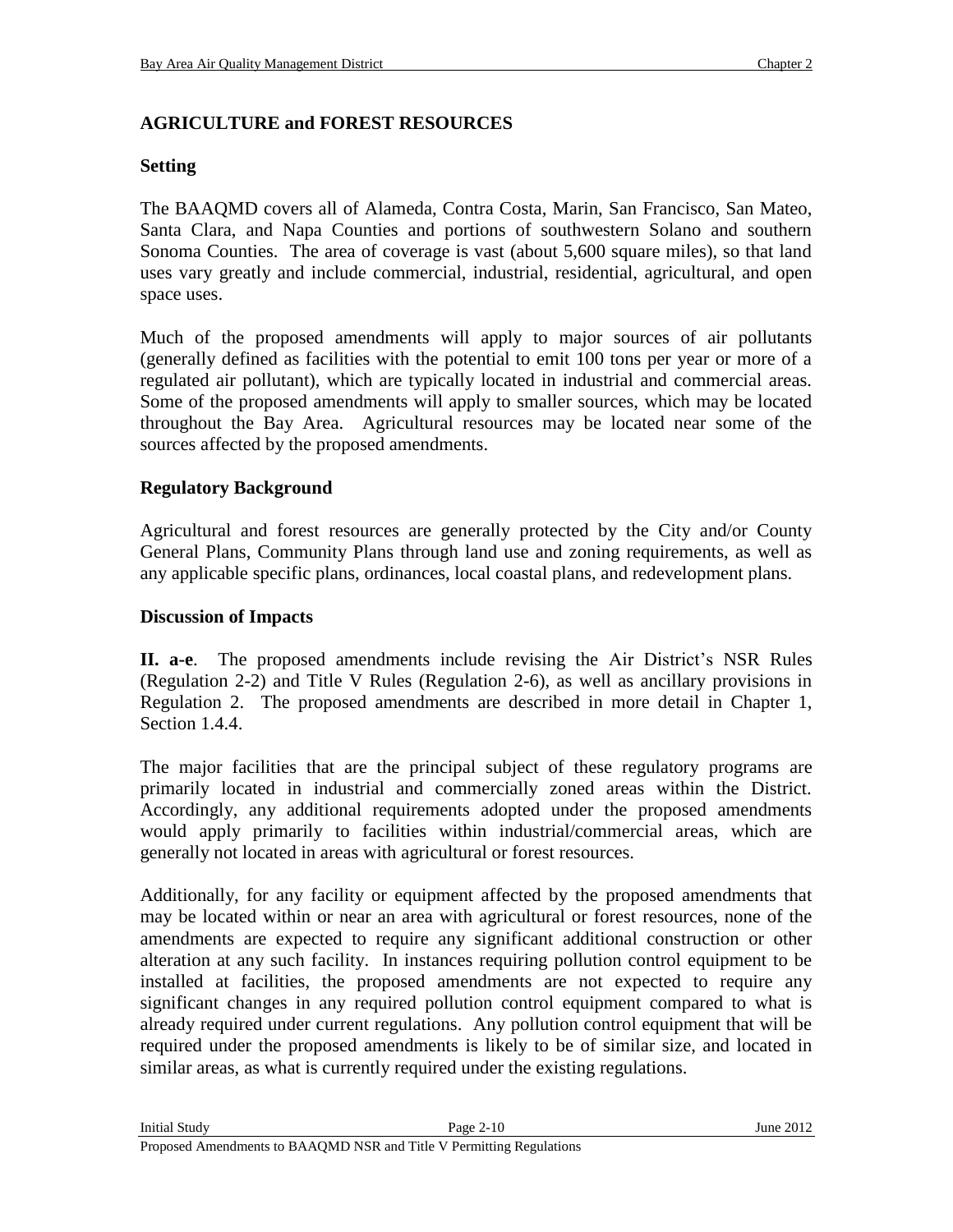If the amendments were to require a change in the required pollution control equipment that is installed, any such changes are not expected to cause any additional impacts to any agricultural or forest resource. Pollution control devices installed on industrial and commercial equipment do not generally change the overall land use designation or zoning of any agricultural or forest resource. Consequently, any new or different pollution control devices required as a result of the proposed amendments would not have any significant impact on the existing environment which, due to their location or nature, could result in conversion of Farmland to non-agricultural use or conversion of forest land to non-forest use, even if the equipment on which such devices are installed is located in or near an area with such resources.

The proposed amendments are not expected to have direct impacts on agricultural or forest resources, and would not substantially impact or change land use designations or zoning in agricultural or forest areas.

#### **Conclusion**

Based upon these considerations, no adverse impacts on agricultural or forest resources are expected from the implementation of proposed amendments. Therefore, agricultural and forest resources impacts will not be further analyzed in the EIR.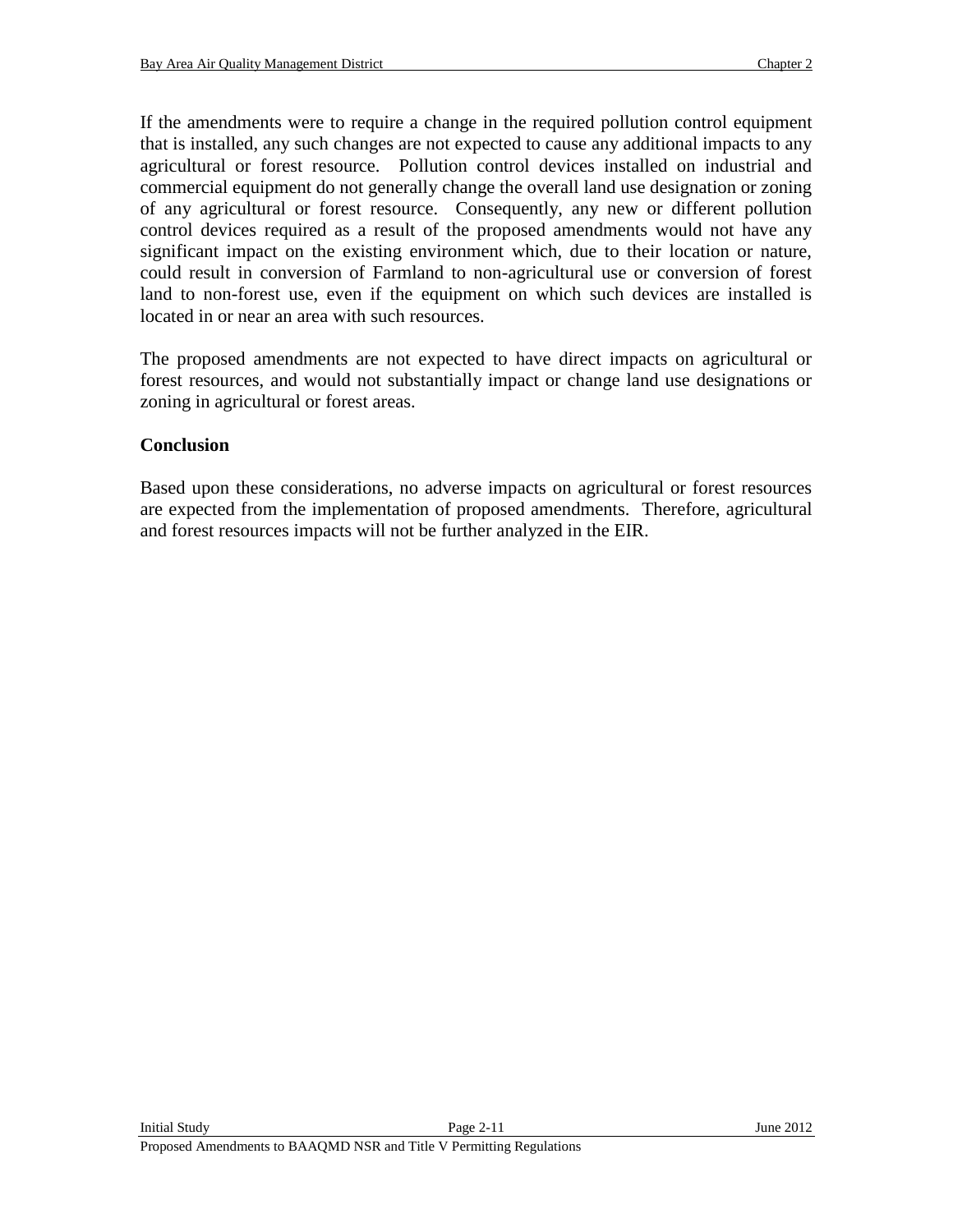|               |                                                                                                                                                                                                                                                                                                             | Potentially<br>Significant<br>Impact | Less Than<br>Significant<br>Impact With<br>Mitigation<br>Incorporated | Less Than<br>Significant<br>Impact | No Impact |
|---------------|-------------------------------------------------------------------------------------------------------------------------------------------------------------------------------------------------------------------------------------------------------------------------------------------------------------|--------------------------------------|-----------------------------------------------------------------------|------------------------------------|-----------|
|               | <b>III. AIR QUALITY.</b>                                                                                                                                                                                                                                                                                    |                                      |                                                                       |                                    |           |
|               | When available, the significance criteria established by the<br>applicable air quality management or air pollution control<br>district may be relied upon to make the following<br>determinations. Would the project:                                                                                       |                                      |                                                                       |                                    |           |
| a)            | Conflict with or obstruct implementation of the<br>applicable air quality plan?                                                                                                                                                                                                                             | □                                    | П                                                                     | П                                  | ☑         |
| b)            | Violate any air quality standard or contribute to an<br>existing or projected air quality violation?                                                                                                                                                                                                        | ☑                                    | П                                                                     | П                                  | П         |
| $\mathbf{c})$ | Result in a cumulatively considerable net increase of<br>any criteria pollutant for which the project region is a<br>non-attainment area for an applicable federal or state<br>ambient air quality standard (including releasing<br>emissions that exceed quantitative thresholds for<br>ozone precursors)? | ☑                                    | П                                                                     | П                                  |           |
| $\rm d)$      | Expose sensitive receptors to substantial pollutant<br>concentrations?                                                                                                                                                                                                                                      | ☑                                    | П                                                                     | П                                  |           |
| e)            | Create objectionable odors affecting a substantial<br>number of people?                                                                                                                                                                                                                                     | П                                    | П                                                                     | П                                  | ☑         |

#### **AIR QUALITY**

#### **Setting**

The BAAQMD covers all of Alameda, Contra Costa, Marin, San Francisco, San Mateo, Santa Clara, and Napa Counties, and portion of southwestern Solano and southern Sonoma Counties.

The summer climate of the West Coast is dominated by a semi-permanent high centered over the northeastern Pacific Ocean. Because this high pressure cell is quite persistent, storms rarely affect the California coast during the summer. Thus the conditions that persist along the coast of California during summer are a northwest air flow and negligible precipitation. A thermal low pressure area from the Sonoran-Mojave Desert also causes air to flow onshore over the San Francisco Bay Area much of the summer. In winter, the Pacific High weakens and shifts southward, upwelling ceases, and winter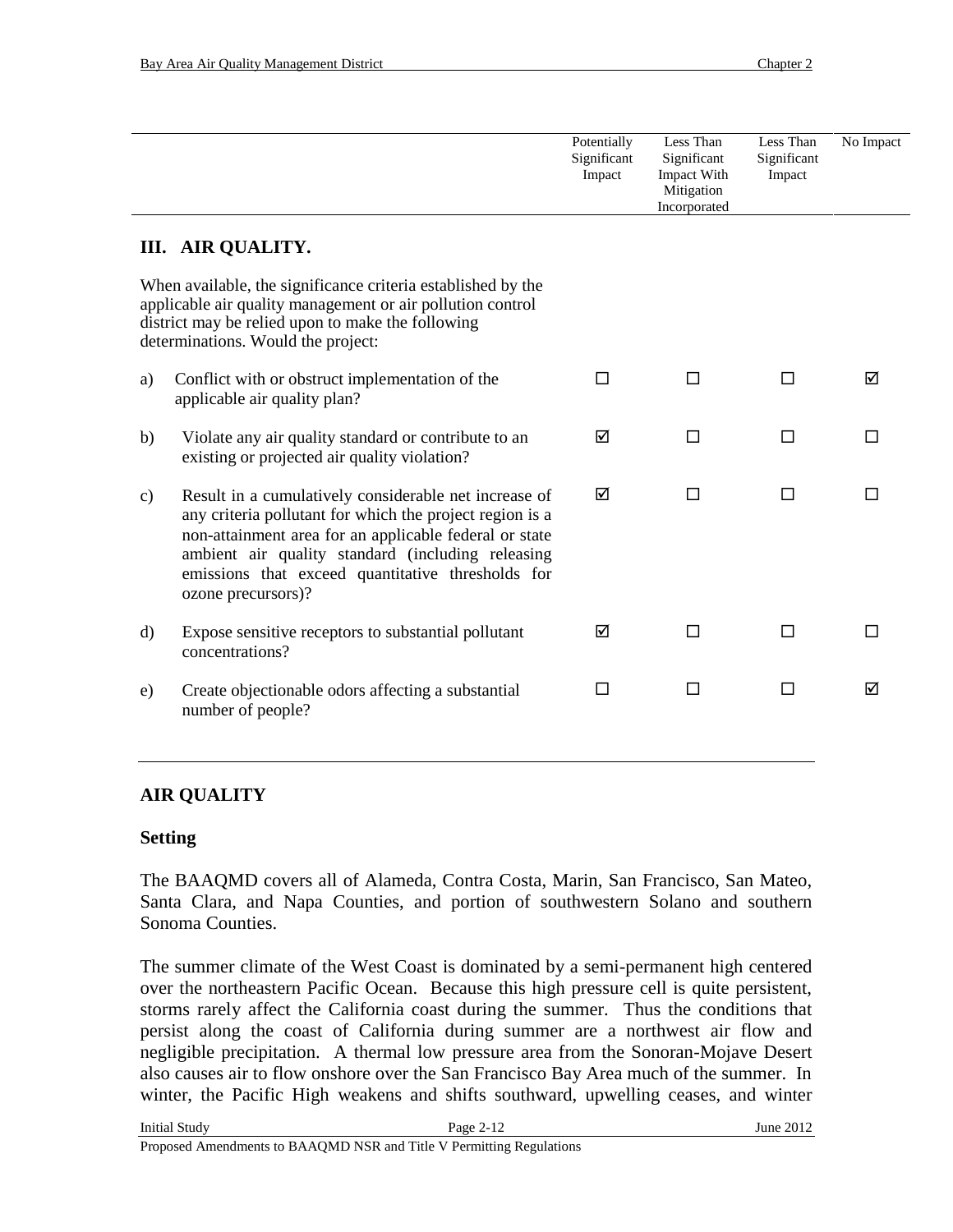storms become frequent. Almost all of the Bay Area's annual precipitation takes place in the November through April period. During winter periods when the Pacific high becomes dominant, inversions become strong and often are surface based; winds are light and pollution potential is high. These periods are characterized by winds that flow out of the Central Valley into the Bay Area and often include tule fog.

A primary factor in air quality is the mixing depth, i.e., the vertical dimension available for dilution of contaminant sources near the ground. Over the Bay Area, the frequent occurrence of temperature inversions limits this mixing depth and consequently limits the availability of air for dilution. A temperature inversion may be described as a layer or layers of warmer air over cooler air.

The Bay Area is subject to a combination of physiographic and climatic factors which result in a low potential for pollutant buildups near the coast and a high potential in sheltered inland valleys. In summer, areas with high average maximum temperatures tend to be sheltered inland valleys with abundant sunshine and light winds. Areas with low average maximum temperatures are exposed to the prevailing ocean breeze and experience frequent fog or stratus. Locations with warm summer days have a higher pollution potential than the cooler locations along the coast and bays.

In winter, pollution potential is related to the nighttime minimum temperature. Low minimum temperatures are associated with strong radiation inversions in inland valleys that are protected from the moderating influences of the ocean and bays. Conversely, coastal locations experience higher average nighttime temperatures, weaker inversions, stronger breezes and consequently less air pollution potential.

Air quality conditions in the San Francisco Bay Area have improved since the District was created in 1955. Ambient concentrations of air pollutants and the number of days on which the region exceeds air quality standards have fallen dramatically. The District is in attainment of the State and federal ambient air quality standards for  $CO$ ,  $NOx$ , and  $SO<sub>2</sub>$ . The District is not considered to be in attainment with the federal and state ozone standards, and state  $PM_{10}$  and  $PM_{2.5}$  standards.

## **Regulatory Background**

The Clean Air Act (CAA) Amendments of 1990 give the U.S. EPA additional authority to require states to reduce emissions of ozone precursors and particulate matter in nonattainment areas. The amendments set attainment deadlines based on the severity of problems. At the state level, CARB has traditionally established state ambient air quality standards, maintained oversight authority in air quality planning, developed programs for reducing emissions from motor vehicles, developed air emission inventories, collected air quality and meteorological data, and approved state implementation plans. At a local level, California's air districts, including the BAAQMD, are responsible for overseeing stationary source emissions, approving permits, maintaining emission inventories, maintaining air quality stations, overseeing agricultural burning permits, and reviewing air quality-related sections of environmental documents required by CEQA.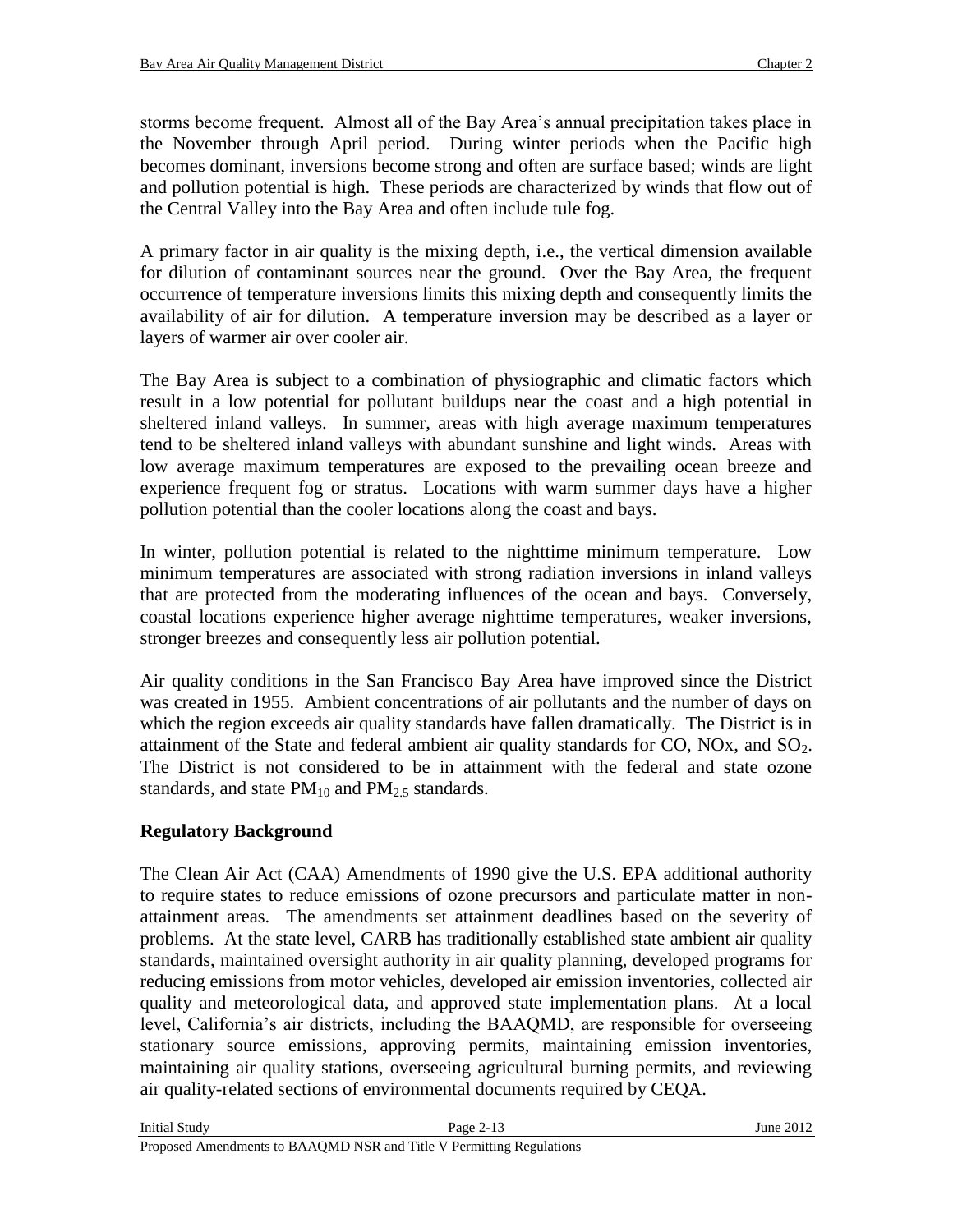#### **Discussion of Impacts**

**III. a.** The proposed amendments are not expected to conflict with or obstruct implementation of the applicable air quality plan. The 2010 Bay Area Clean Air Plan (CAP) was approved by the District's Board of Directors on September 15, 2010, and is the approved air quality plan that the District operates under. Stationary Source Measure (SSM) 16 – Revisions to Regulation 2, Rule 2 New Source Review was included as a control measure in the CAP. SSM 16 was proposed to address the District's anticipated non-attainment status of the 24-hour  $PM<sub>2.5</sub> NAAQS$ . By amending Regulation 2, Rule 2, the District proposes to implement one of the control measures adopted in the CAP. Therefore, adoption of the proposed amendments is expected to comply with and implementation portions of the CAP.

**III. b, c, d.** The proposed amendments include revising the Air District's NSR Rule (Regulation 2, Rule 2) and Title V Rule (Regulation 2, Rule 6), as well as ancillary provisions in Regulation 2, to: (i) incorporate new federal permitting requirements for  $PM_{2.5}$  and GHGs; (ii) adopt a District PSD permitting program; and (iii) make other miscellaneous updates and revisions. (See Chapter 1, Section 1.4.4 for further discussion.) Rather than increase emissions of non-attainment pollutants, cause or contribute to air quality violations, or expose sensitive receptors to substantial pollutant concentrations, the proposed amendments will help the District with its efforts to reduce emissions of non-attainment pollutants (and other pollutants), to bring the region into compliance with all air quality standards, and to reduce pollutant exposures for sensitive receptors, as well as to address global climate change.

In particular, the proposed amendments focus on implementing permitting programs for  $PM_{2.5}$  and GHGs, two pollutants that have been the subject of increasing regulatory concern recently. The Bay Area has been designated as "non-attainment" of the federal 24-hour-average NAAQS for  $PM<sub>2.5</sub>$ , and the proposed amendments to the District's NSR permitting program will help with the District's efforts to address that standard (as well as the District's ongoing efforts to address particulate matter concerns generally). In addition, the Bay Area, California, and the nation as a whole have committed to taking significant steps to reduce GHG emissions, adopting measures such as California's Global Warming Solutions Act of 2006 (also known as "AB 32") and EPA's GHG regulations for light duty cars and trucks. The proposed amendments will help the District implement those efforts by adopting a PSD permitting program that will include regulation of GHGs. These measures will benefit air quality in the Bay Area by helping to reduce emissions. Thus, the proposed amendments are not expected to directly cause any significant increase in emissions of air pollutants, or to directly result in any cumulatively considerable contribution to any cumulative air pollution concerns.

In some cases, the adoption of new, more stringent air quality regulations can have the potential to cause ancillary adverse environmental impacts where the revised regulations will require regulated facilities to change their operations in ways that would result in an increase in emissions in some way. For example, if an air quality regulation requires a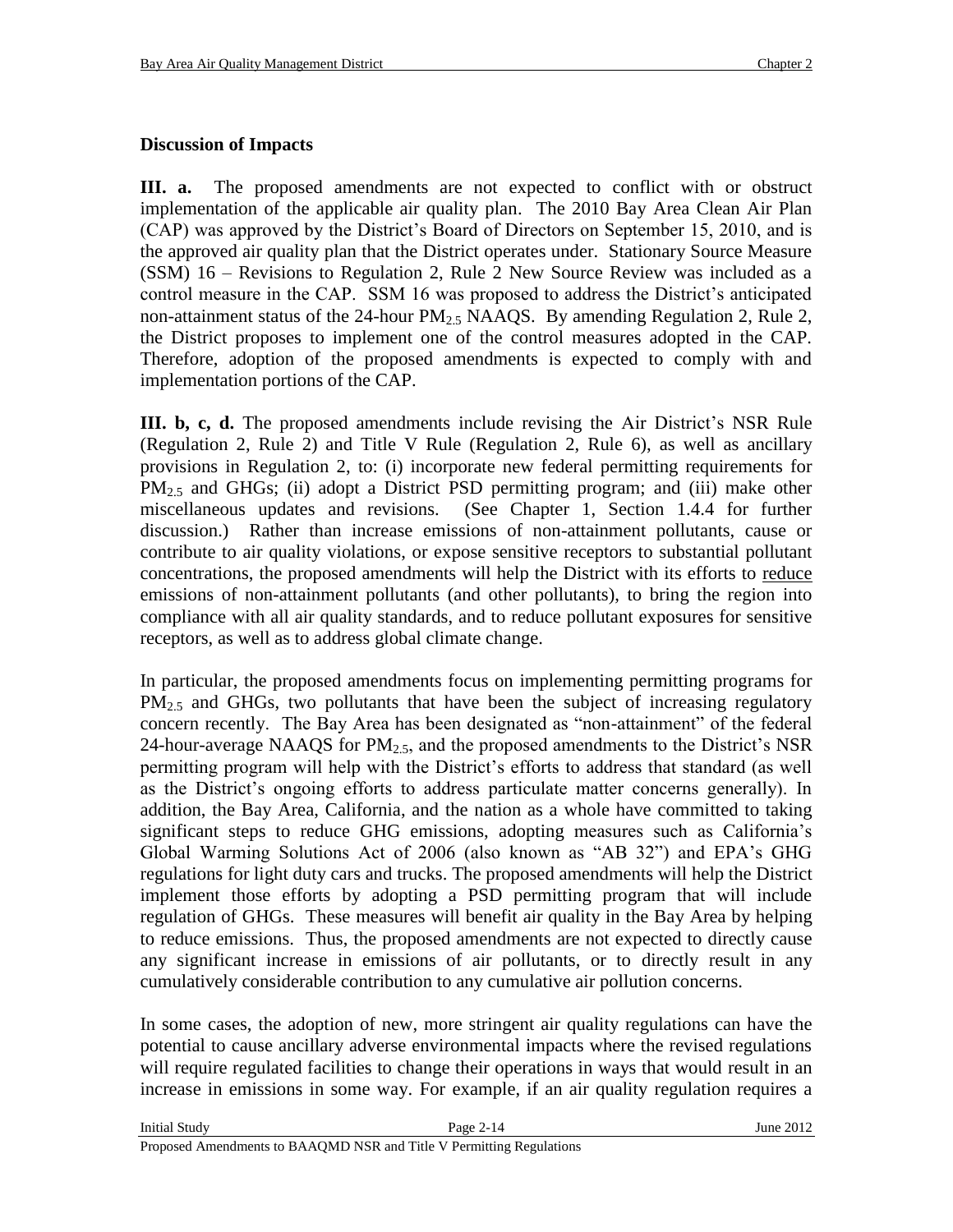facility to install an air pollution control device, installing or using such equipment could itself cause an increase in air pollution emissions. Such impacts are sometimes referred to as "secondary" emissions impacts. Such impacts can indirectly produce a result that has an adverse effect on the environment, even where the primary purpose of the regulation is to reduce emissions and improve air quality. The District strives to avoid or minimize the potential for such adverse impacts from its regulations. Accordingly, the District is preparing an EIR to evaluate and consider the potential for such impacts.

The EIR will evaluate whether the regulatory changes that would be made under the proposed amendments would have the potential to result in any significant adverse impacts on air quality. The changes that the proposed amendments would make to the District's existing regulations are shown in the drafts of the proposed amendments that have been published by District Staff, as described in more detail in Chapter 1, Section 1.4.4. The EIR will evaluate whether the changes to the existing regulatory baseline (as established by the District's existing regulatory programs and other agencies' existing regulations that apply to facilities in the Bay Area) would have the potential to cause any significant increase in air pollution emissions. In particular, the EIR will evaluate whether any new, revised or additional substantive requirements that will apply to affected facilities in the Bay Area could cause them to increase their emissions in any way. Such requirements could include additional requirements for affected facilities to add emissions control devices or to otherwise change their operations to comply with the proposed amendments. The EIR will evaluate what is required under current regulatory provisions applicable to affected facilities, what changes in regulatory requirements such facilities would be subject to under the proposed amendments, what substantive changes in their operations such facilities would need to make in order to comply with the proposed amendments, and whether there could be any significant increase in emissions that would result from such changes in operation. The District has not definitively identified any specific adverse impacts at this stage. But the potential for adverse air quality impacts needs to be given full and in-depth consideration before any conclusions can be drawn and before any regulatory amendments are adopted.

In addition, District Staff have engaged with public stakeholders in the development of the proposed amendments. During this process, members of the public have raised air quality concerns, including the following:

- Implementing the revisions to the NSR program could impose permitting burdens that would hinder environmentally beneficial energy-efficiency and other emissions reduction projects, resulting in delay or postponement of these projects.
- Implementing the revisions could result in impacts from what commenters characterized as a changed definition of emission offsets.
- Implementing the revisions could result in impacts from the regulation's offset provisions.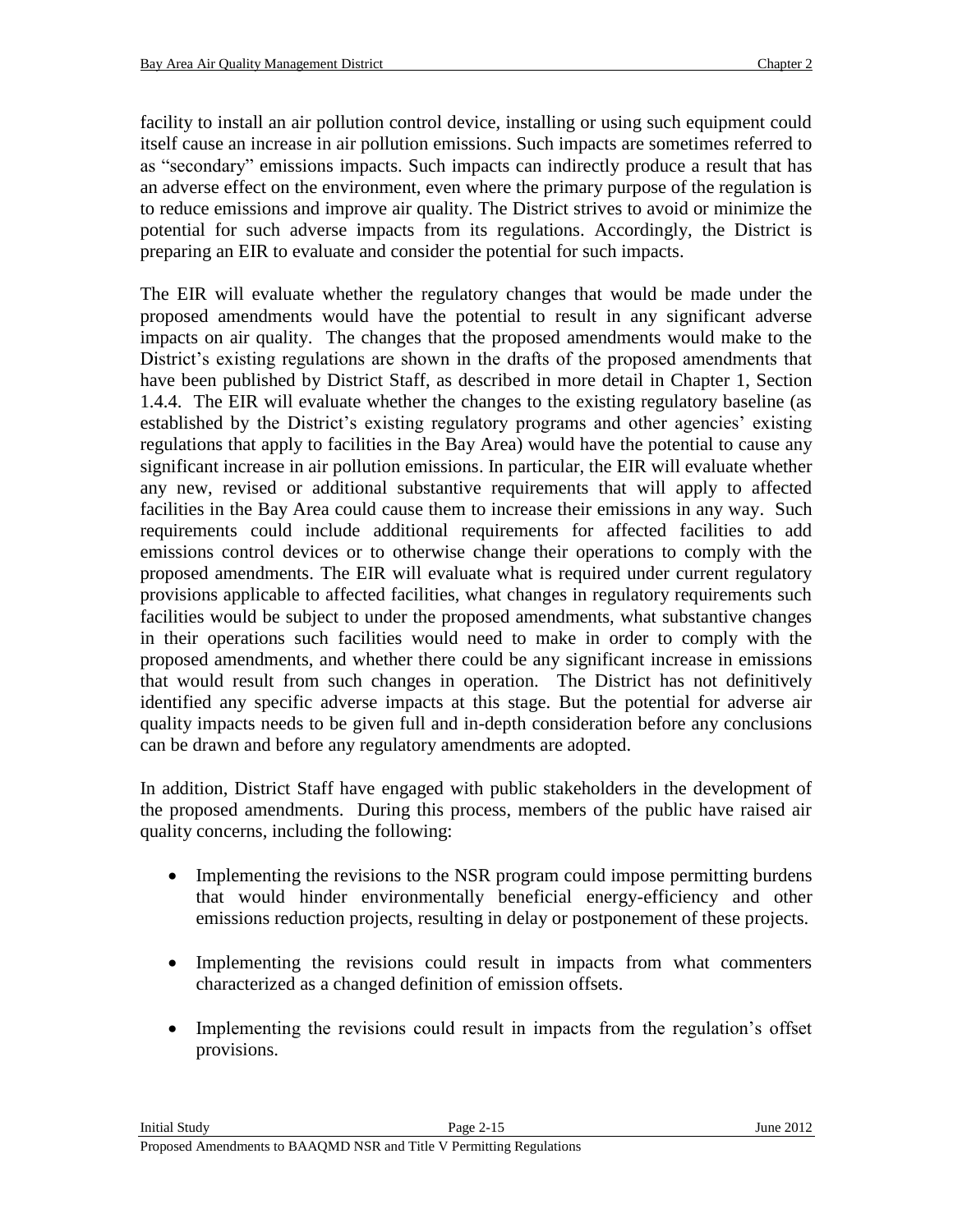- Implementing the revisions could result in impacts from the adoption of a District PSD rule that would take over PSD permitting from the U.S. EPA.
- Implementing the revisions could result in what the commenters referred to as a "weakening of current rules."
- Implementing the revisions could result in impacts associated with additional exemptions.

The commenters did not provide any specific evidence to demonstrate that there will be significant adverse air quality impacts from the proposed amendments as a result of such concerns. However, the potential for adverse air quality impacts needs to be given full and in-depth consideration before any conclusions can be drawn, and before any regulatory amendments are adopted. Therefore, the potential for significant air quality impacts will be addressed in the EIR so that these points can be considered in detail.

**III. e.** None of the amendments are expected to require any significant additional construction or other alteration at any facility. In instances requiring pollution control equipment to be installed at facilities, the proposed amendments are not expected to require any significant changes in any required pollution control equipment compared to what is already required under current regulations. Any pollution control equipment that will be required under the proposed amendments is expected to be of similar size, and located in similar areas, as what is currently required under the existing regulations.

If the amendments were to require a change in the required pollution control equipment that is installed, any such changes are not expected to cause any additional odor impacts. Pollution control devices installed on industrial and commercial equipment do not typically generate odor impacts, but rather control emissions and potential odors. Consequently, any new or different pollution control devices required as a result of the proposed amendments are not expected to generate significant odor impacts.

The proposed amendments are not expected to result in an increase in odors.

#### **Conclusion**

Based upon these considerations, the potential for significant adverse air quality impacts associated with the proposed amendments will be evaluated in the EIR. The proposed amendments would have no adverse impacts on an air quality plan or odors and these issues will not be evaluated in the EIR.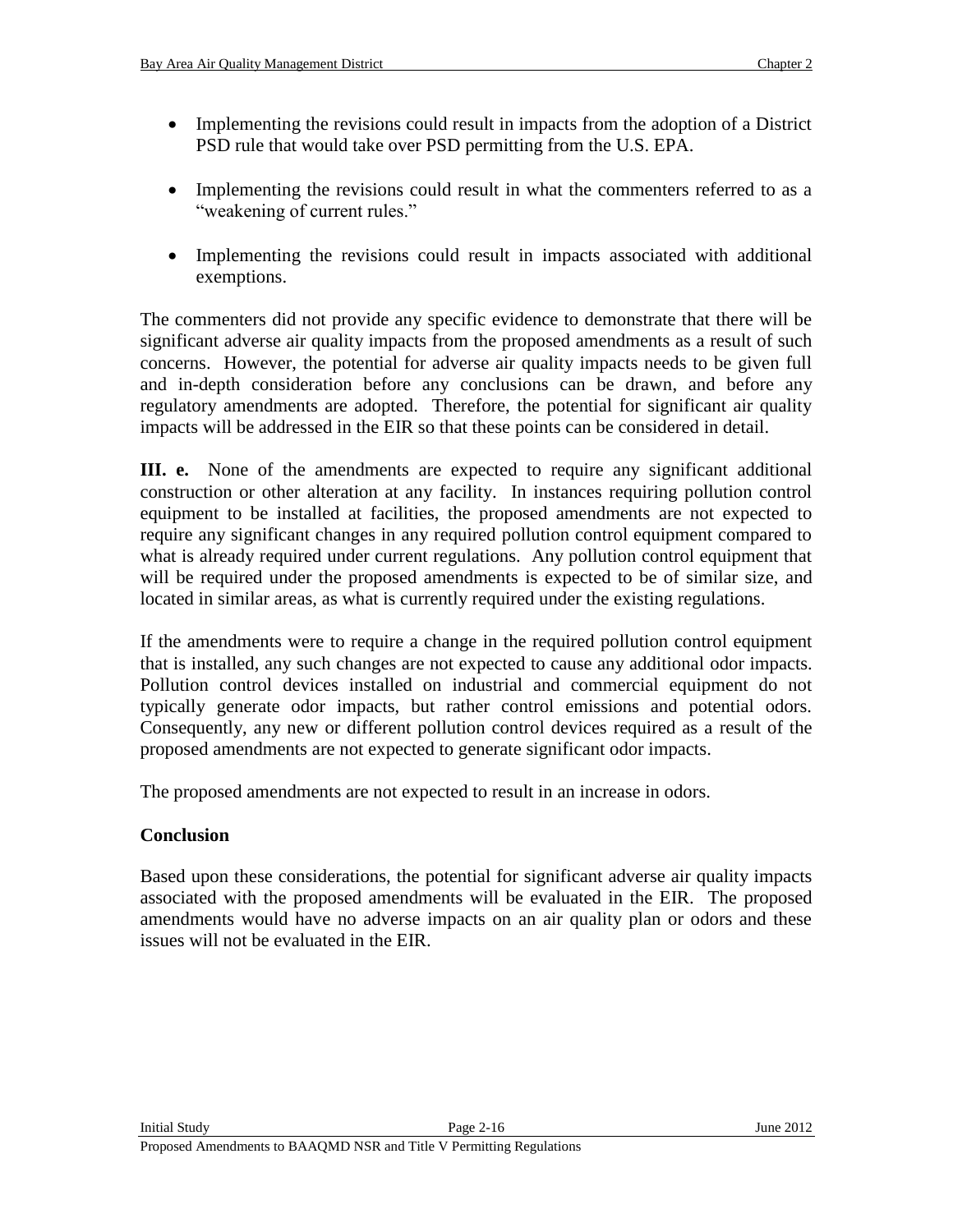|              |                                                                                                                                                                                                                                                                                                                              | Potentially<br>Significant<br>Impact | Less Than<br>Significant<br>Impact With<br>Mitigation<br>Incorporated | Less Than<br>Significant<br>Impact | No Impact |
|--------------|------------------------------------------------------------------------------------------------------------------------------------------------------------------------------------------------------------------------------------------------------------------------------------------------------------------------------|--------------------------------------|-----------------------------------------------------------------------|------------------------------------|-----------|
| IV.          | <b>BIOLOGICAL RESOURCES.</b><br>Would the<br>project:                                                                                                                                                                                                                                                                        |                                      |                                                                       |                                    |           |
| a)           | Have a substantial adverse effect, either directly or<br>through habitat modifications, on any species<br>identified as a candidate, sensitive, or special status<br>species in local or regional plans, policies, or<br>regulations, or by the California Department of Fish<br>and Game or U.S. Fish and Wildlife Service? | □                                    | $\Box$                                                                | □                                  | М         |
| b)           | Have a substantial adverse effect on any riparian<br>habitat or other<br>sensitive natural community<br>identified in local or regional plans, policies, or<br>regulations, or by the California Department of Fish<br>and Game or U.S. Fish and Wildlife Service?                                                           | □                                    | □                                                                     | □                                  | ☑         |
| c)           | Have a substantial adverse effect on federally<br>protected wetlands as defined by Section 404 of the<br>Clean Water Act (including, but not limited to,<br>marsh, vernal pool, coastal wetlands, etc.) through<br>direct removal, filling, hydrological interruption, or<br>other means?                                    | $\Box$                               | □                                                                     | □                                  | ☑         |
| $\mathbf{d}$ | Interfere substantially with the movement of any<br>native resident or migratory fish or wildlife species or<br>with established native resident or migratory wildlife<br>corridors, or impede the use of native wildlife nursery<br>sites?                                                                                  | $\Box$                               | $\Box$                                                                | $\Box$                             | ☑         |
| e)           | Conflicting with any local policies or ordinances<br>protecting biological resources, such as a tree<br>preservation policy or ordinance?                                                                                                                                                                                    | $\Box$                               | $\Box$                                                                | $\Box$                             | ☑         |
| f            | Conflict with the provisions of an adopted habitat<br>conservation plan, natural community conservation<br>plan, or other approved local, regional, or state<br>habitat conservation plan?                                                                                                                                   | $\Box$                               | П                                                                     | □                                  | ☑         |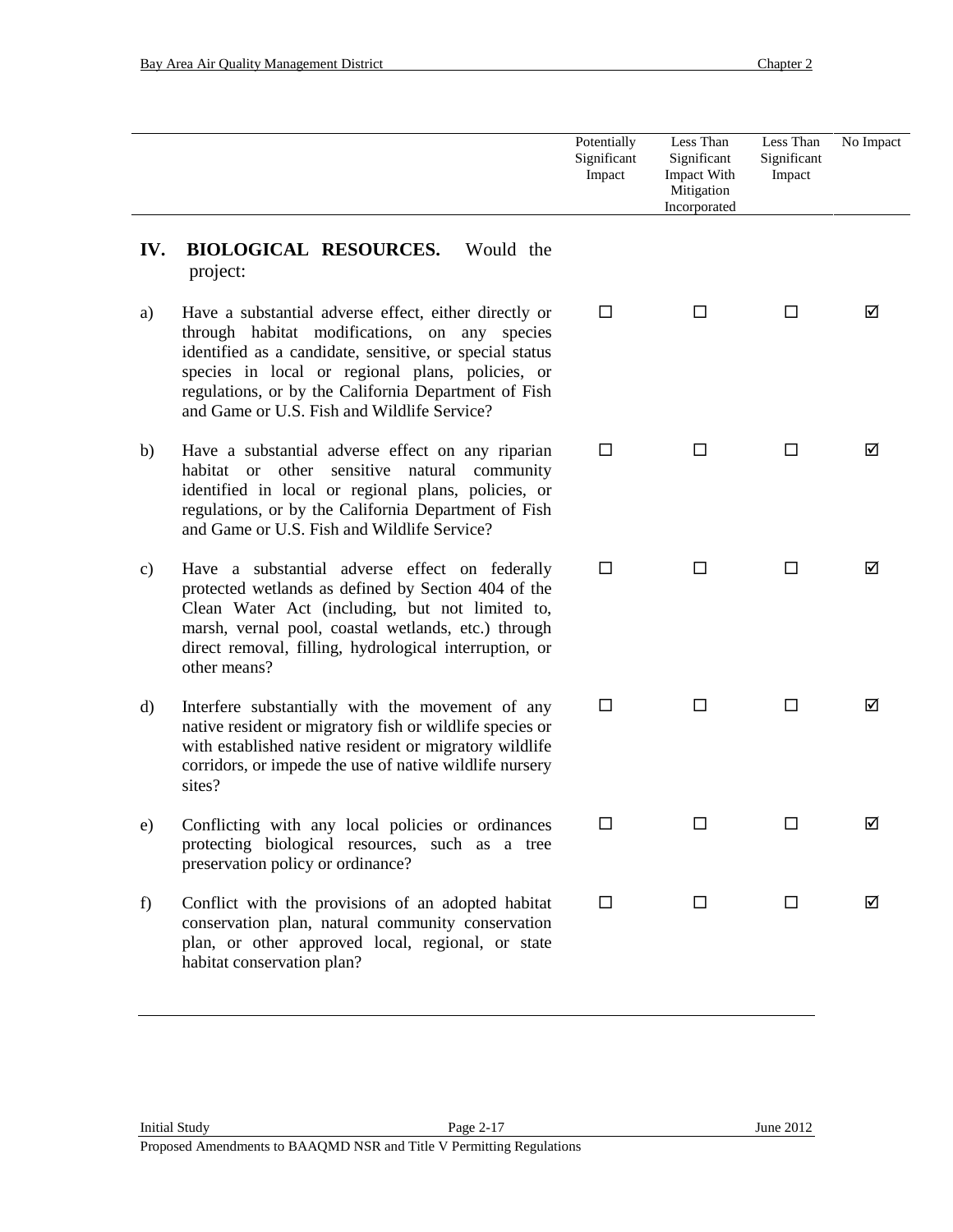## **BIOLOGICAL RESOURCES**

## **Setting**

The BAAQMD covers all of Alameda, Contra Costa, Marin, San Francisco, San Mateo, Santa Clara, and Napa Counties and portions of southwestern Solano and southern Sonoma Counties. The area of coverage is vast (about 5,600 square miles), so that land uses vary greatly and include commercial, industrial, residential, agricultural, and open space uses.

The areas affected by the proposed amendments are located in the Bay Area-Delta Bioregion (as defined by the State's Natural Communities Conservation Program). This Bioregion is comprised of a variety of natural communities, which range from salt marshes to chaparral to oak woodland. The areas affected by the proposed amendments are primarily located within existing industrial, commercial and other developed/urbanized areas within the Bay Area. The affected areas have been graded to develop various industrial and commercial operations. Native vegetation has generally been removed from these areas with the exception of landscaping vegetation.

## **Regulatory Background**

Biological resources are generally protected by the City and/or County General Plans through land use and zoning requirements which minimize or prohibit development in biologically sensitive areas. Biological resources are also protected by the California Department of Fish and Game, and the U.S. Fish and Wildlife Service. The U.S Fish and Wildlife Service and National Marine Fisheries Service oversee the federal Endangered Species Act. Development permits may be required from one or both of these agencies if development would impact rare or endangered species. The California Department of Fish and Game administers the California Endangered Species Act which prohibits impacting endangered and threatened species. The U.S. Army Corps of Engineers and the U.S. EPA regulate the discharge of dredge or fill material into waters of the United States, including wetlands.

## **Discussion of Impacts**

**IV.a-f**. The proposed amendments include revising the Air District's NSR Rules (Regulation 2-2) and Title V Rules (Regulation 2-6), as well as ancillary provisions in Regulation 2. The proposed amendments are described in more detail in Chapter 1, Section 1.4.4.

The major facilities that are the principal subject of these regulatory programs are primarily located in industrial and commercially zoned areas, as well as other urbanized/developed portions within the District. Accordingly, any additional requirements adopted under the proposed amendments would apply primarily to facilities within industrial/commercial, and other urbanized areas, which are generally not located in areas with sensitive biological resources.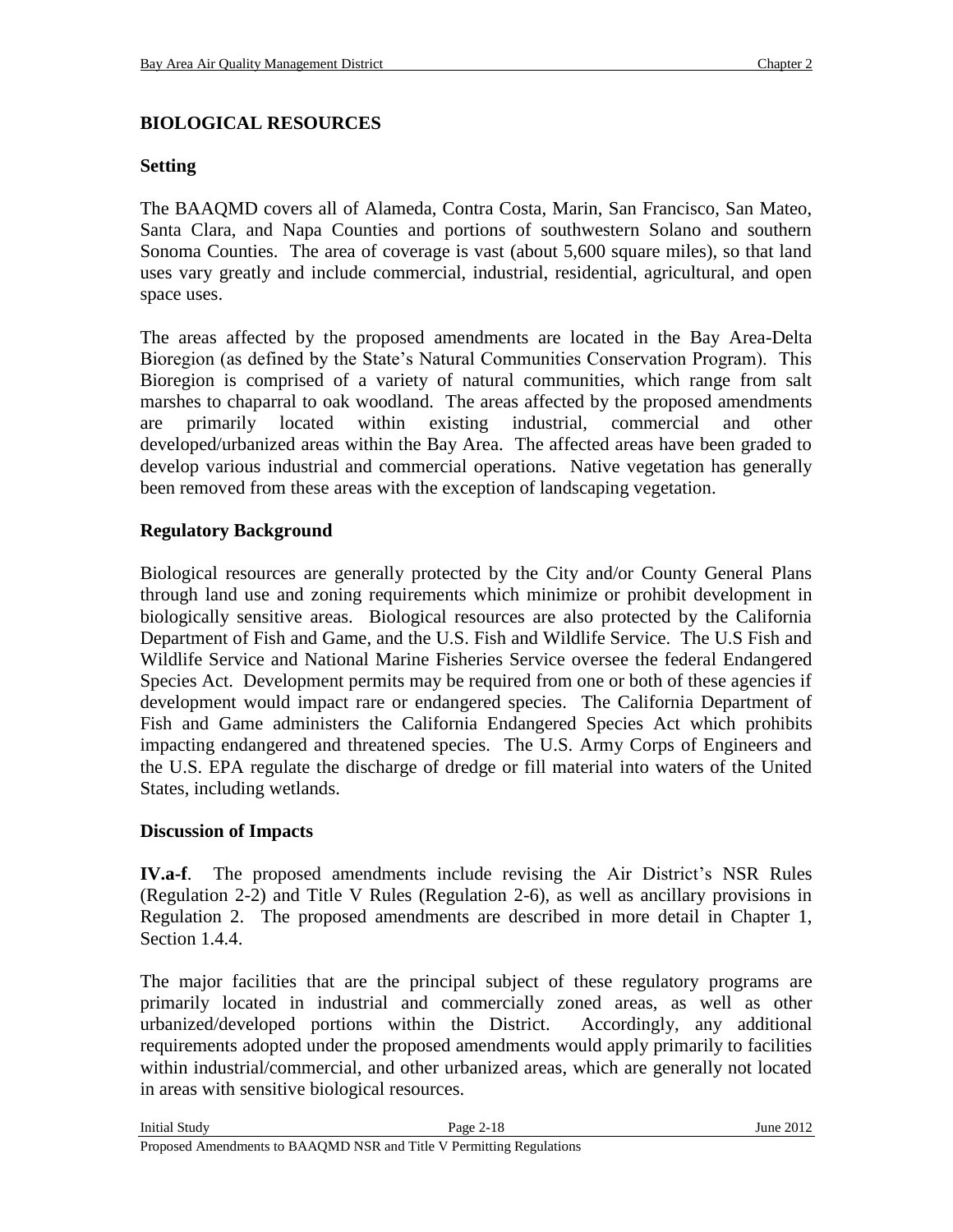Additionally, none of the amendments are expected to require any significant additional construction or other alteration at any affected facility. The proposed amendments are not expected to require any significant changes in any required pollution control equipment compared to what is already required under current regulations. Any pollution control equipment that will be required under the proposed amendments is expected to be of similar size, and located in similar areas, as what is currently required. If the amendments were to require a change in the required pollution control equipment that is installed, any such changes are not expected to cause any additional impacts to biological resources. Pollution control devices installed on industrial and commercial equipment do not generally require additional land that would require a facility to expand its operations into adjacent biological resource areas. Such expansion and development is regulated by local General Plans. Consequently, any new or different pollution control devices required as a result of the proposed amendments would not have any significant impact on the existing environment which, due to its location or nature, could result in a conflict with local policies or ordinances protecting biological resources, such as a tree preservation policy or ordinance, or with the provisions of an adopted habitat conservation plan, natural community conservation plan, or other approved local, regional, or state habitat conservation plan.

The proposed amendments are not expected to have direct or indirect impacts on biological resources, as no additional construction is expected to be required. Therefore, construction activities are not expected to impact biological resources.

## **Conclusion**

Based upon these considerations, no adverse impacts on biological resources are expected from the implementation of proposed amendments. Therefore, biological resources impacts will not be further analyzed in the EIR.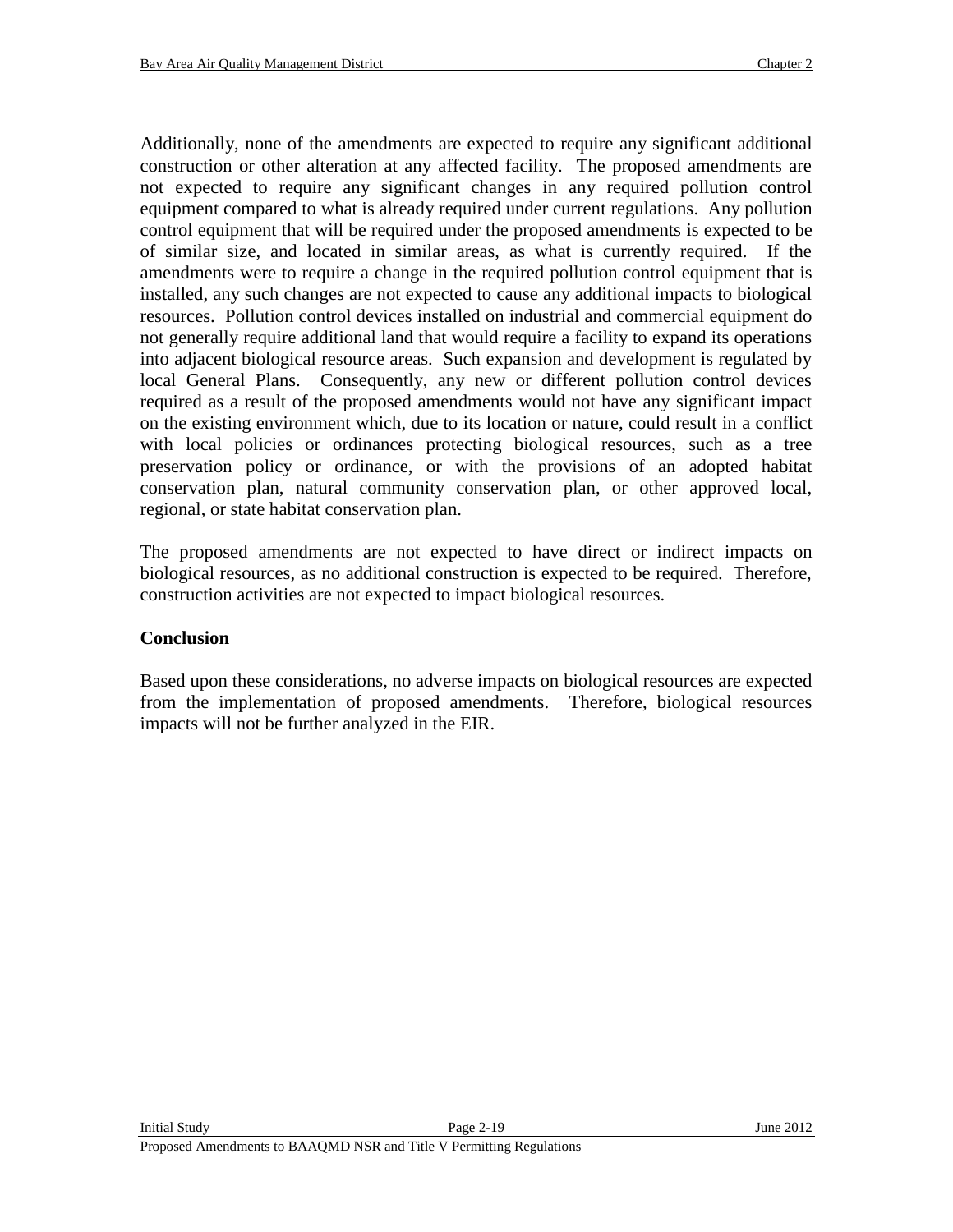|    |                                                                                                                                  | Potentially<br>Significant<br>Impact | Less Than<br>Significant<br><b>Impact With</b><br>Mitigation<br>Incorporated | Less Than<br>Significant<br>Impact | No Impact |
|----|----------------------------------------------------------------------------------------------------------------------------------|--------------------------------------|------------------------------------------------------------------------------|------------------------------------|-----------|
| V. | <b>CULTURAL RESOURCES.</b><br>Would the<br>project:                                                                              |                                      |                                                                              |                                    |           |
| a) | Cause a substantial adverse change in the<br>significance of a historical resource as defined in §<br>15064.5?                   | П                                    | П                                                                            |                                    | ⊠         |
| b) | Cause a substantial adverse change in<br>the<br>significance of an archaeological resource pursuant<br>to § 15064.5?             | п                                    | П                                                                            | П                                  | ⊠         |
| c) | indirectly<br>destroy<br>Directly<br><b>or</b><br>unique<br>a<br>paleontological resource or site or unique geologic<br>feature? | П                                    | П                                                                            | П                                  | ⊠         |
| d) | Disturb any human remains, including those interred<br>outside of formal cemeteries?                                             | П                                    |                                                                              |                                    | ⊠         |

## **CULTURAL RESOURCES**

#### **Setting**

The BAAQMD covers all of Alameda, Contra Costa, Marin, San Francisco, San Mateo, Santa Clara, and Napa Counties and portions of southwestern Solano and southern Sonoma Counties. The area of coverage is vast (about 5,600 square miles) so that land uses vary greatly and include commercial, industrial, residential, agricultural and open space uses. Cultural resources are defined as buildings, sites, structures, or objects which might have historical architectural, archaeological, cultural, or scientific importance.

The Carquinez Strait represents the entry point for the Sacramento and San Joaquin Rivers into the San Francisco Bay. This locality lies within the San Francisco Bay and the west end of the Central Valley archaeological regions, both of which contain a rich array of prehistoric and historical cultural resources. The areas surrounding the Carquinez Strait and Suisun Bay have been occupied for millennia given their abundant combination of littoral and oak woodland resources.

The new equipment affected by the proposed amendments are primarily located within industrial, commercial and other developed/urbanized areas located in the Bay Area. These areas have already been graded to allow for industrial, commercial and other types of development.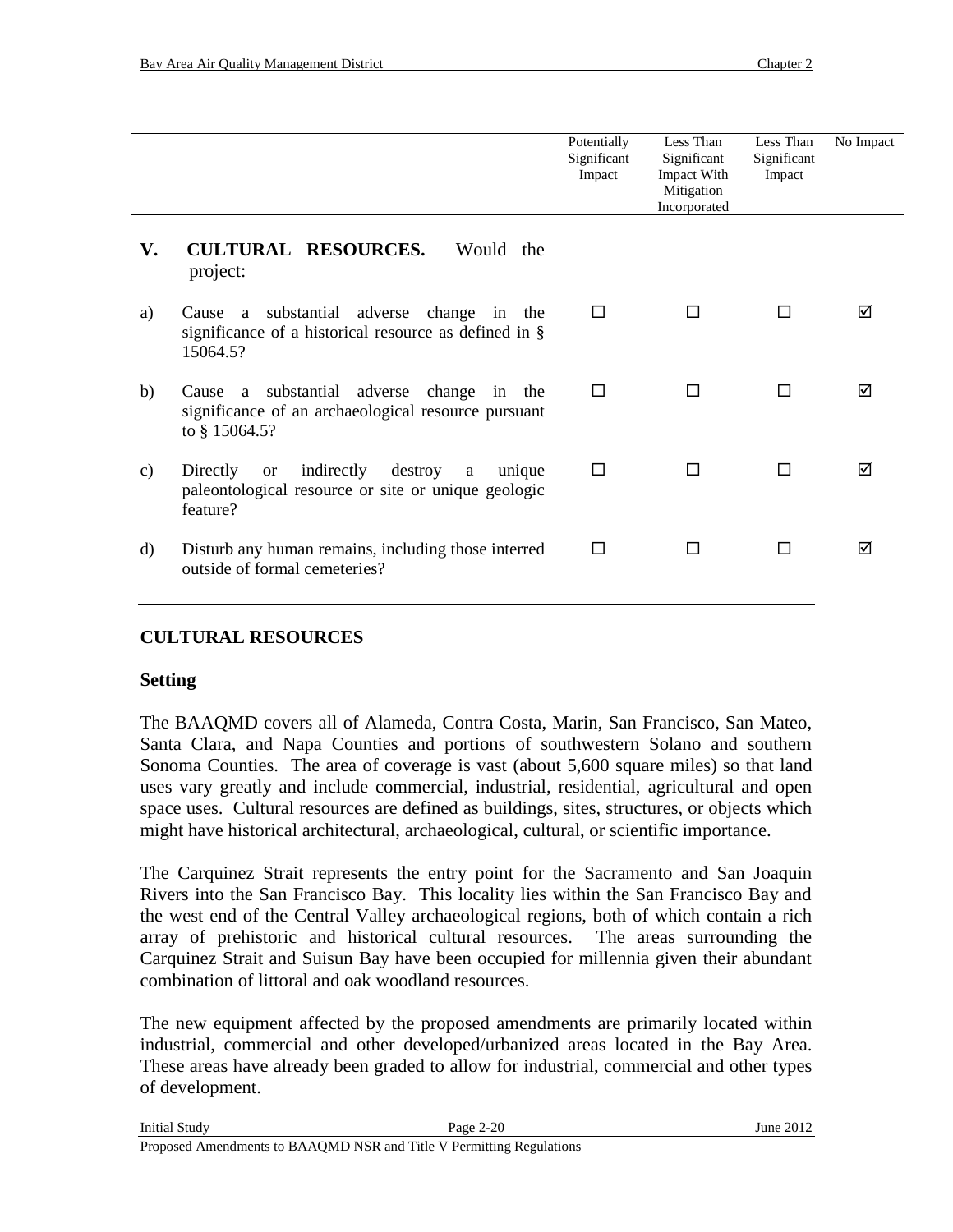# **Regulatory Background**

The State CEQA Guidelines define a significant cultural resource as a "resource listed or eligible for listing on the California Register of Historical Resources." (Public Resources Code Section 5024.1.) A project would have a significant impact if it would cause a substantial adverse change in the significance of a historical resource. (State CEQA Guidelines Section 15064.5(b).) A substantial adverse change in the significance of a historical resource would result from an action that would demolish or adversely alter the physical characteristics of the historical resource that convey its historical significance and that qualify the resource for inclusion in the California Register of Historical Resources or a local register or survey that meets the requirements of Public Resources Code Sections 50020.1(k) and 5024.1(g).

## **Discussion of Impacts**

**V. a – d.** No impacts on cultural resources are anticipated from the proposed amendments, which apply to equipment used primarily in industrial and commercial and other urbanized/developed environments. None of the amendments are expected to require any significant additional construction or other alteration at affected facilities. In instances where the District's regulations require pollution control equipment to be installed at facilities, the proposed amendments are not expected to require any significant changes in required pollution control equipment compared to what is already required under current regulations. Air pollution control equipment that will be required under the proposed amendments is expected to be of similar size, and located within in similar areas (generally within the confines of the existing facility), as what is currently required under the existing regulations.

If the amendments were to require a change in the required pollution control equipment that is installed, any such changes are not expected to cause additional impacts to any cultural resource or construction outside of the existing facility. Consequently, any new or different pollution control devices required as a result of the proposed amendments would occur within existing, developed areas and would not require construction outside of existing developed areas that could result in a conflict with any local policies or ordinances protecting cultural resources, such as destroying a unique paleontological resource, or site or unique geologic feature, or disturbing any human remains, including those interred outside of formal cemeteries

The proposed amendments are not expected to have direct or indirect impacts on cultural resources, as no additional construction is expected to be required. Therefore, construction activities are not expected to impact cultural resources.

## **Conclusion**

Based upon these considerations, no significant adverse impacts to cultural resources are expected from the implementation of proposed amendments. Therefore, cultural resources impacts will not be further analyzed in the EIR.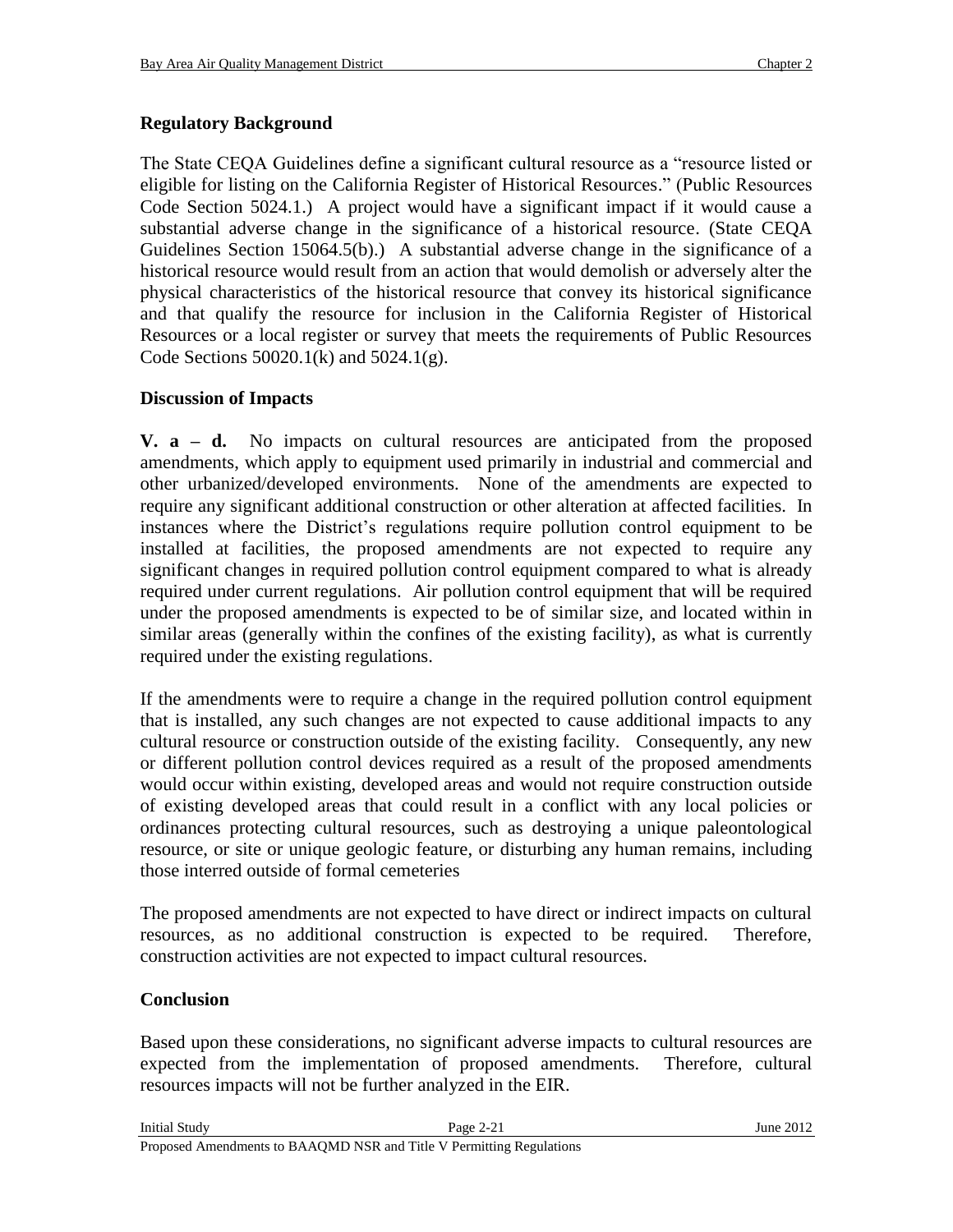|               |                                                                                                                                                                                                                                                                                                       | Potentially<br>Significant<br>Impact | Less Than<br>Significant<br><b>Impact With</b><br>Mitigation<br>Incorporated | Less Than<br>Significant<br>Impact | No Impact |
|---------------|-------------------------------------------------------------------------------------------------------------------------------------------------------------------------------------------------------------------------------------------------------------------------------------------------------|--------------------------------------|------------------------------------------------------------------------------|------------------------------------|-----------|
| VI.           | <b>GEOLOGY/SOILS.</b>                                                                                                                                                                                                                                                                                 |                                      |                                                                              |                                    |           |
|               | Would the project:                                                                                                                                                                                                                                                                                    |                                      |                                                                              |                                    |           |
| a)            | Expose people or structures to potential substantial<br>adverse effects, including the risk of loss, injury, or<br>death involving:                                                                                                                                                                   |                                      |                                                                              |                                    |           |
| $\mathbf{i}$  | Rupture of a known earthquake fault, as delineated<br>on the most recent Alquist-Priolo Earthquake Fault<br>Zoning Map issued by the State Geologist for the<br>area or based on other substantial evidence of a<br>Refer to Division of Mines and<br>known fault?<br>Geology Special Publication 42. | $\Box$                               | □                                                                            | $\Box$                             | ☑         |
| $\rm ii)$     | Strong seismic ground shaking?                                                                                                                                                                                                                                                                        | □                                    | □                                                                            | $\Box$                             | ☑         |
| iii)          | Seismic-related<br>failure,<br>including<br>ground<br>liquefaction?                                                                                                                                                                                                                                   | $\Box$                               | $\Box$                                                                       | $\Box$                             | ☑         |
| iv)           | Landslides?                                                                                                                                                                                                                                                                                           | □                                    | □                                                                            | □                                  | ☑         |
| b)            | Result in substantial soil erosion or the loss of<br>topsoil?                                                                                                                                                                                                                                         | $\Box$                               | $\Box$                                                                       | $\Box$                             | ☑         |
| $\mathbf{c})$ | Be located on a geologic unit or soil that is unstable<br>or that would become unstable as a result of the<br>project, and potentially result in onsite or offsite<br>landslide, lateral spreading, subsidence, liquefaction<br>or collapse?                                                          | $\Box$                               | □                                                                            | $\Box$                             | ☑         |
| $\rm d)$      | Be located on expansive soil, as defined in Table 18-<br>1-B of the Uniform Building Code (1994), creating<br>substantial risks to life or property?                                                                                                                                                  | □                                    | ΙI                                                                           | $\mathsf{L}$                       | ☑         |
| e)            | Have soils incapable of adequately supporting the<br>use of septic tanks or alternative wastewater disposal<br>systems in areas where sewers are not available for<br>the disposal of wastewater?                                                                                                     | $\Box$                               | Ш                                                                            | П                                  | ☑         |
|               |                                                                                                                                                                                                                                                                                                       |                                      |                                                                              |                                    |           |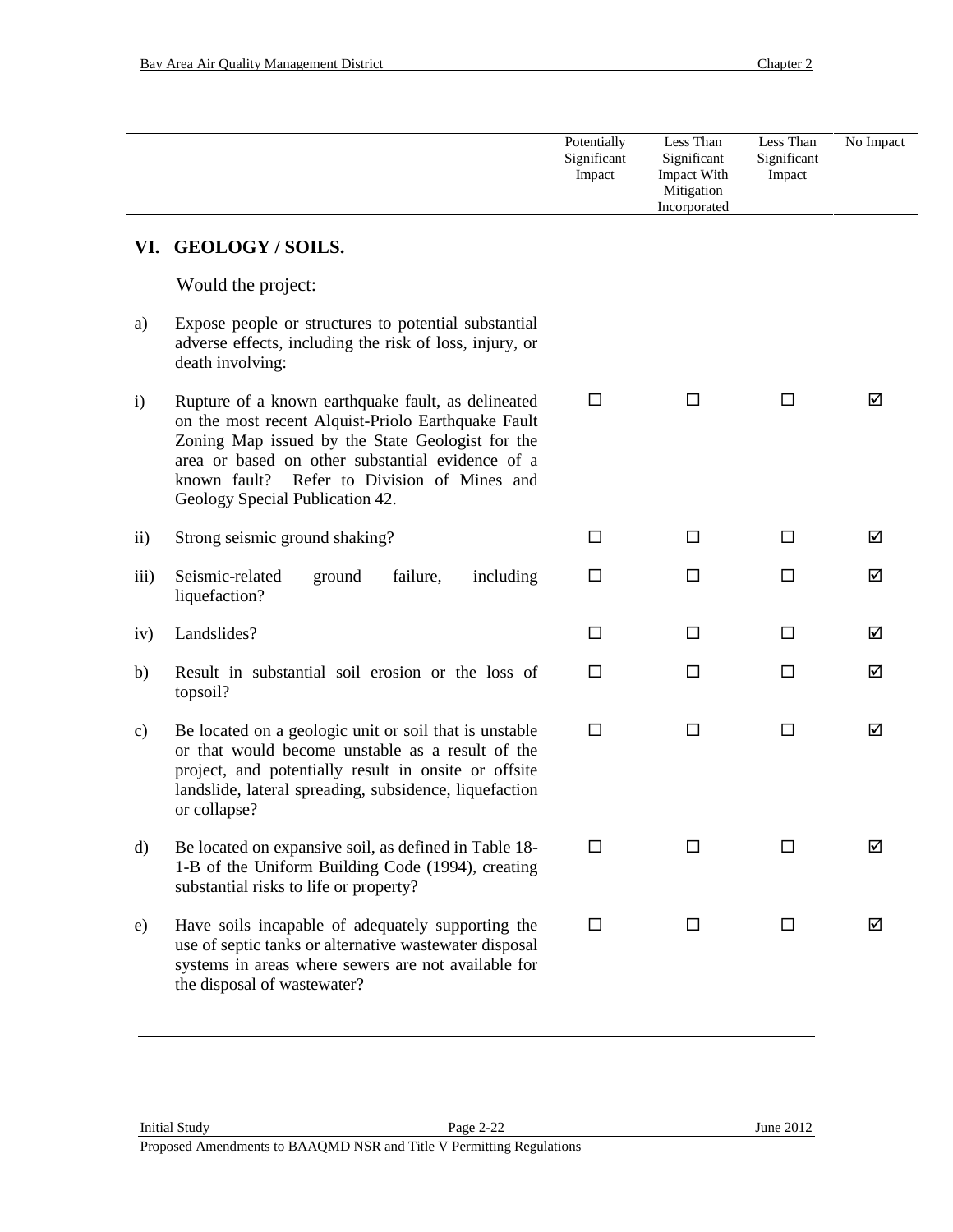## **GEOLOGY / SOILS**

## **Setting**

The BAAQMD covers all of Alameda, Contra Costa, Marin, San Francisco, San Mateo, Santa Clara, and Napa Counties and portions of southwestern Solano and southern Sonoma Counties. The area of coverage is vast (about 5,600 square miles) so that land uses vary greatly and include commercial, industrial, residential, agricultural, and open space uses. The facilities affected by the proposed amendments are primarily located in the commercial, industrial, and other developed/urbanized areas within the Bay Area.

The San Francisco Bay Area is a seismically active region, which is situated on a plate boundary marked by the San Andreas Fault System. Several northwest trending active and potentially active faults are included with this fault system. Under the Alquist-Priolo Earthquake Fault Zoning Act, Earthquake Fault Zones were established by the California Division of Mines and Geology along "active" faults, or faults along which surface rupture occurred in Holocene time (the last 11,000 years). In the Bay area, these faults include the San Andreas, Hayward, Rodgers Creek-Healdsburg, Concord-Green Valley, Greenville-Marsh Creek, Seal Cove/San Gregorio and West Napa faults. Other smaller faults in the region classified as potentially active include the Southampton and Franklin faults.

Ground movement intensity during an earthquake can vary depending on the overall magnitude, distance to the fault, focus of earthquake energy, and type of geological material. Areas that are underlain by bedrock tend to experience less ground shaking than those underlain by unconsolidated sediments such as artificial fill. Earthquake ground shaking may have secondary effects on certain foundation materials, including liquefaction, seismically induced settlement, and lateral spreading.

## **Regulatory Background**

Construction is regulated by the local City or County building codes that provide requirements for construction, grading, excavations, use of fill, and foundation work including type of materials, design, procedures, etc., which are intended to limit the probability of occurrence and the severity of consequences from geological hazards. Necessary permits, plan checks, and inspections are generally required.

The City or County General Plan includes the Seismic Safety Element. The Element serves primarily to identify seismic hazards and their location in order that they may be taken into account in the planning of future development. The California Building Code is the principal mechanism for protection against and relief from the danger of earthquakes and related events.

Initial Study **Page 2-23** June 2012 In addition, the Seismic Hazard Zone Mapping Act (Public Resources Code §§2690 – 2699.6) was passed by the California legislature in 1990 following the Loma Prieta earthquake. The Act required that the California Division of Mines and Geology (DMG) develop maps that identify the areas of the state that require site specific investigation for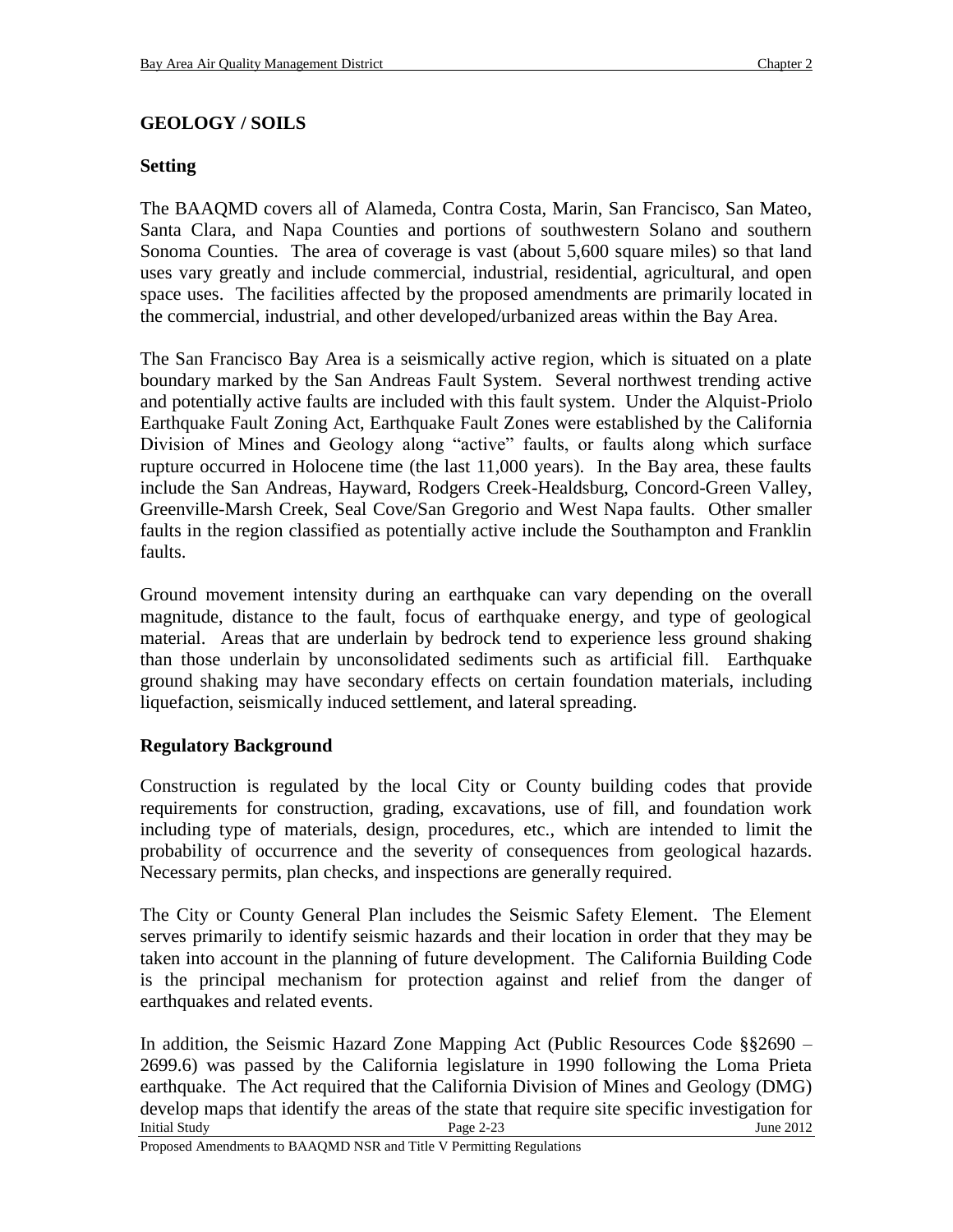earthquake-triggered landslides and/or potential liquefaction prior to permitting most urban developments. The Act directs cities, counties, and state agencies to use the maps in their land use planning and permitting processes.

Local governments are responsible for implementing the requirements of the Seismic Hazards Mapping Act. The maps and guidelines are tools for local governments to use in establishing their land use management policies and in developing ordinances and review procedures that will reduce losses from ground failure during future earthquakes.

# **Discussion of Impacts**

**VI. a.** No impacts involving geology are anticipated from the proposed amendments. The proposed amendments will not require the construction of any new structures; therefore, no new structures would be subject to earthquake fault rupture, seismic ground shaking or ground failure, or landslides. Since no new construction is required as a result of the proposed amendments, no significant impacts from seismic hazards are expected.

**VI. b.** No new construction activities would be required due to the adoption of the proposed amendments. Therefore, the proposed project is not expected to result in substantial soil erosion or the loss of topsoil as no major construction activities are expected to be required.

**VI.**  $c - e$ **.** The proposed amendments are not expected to require any major additional construction activities. Therefore, the proposed amendments will not involve construction of any structures on a geologic unit or soil that is unstable or that would become unstable, or potentially result in onsite or offsite landslide, lateral spreading, subsidence, liquefaction or collapse. Likewise, the proposed amendments will not involve construction of any structures on expansive soil, as defined in Table 18-1-B of the Uniform Building Code (1994), creating substantial risks to life or property. Since no additional construction would be required, the proposed amendments would not affect soils incapable of adequately supporting the use of septic tanks or alternative wastewater disposal systems in areas where sewers are not available for the disposal of wastewater. Therefore, the proposed amendments are not expected to have any impacts on wastewater treatment/disposal systems.

# **Conclusion**

Based upon these considerations, no adverse impacts to geology and soils are expected from the implementation of proposed amendments. Therefore, geology and soil impacts will not be further analyzed in the EIR.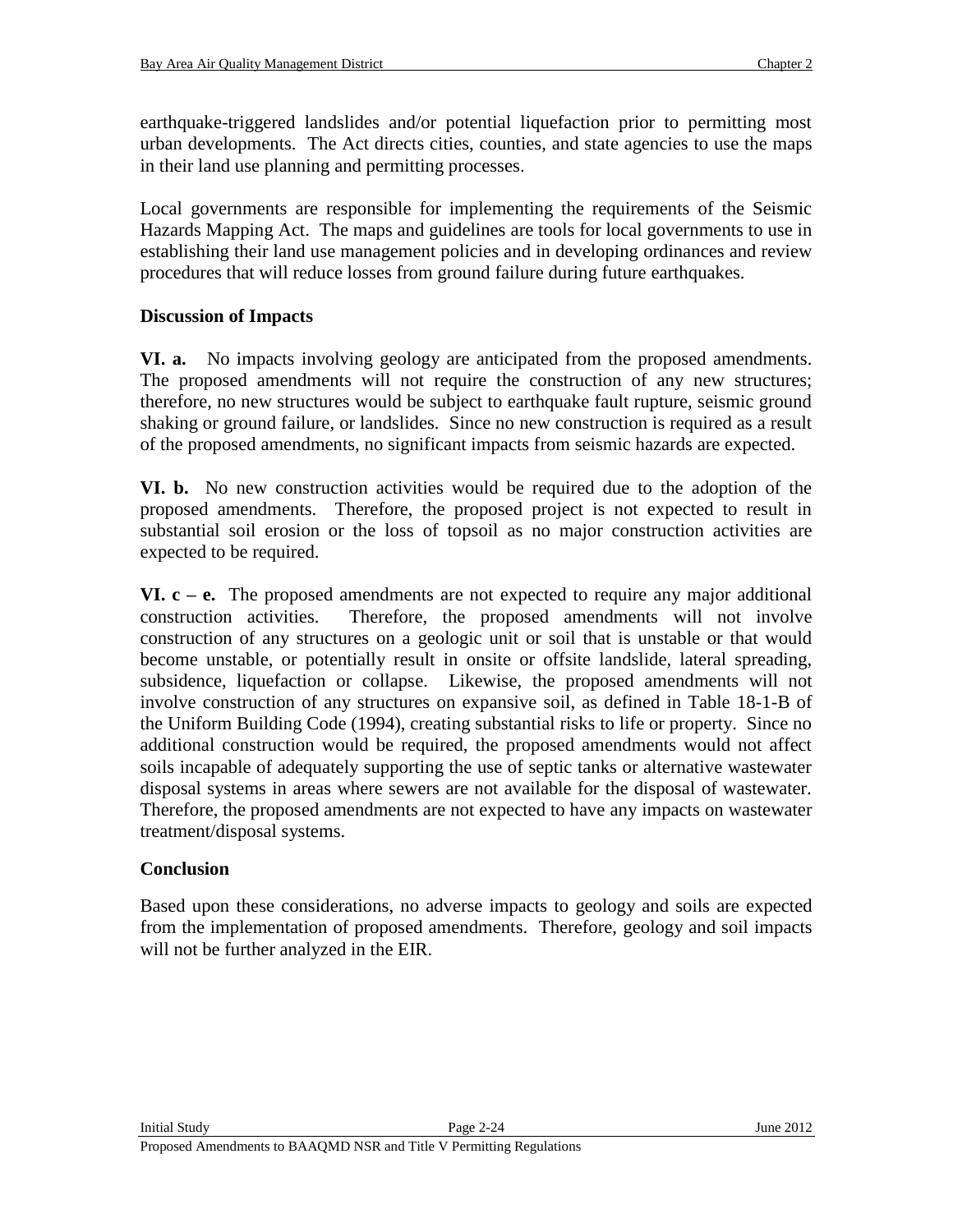|    |                                                                                                                                     | Potentially<br>Significant<br>Impact | Less Than<br>Significant<br>Impact With<br>Mitigation<br>Incorporated | Less Than<br>Significant<br>Impact | No Impact |  |  |  |
|----|-------------------------------------------------------------------------------------------------------------------------------------|--------------------------------------|-----------------------------------------------------------------------|------------------------------------|-----------|--|--|--|
|    | VII. GREENHOUSE GAS EMISSIONS.                                                                                                      |                                      |                                                                       |                                    |           |  |  |  |
|    | Would the project:                                                                                                                  |                                      |                                                                       |                                    |           |  |  |  |
| a) | Generate greenhouse gas emissions, either directly<br>or indirectly, that may have a significant impact on<br>the environment?      | ☑                                    |                                                                       | П                                  |           |  |  |  |
| b) | Conflict with an applicable plan, policy or<br>regulation adopted for the purpose of reducing the<br>emissions of greenhouse gases? | ☑                                    |                                                                       | П                                  |           |  |  |  |

### **GREENHOUSE GAS EMISSIONS**

#### **Setting**

Global climate change refers to changes in average climatic conditions on the earth as a whole, including temperature, wind patterns, precipitation and storms. Global warming, a related concept, is the observed increase in the average temperature of the earth's surface and atmosphere. One identified cause of global warming is an increase of greenhouse gases (GHGs) in the atmosphere. The six major GHGs identified by the Kyoto Protocol are carbon dioxide  $(CO_2)$ , methane  $(CH_4)$ , nitrous oxide  $(N_2O)$ , sulfur hexafluoride  $(SF_6)$ , hydrofluorocarbons (HFCs), and perfluorocarbons (PFCs). GHGs absorb longwave radiant energy reflected by the earth, which warms the atmosphere. GHGs also radiate longwave radiation both upward to space and back down toward the surface of the earth. The downward part of this longwave radiation absorbed by the atmosphere is known as the "greenhouse effect." Some studies indicate that the potential effects of global climate change may include rising surface temperatures, loss in snow pack, sea level rise, more extreme heat days per year, and more drought years.

Events and activities such as the industrial revolution and the increased combustion of fossil fuels (e.g., gasoline, diesel, coal, etc.) have heavily contributed to the increase in atmospheric levels of GHGs. Approximately 80 percent of GHG emissions in California are from fossil fuel combustion and over 70 percent of GHG emissions are carbon dioxide emissions.

## **Regulatory Background**

In response to growing scientific and political concern regarding global climate change, California has taken the initiative to address the state's greenhouse gas emissions.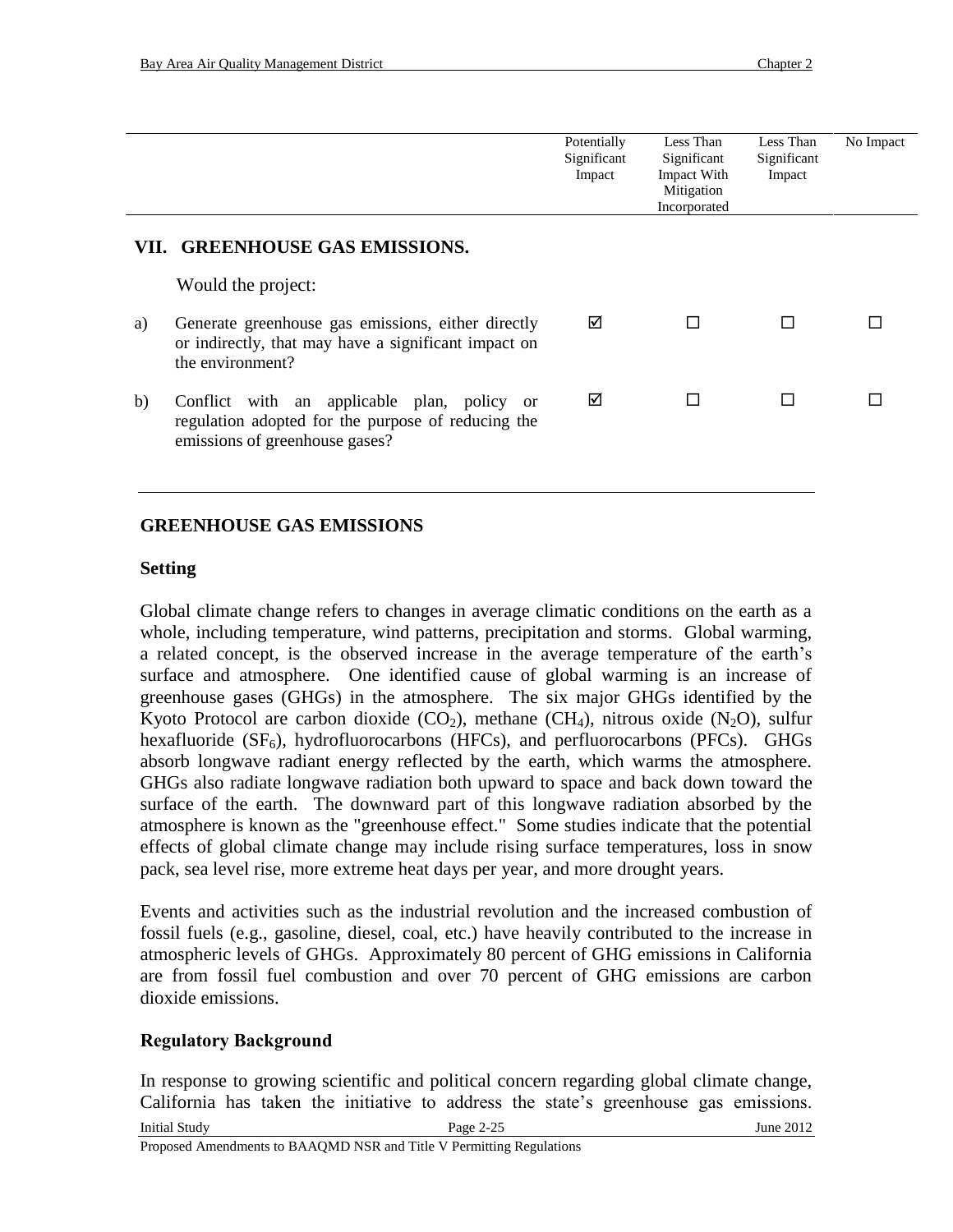California has adopted the Global Warming Solutions Act of 2006, also known as AB 32, which requires the state to reduce its GHG emissions to 1990 levels by 2020. In addition, in 2005 Governor Schwarzenegger adopted Executive Order S-3-05, which commits to achieving an 80% reduction below 1990 levels by 2050. The California Air Resources Board has begun implementation of these mandates through adoption of regulatory requirements to reduce GHG emissions (among other agency implementation actions).

At the federal level, EPA has adopted GHG emissions limits for new light-duty cars and trucks. This regulation of mobile sources has in turn triggered NSR and Title V permitting requirements for stationary sources. (See Chapter 1, Section 1.4.3 for further discussion.) These requirements include using Best Available Control Technology to control emissions from major facilities. In addition, EPA is also in the process of adopting New Source Performance Standards for major GHG source categories.

## **Discussion of Impacts**

**VII. a, b.** One of the primary purposes of the proposed amendments is to implement NSR and Title V GHG permitting requirements for stationary sources. These permitting programs are intended to help reduce emissions of GHGs from stationary sources. They are not expected to generate any new GHG emissions at any facility. Moreover, they are intended to help implement applicable plans, policies and regulations adopted to reduce GHG emissions, and so they are not expected to conflict with any such plans, policies or regulations.

With respect to the potential for secondary GHG emissions impacts from the proposed amendments that could have an adverse impact on GHGs and global climate change, these concerns are similar to the general secondary emissions impacts addressed in the air quality impacts discussion above. The District has not definitively identified any specific adverse impacts at this stage. The District is preparing an EIR to consider such issues in detail, however. This analysis will include the potential for secondary emissions of GHGs.

In addition, during the development of the proposed amendments, certain concerns were raised including the following:

- Implementing the revisions to the NSR program could impose permitting burdens that would hinder environmentally beneficial energy-efficient and other reduction projects, resulting in delay or postponement of these projects.
- Implementing the revisions could result in impacts from what commenters characterized as a changed definition of emission offsets.
- Implementing the revisions could result in impacts from the regulation's offset provisions.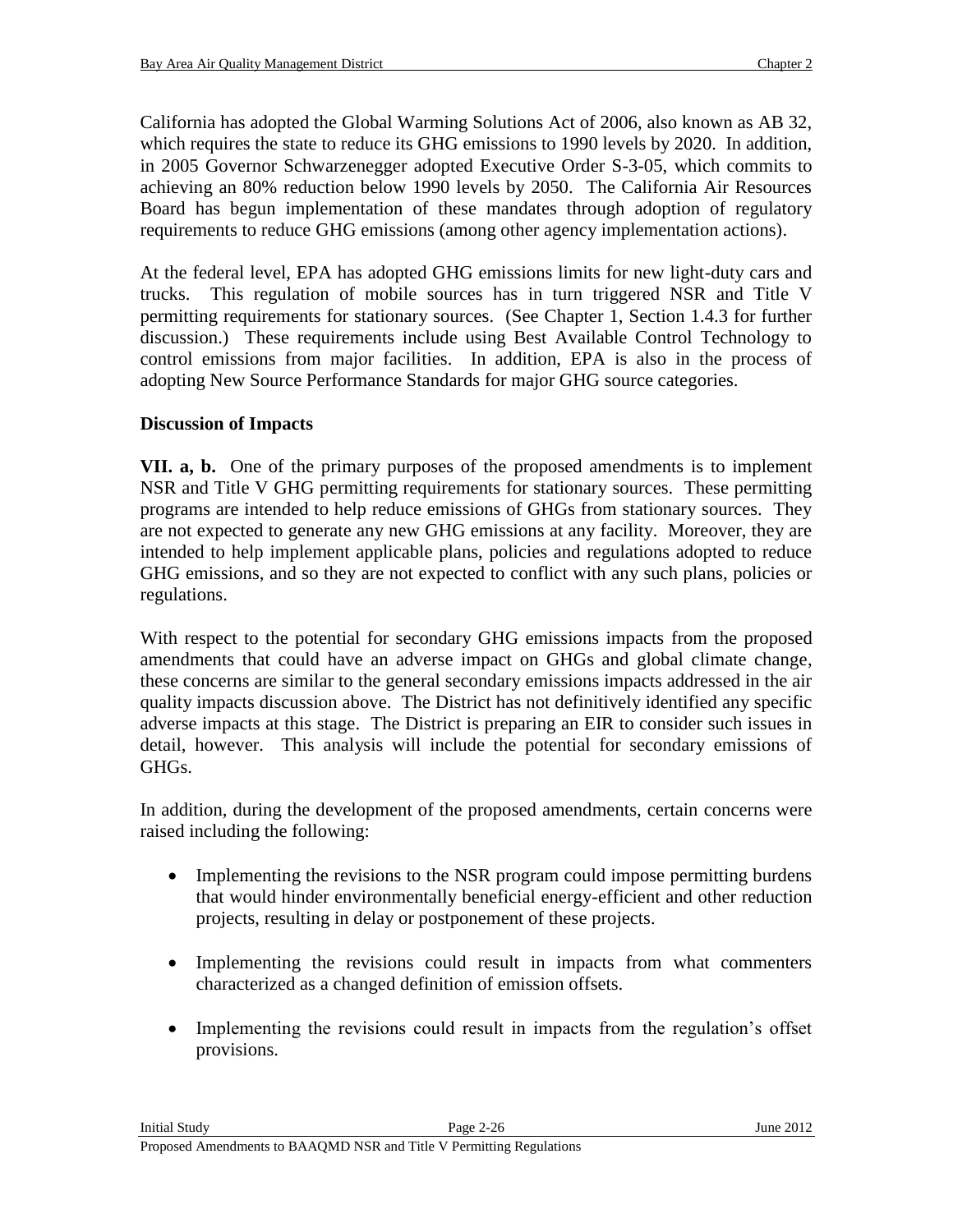- Implementing the revisions could result in impacts from the adoption of a District PSD rule that would take over PSD permitting from the U.S. EPA.
- Implementing the revisions could result in what the commenters referred to as a "weakening of current rules."
- Implementing the revisions could result in impacts associated with additional exemptions.

The commenters did not provide any specific evidence to demonstrate that there will be significant adverse air quality or GHG impacts from the proposed amendments. However, the potential for adverse air quality and GHG impacts needs to be given full and in-depth consideration before any regulatory amendments are adopted. Therefore, the potential for significant air quality and GHG impacts will be addressed in the EIR so that these points can be considered in detail.

### **Conclusion**

Based upon these considerations, greenhouse gas and climate change impacts will be evaluated in the EIR.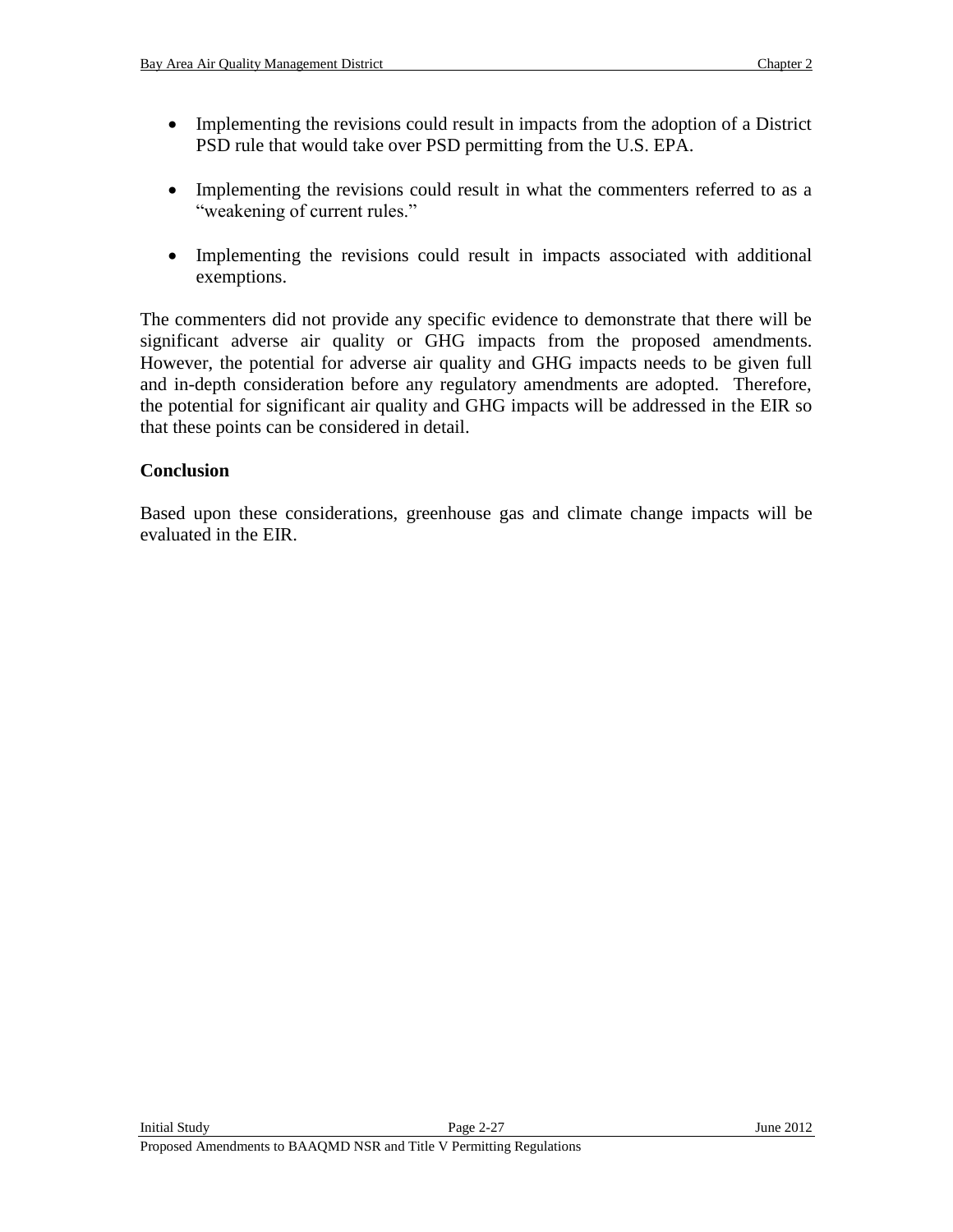|    |                                                                                                                                                                                                                                                                | Potentially<br>Significant<br>Impact | Less Than<br>Significant<br>Impact With<br>Mitigation<br>Incorporated | Less Than<br>Significant<br>Impact | No Impact |
|----|----------------------------------------------------------------------------------------------------------------------------------------------------------------------------------------------------------------------------------------------------------------|--------------------------------------|-----------------------------------------------------------------------|------------------------------------|-----------|
|    | <b>VIII. HAZARDS AND HAZARDOUS</b><br><b>MATERIALS.</b> Would the project:                                                                                                                                                                                     |                                      |                                                                       |                                    |           |
| a) | Create a significant hazard to the public or the<br>environment through the routine transport, use, or<br>disposal of hazardous materials?                                                                                                                     | $\Box$                               | □                                                                     | ☑                                  | П         |
| b) | Create a significant hazard to the public or the<br>environment through reasonably foreseeable upset<br>and accident conditions involving the release of<br>hazardous materials into the environment?                                                          | □                                    | $\Box$                                                                | ☑                                  | $\Box$    |
| c) | Emit hazardous emissions or involve handling<br>hazardous<br>hazardous<br>acutely<br>materials,<br><b>or</b><br>substances, or waste within one-quarter mile of an<br>existing or proposed school?                                                             | $\Box$                               | П                                                                     | ☑                                  | П         |
| d) | Be located on a site that is included on a list of<br>hazardous materials sites compiled pursuant to<br>Government Code Section 65962.5 and, as a result,<br>would it create a significant hazard to the public or<br>the environment?                         | $\Box$                               | $\Box$                                                                | П                                  | ☑         |
| e) | For a project located within an airport land use plan<br>or, where such a plan has not been adopted, be<br>within two miles of a public airport or public use<br>airport, and result in a safety hazard for people<br>residing or working in the project area? | $\Box$                               | $\Box$                                                                | □                                  | ☑         |
| f) | For a project within the vicinity of a private airstrip<br>and result in a safety hazard for people residing or<br>working in the project area?                                                                                                                |                                      |                                                                       |                                    | ☑         |
| g) | Impair implementation of or physically interfere<br>with an adopted emergency response plan or<br>emergency evacuation plan?                                                                                                                                   | $\Box$                               | $\Box$                                                                | □                                  | ☑         |
| h) | Expose people or structures to a significant risk of<br>loss, injury or death involving wildland fires,<br>including where wildlands are adjacent to urbanized<br>areas or where residences are intermixed with<br>wildlands?                                  | $\Box$                               | □                                                                     | $\Box$                             | ☑         |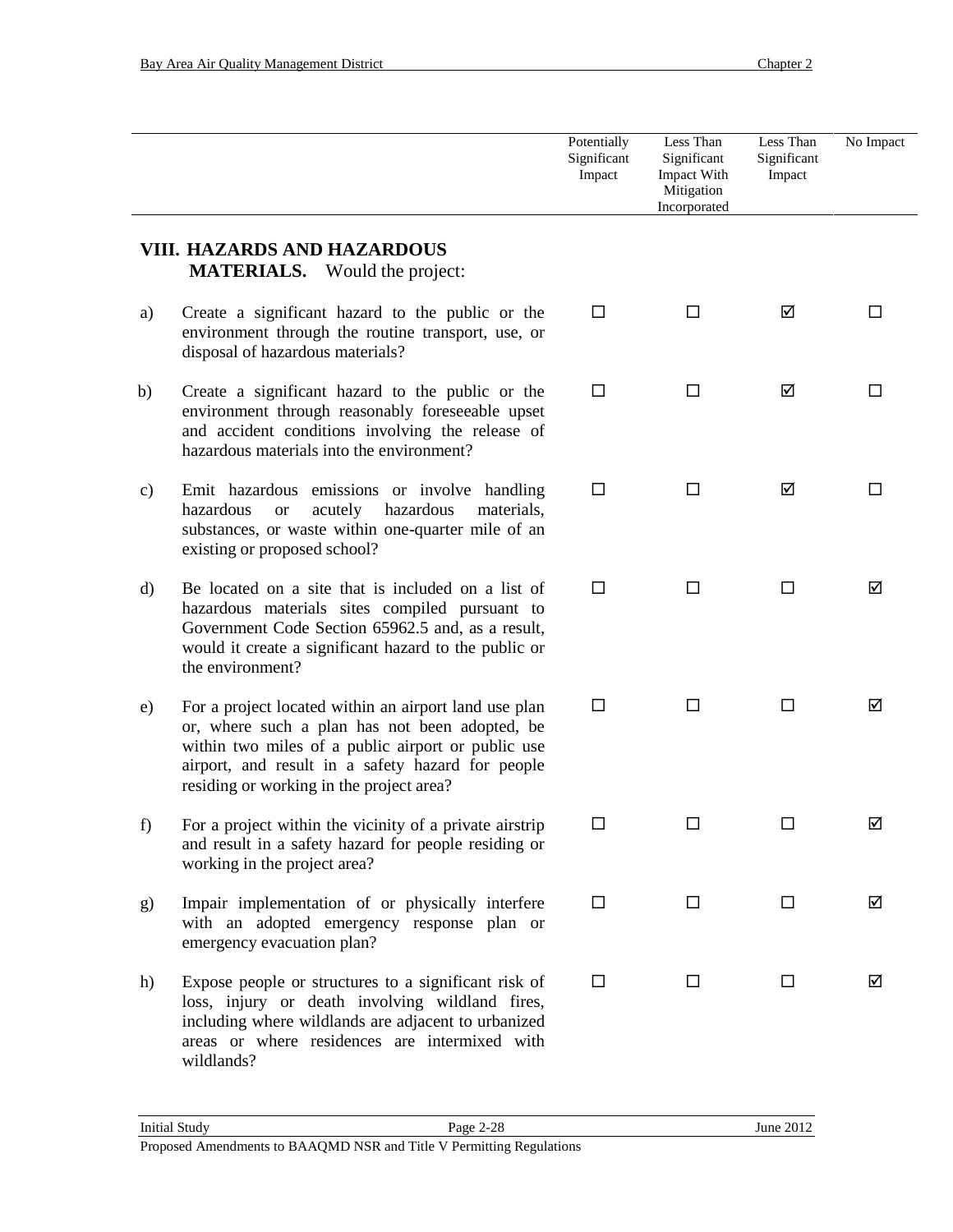# **HAZARDS AND HAZARDOUS MATERIALS**

### **Setting**

Certain industrial and commercial operations handle, process, and transport hazardous material. Hazardous materials at these facilities are monitored and controlled under regulations designed to control hazards associated with those operations. For all affected facilities, risks to the public are reduced if there is a buffer zone between industrial processes and residences or other sensitive land uses, or the prevailing wind blows away from residential areas and other sensitive land uses. The risks posed by operations at each facility are unique and determined by a variety of factors.

## **Regulatory Background**

There are many federal and state rules and regulations that facilities handling hazardous materials must comply with, which serve to minimize the potential impacts associated with hazards at these facilities.

Under the Occupational Safety and Health Administration (OSHA) regulations [29 Code of Federal Regulations (CFR) Part 1910], facilities which use, store, manufacture, handle, process, or move highly hazardous materials must prepare a fire prevention plan. In addition, 29 CFR Part 1910.119, Process Safety Management (PSM) of Highly Hazardous Chemicals, and Title 8 of the California Code of Regulations, General Industry Safety Order §5189, specify required prevention program elements to protect workers at facilities that handle toxic, flammable, reactive, or explosive materials.

Affected facilities that store materials are required to have a Spill Prevention Control and Countermeasures (SPCC) Plan per the requirements of 40 Code of Federal Regulations, Section 112. The SPCC is designed to prevent spills from on-site facilities and includes requirements for secondary containment, provides emergency response procedures, establishes training requirements, and so forth.

The Hazardous Materials Transportation (HMT) Act is the federal legislation that regulates transportation of hazardous materials. The primary regulatory authorities are the U.S. Department of Transportation, the Federal Highway Administration, and the Federal Railroad Administration. The HMT Act requires that carriers report accidental releases of hazardous materials to the Department of Transportation at the earliest practical moment (49 CFR Subchapter C). The California Department of Transportation (Caltrans) sets standards for trucks in California. The regulations are enforced by the California Highway Patrol.

Initial Study **Page 2-29** June 2012 California Assembly Bill 2185 requires local agencies to regulate the storage and handling of hazardous materials and requires development of a business plan to mitigate the release of hazardous materials. Businesses that handle any of the specified hazardous materials must submit to government agencies (i.e., fire departments), an inventory of the hazardous materials, an emergency response plan, and an employee training program. The information in the business plan can then be used in the event of an emergency to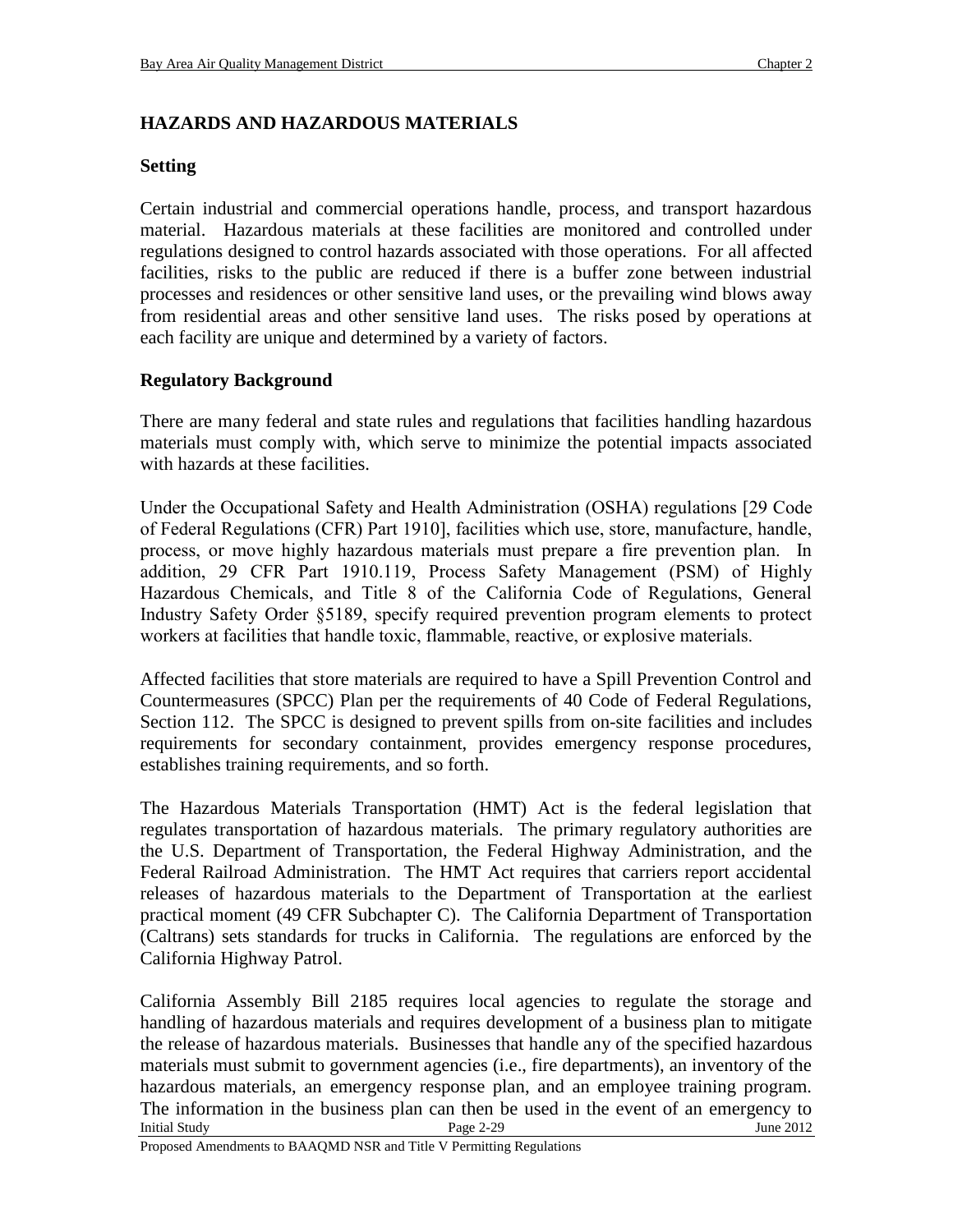determine the appropriate response action, the need for public notification, and the need for evacuation.

### **Discussion of Impacts**

**VIII. a - c.** The proposed amendments are not expected to require any significant changes in the way any affected facility uses, transports or disposes of hazardous materials, or in the risk of release of any such materials into the environment. The primary purpose of the District's permitting programs that are the subject of the proposed amendments is to help reduce air pollution, which does not implicate the use or release of hazardous materials. These permitting programs do require the installation and use of pollution control equipment at affected facilities, but the proposed amendments are not expected to require any significant changes in any required pollution control equipment compared to what is already required under current regulations. Any pollution control equipment that will be required under the proposed amendments is expected to be of similar size, and located in similar areas, as what is currently required. To the extent that any such equipment involves the use of hazardous materials, the proposed amendments will not significantly affect the extent or nature of such use, or any transport, disposal, or risk of release associated with such use. Therefore, the proposed amendments will not create a significant hazard to the public or the environment through the routine transport, use, or disposal of hazardous materials. Further, the proposed amendments will not create a significant increase in hazards to the public due to an upset or accident involving the release of hazardous materials into the environment.

For the same reasons, the proposed amendments are not expected to increase hazardous emissions or handling of hazardous or acutely hazardous materials, substances, or waste within one-quarter mile of an existing or proposed school. Some facilities subject to the District's permitting programs may be located within one quarter mile of a school, but the proposed amendments will not result in any significant change in any handling of hazardous materials, substances or wastes at such facilities, or in any hazardous emissions from such facilities. Furthermore, to the extent that the proposed amendments will affect any facilities located within a quarter mile of a school, any modifications to any such facilities will be subject to the District's stringent permitting requirements for Toxic Air Contaminants in District Regulation 2, Rule 5. Regulation 2, Rule 5 applies stringent preconstruction permit review requirements to new and modified sources of toxic air contaminants. It imposes health risk limits and requires the use of Toxics Best Available Control Technology under certain circumstances. New or modified facilities seeking permits to operate would fall under the requirements of Regulation 2, Rule 5. Compliance with Regulation 2, Rule 5 is expected to minimize any potential increase of toxic air contaminants on existing or proposed schools to a less-than-significant level.

Therefore, the proposed amendments are not expected to generate significant adverse hazards impacts, as they are not expected to significantly change the existing nature or extent of the transport, use, handling, creation, disposal, or emissions of any hazardous material.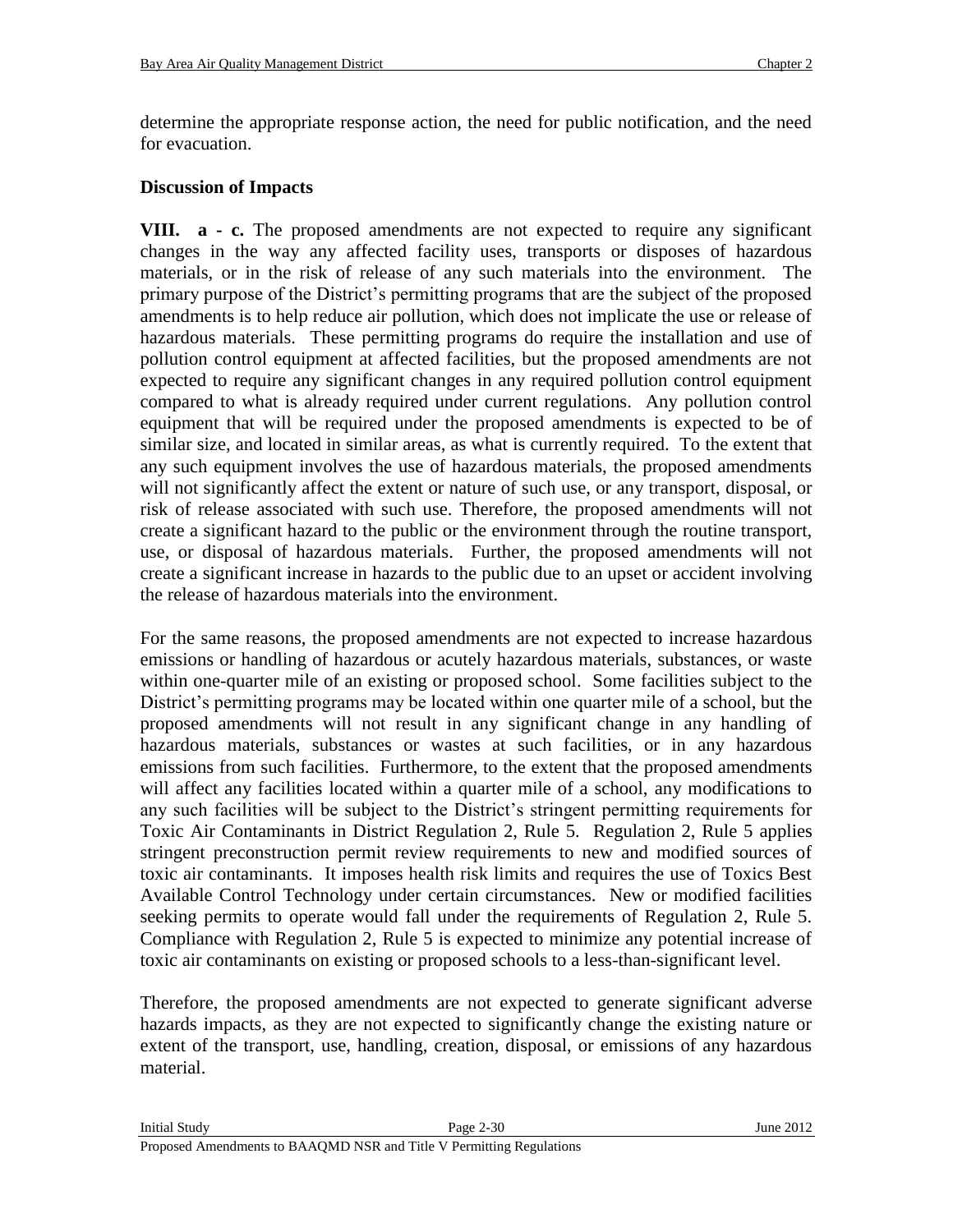**VIII. d.** No impacts on hazardous material sites are anticipated from the proposed amendments. Facilities that are subject to the District's NSR and Title V permitting programs are located all over the Bay Area, and some may be located on a hazardous materials site listed pursuant to Government Code Section 65962.5. However, the proposed amendments would have no effect on hazardous materials nor would the proposed amendments create a significant hazard to the public or environment. The construction of additional structures is not expected to be required, so there will not be any construction activities that would impact hazardous waste sites. The proposed amendments neither require, nor are likely to result in, activities that would affect hazardous materials or existing site contamination. Therefore, no adverse impacts at hazardous materials sites are expected.

**VIII. e – f.** No impacts on airports or airport land use plans are anticipated from the adoption of the proposed amendments. The construction of additional structures is not expected to be required, so construction activities are not expected to impact airport land use plans or increase hazards near air strips. Any changes to air pollution control equipment are expected to be made within the confines of existing developed areas. No new development outside of existing industrial or commercial operations is expected to be required as a result of the proposed amendments. Therefore, no adverse impacts on an airport land use plan or on a private air strip are expected.

**VIII. g.** No impacts on emergency response plans are anticipated from the proposed amendments. The construction of additional equipment is not expected to be required, so construction activities are not expected to impair or interfere with an emergency response plan. Facilities affected by the proposed amendments are generally located within existing developed areas, and construction activities outside of these areas are not expected to be required. The proposed amendments neither require, nor are likely to result in, activities that would impact any emergency response plan; therefore, no adverse impacts on emergency response plans are expected.

**VIII. h.** No increase in hazards related to wildfires is anticipated from the proposed amendments. The construction of additional structures is not expected to be required, so construction activities are not expected to increase fire risks in wildland areas adjacent to urbanized areas. The proposed amendments are not expected to increase the use any flammable materials. Native vegetation has generally been removed from industrial, commercial, and other urbanized/developed areas with the exception of some landscape vegetation. Therefore, no increase in exposure to wildfires will occur due to the proposed amendments.

# **Conclusion**

Based upon these considerations, no significant adverse hazards and hazardous materials impacts are expected from the adoption proposed amendments. Therefore, hazards and hazardous material impacts will not be further analyzed in the EIR.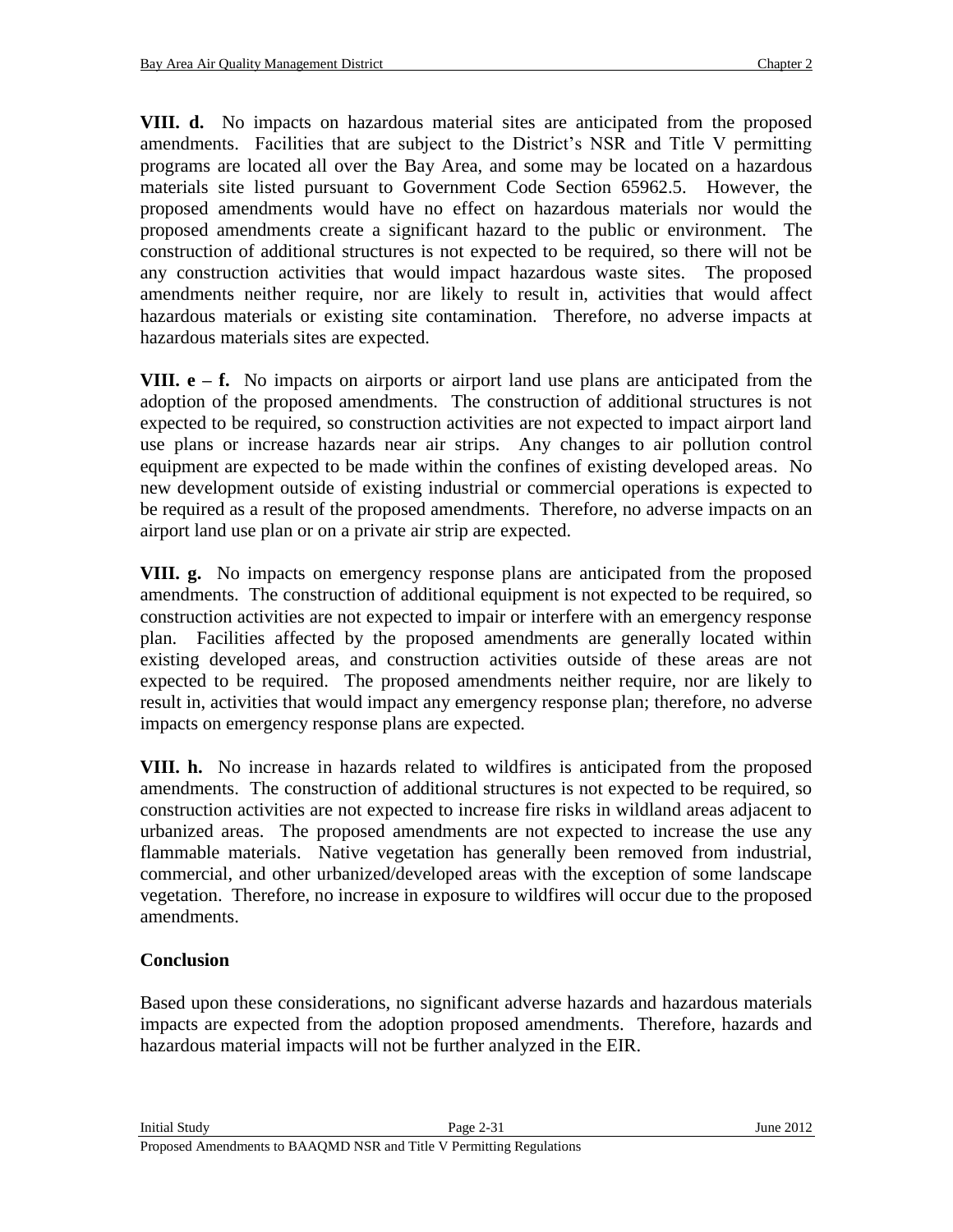|               |                                                                                                                                                                                                                                                                                                                                                                                                                                | Potentially<br>Significant<br>Impact | Less Than<br>Significant<br>Impact With<br>Mitigation<br>Incorporated | Less Than<br>Significant<br>Impact | No Impact |
|---------------|--------------------------------------------------------------------------------------------------------------------------------------------------------------------------------------------------------------------------------------------------------------------------------------------------------------------------------------------------------------------------------------------------------------------------------|--------------------------------------|-----------------------------------------------------------------------|------------------------------------|-----------|
|               | IX. HYDROLOGY / WATER QUALITY.                                                                                                                                                                                                                                                                                                                                                                                                 |                                      |                                                                       |                                    |           |
|               | Would the project:                                                                                                                                                                                                                                                                                                                                                                                                             |                                      |                                                                       |                                    |           |
| a)            | Violate any water quality standards or waste<br>discharge requirements?                                                                                                                                                                                                                                                                                                                                                        | □                                    | Ш                                                                     | □                                  | ☑         |
| b)            | Substantially deplete groundwater<br>supplies<br><sub>or</sub><br>interfere substantially with groundwater recharge<br>such that there would be a net deficit in aquifer<br>volume or a lowering of the local groundwater table<br>level (e.g. the production rate of pre-existing nearby<br>wells would drop to a level that would not support<br>existing land uses or planned uses for which permits<br>have been granted)? | $\Box$                               | □                                                                     | □                                  | ☑         |
| $\mathbf{c})$ | Substantially alter the existing drainage pattern of<br>the site or area, including through alteration of the<br>course of a stream or river, in a manner that would<br>result in substantial erosion or siltation onsite or<br>offsite?                                                                                                                                                                                       | $\Box$                               | ш                                                                     | $\Box$                             | ☑         |
| $\rm d)$      | Substantially alter the existing drainage pattern of<br>the site or area, including through alteration of the<br>course of a stream or river, or substantially increase<br>the rate or amount of surface runoff in a manner that<br>would result in flooding onsite or offsite?                                                                                                                                                | $\Box$                               | □                                                                     | $\Box$                             | ☑         |
| e)            | Create or contribute runoff water that would exceed<br>the capacity of existing or planned stormwater<br>drainage systems or provide substantial additional<br>sources of polluted runoff?                                                                                                                                                                                                                                     | $\Box$                               | □                                                                     | □                                  | ☑         |
| f)            | Otherwise substantially degrade water quality?                                                                                                                                                                                                                                                                                                                                                                                 | $\Box$                               | □                                                                     | $\Box$                             | ☑         |
| g)            | Place housing within a 100-year flood hazard area,<br>as mapped on a federal Flood Hazard Boundary or<br>Flood Insurance Rate Map or other flood hazard<br>delineation map?                                                                                                                                                                                                                                                    | $\Box$                               | □                                                                     | $\Box$                             | ☑         |
| h)            | Place within a 100-year flood hazard area structures<br>that would impede or redirect flood flows?                                                                                                                                                                                                                                                                                                                             | □                                    | $\Box$                                                                | □                                  | ☑         |
| $\mathbf{i}$  | Expose people or structures to a significant risk of<br>loss, injury or death involving flooding, including                                                                                                                                                                                                                                                                                                                    | □                                    | $\Box$                                                                | □                                  | ☑         |
|               | Page 2-32<br><b>Initial Study</b><br>Proposed Amendments to BAAQMD NSR and Title V Permitting Regulations                                                                                                                                                                                                                                                                                                                      |                                      |                                                                       | June 2012                          |           |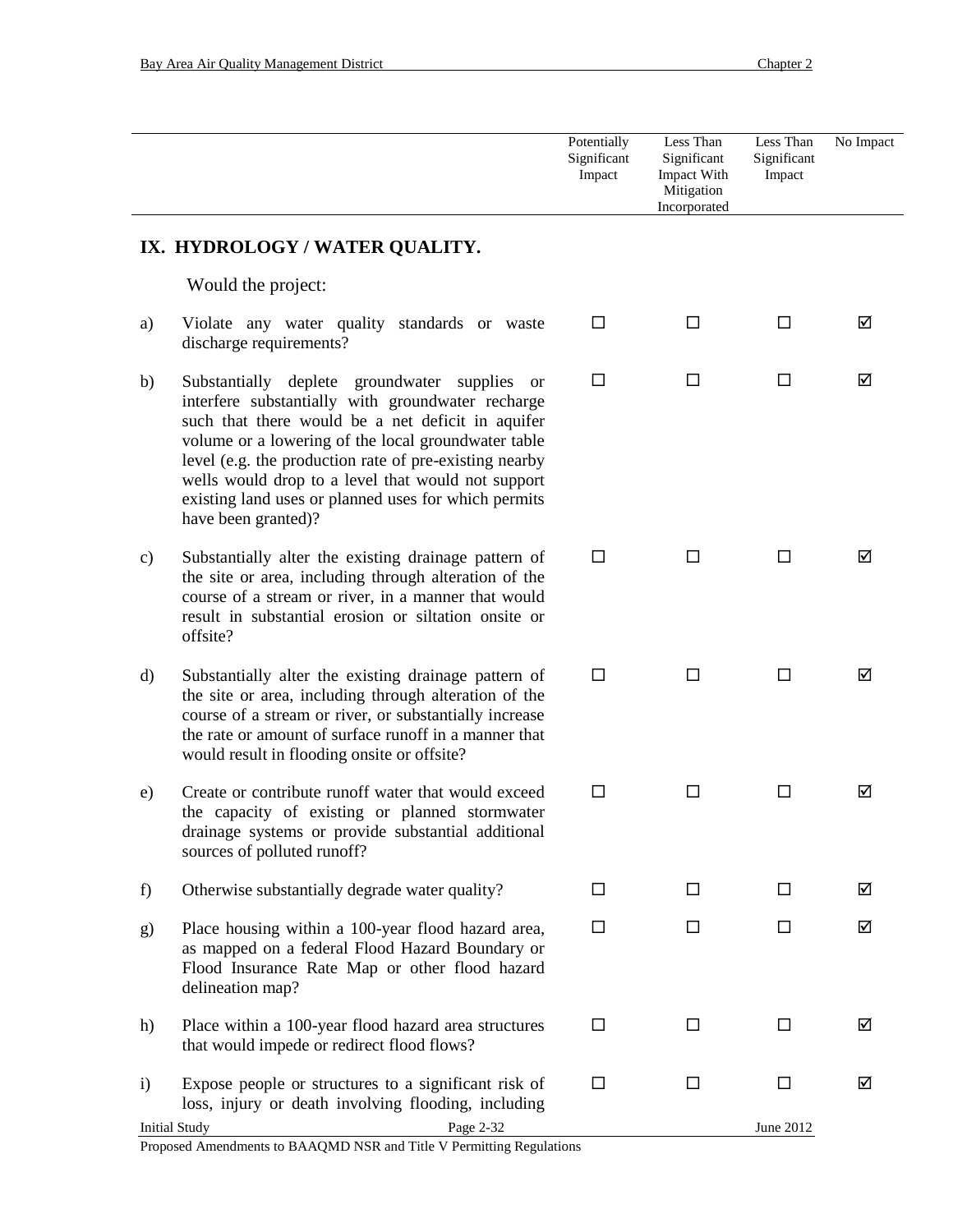| Bay Area Air Quality Management District               |  | Chapter 2 |   |
|--------------------------------------------------------|--|-----------|---|
|                                                        |  |           |   |
| flooding as a result of the failure of a levee or dam? |  |           |   |
| Inundation by seiche, tsunami, or mudflow?             |  |           | ⊠ |

## **HYDROLOGY / WATER QUALITY**

### **Setting**

The BAAQMD covers all of Alameda, Contra Costa, Marin, San Francisco, San Mateo, Santa Clara, and Napa Counties, and portions of southwestern Solano and southern Sonoma Counties. The area of coverage is vast (about 5,600 square miles) so that land uses and affected environment vary substantially throughout the area and include commercial, industrial, residential, agricultural, and open space uses.

The urbanized areas affected by the proposed amendments are located throughout the District. Reservoirs and drainage streams are located throughout the area and discharge into the Bays. Marshlands incised with numerous winding tidal channels containing brackish water are located throughout the Bay Area.

The affected areas are located within the San Francisco Bay Area Hydrologic Basin. The primary regional groundwater water-bearing formations include the recent and Pleistocene (up to two million years old) alluvial deposits and the Pleistocene Huichica formation. Salinity within the unconfined alluvium appears to increase with depth to at least 300 feet. Water of the Huichica formation tends to be soft and relatively high in bicarbonate, although usable for domestic and irrigation needs.

## **Regulatory Background**

The Federal Clean Water Act of 1972 primarily establishes regulations for pollutant discharges into surface waters in order to protect and maintain the quality and integrity of the nation's waters. This Act requires industries that discharge wastewater to municipal sewer systems to meet pretreatment standards. The 1987 amendments to the Clean Water Act enabled the U.S. EPA to regulate, under the National Pollutant Discharge Elimination System (NPDES) program, discharges from industries and large municipal sewer systems. The State of California, through the State Water Resources Control Board (SWRCB), has authority to issue NPDES permits, which meet U.S. EPA requirements, to specified industries.

In response to the Federal Act, the State Water Resources Control Board prepared two state-wide plans in 1991 and 1995 that address storm water runoff: the California Inland Surface Waters Plan and the California Enclosed Bays and Estuaries Plan, which have been updated in 2005 as the Policy for Implementation of Toxics Standards for Inland Surface Waters, Enclosed Bays, and Estuaries of California. The San Francisco Bay Basin Plan identifies the: (1) beneficial water uses that need to be protected; (2) the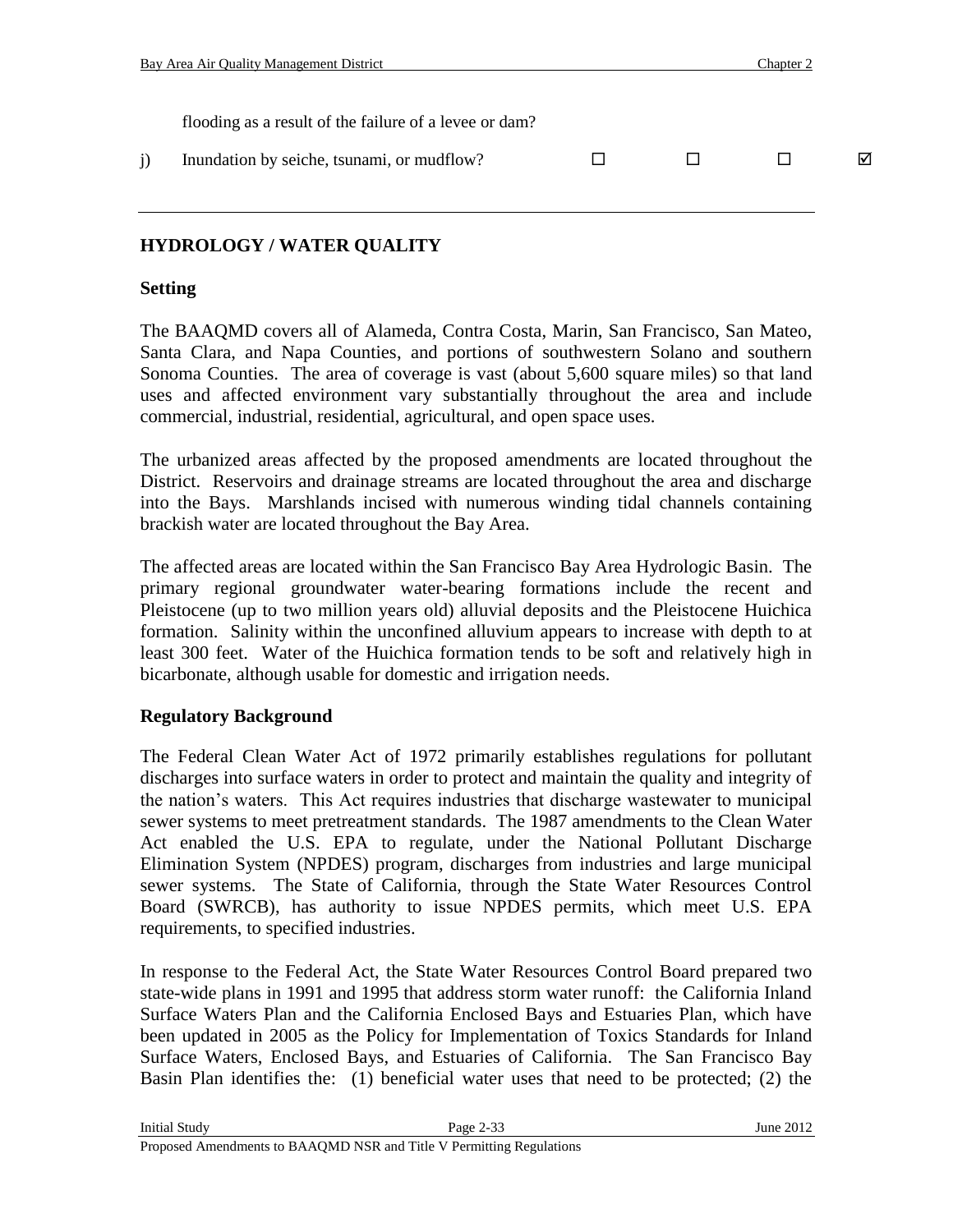water quality objectives needed to protect the designated beneficial water uses; and (3) strategies and time schedules for achieving the water quality objectives.

### **Discussion of Impacts**

**IX. a, b, f.** The existing NSR and Title V regulations require affected facilities to install pollution control equipment where applicable. However, the proposed amendments are not expected to require significant changes in required pollution control equipment compared to what is already required under the current regulations. Any pollution control equipment that will be required under the proposed amendments is expected to be of similar size, and located in similar areas, as what is currently required under the existing regulations. There is not expected to be any change in the water use or wastewater generation at any facilities as a result of these proposed amendments. Therefore, the proposed amendments are not expected to result in water quality impacts or to deplete groundwater supplies.

**IX. c** - **e** The proposed amendments are not expected to require the construction of additional structures. Therefore, no new development outside of existing industrial, commercial, or other developed/urbanized areas is expected to be required, and no increase in paved areas is expected. Therefore, the proposed amendments are not expected to substantially alter existing drainage or drainage patterns, result in erosion or siltation, alter the course of a stream or river, or substantially increase the rate or amount of surface runoff in a manner that would result in flooding onsite or offsite. Nor would the proposed amendments create or contribute additional runoff water that would exceed the capacity of existing or planned stormwater drainage systems or provide substantial additional sources of polluted runoff. The proposed amendments are not expected to substantially degrade water quality. Therefore, no adverse impacts involving storm water runoff are expected.

**IX.**  $g - i$ . The facilities affected by the proposed amendments are primarily located within industrial, commercial, and other developed/urbanized areas. No major construction activities are expected due to the adoption of the proposed amendments. The proposed amendments would not result in the construction of any housing or place houses within a 100-year flood plain. The proposed amendments are not expected to require any substantial construction activities, place any additional structures within 100 year flood zones, or other areas subject to flooding. Therefore, no adverse impacts due to flooding are expected.

**IX. j.** The operations affected by the proposed amendments are primarily located within industrial, commercial, and other developed/urbanized areas. No major construction activities are expected due to the adoption of the proposed amendments. The proposed amendments are not expected to place any additional structures within areas subject to inundation by seiche, tsunami or mudflow. Therefore, no adverse impacts on hydrology/water due to seiche, tsunami or mudflow are expected.

#### **Conclusions**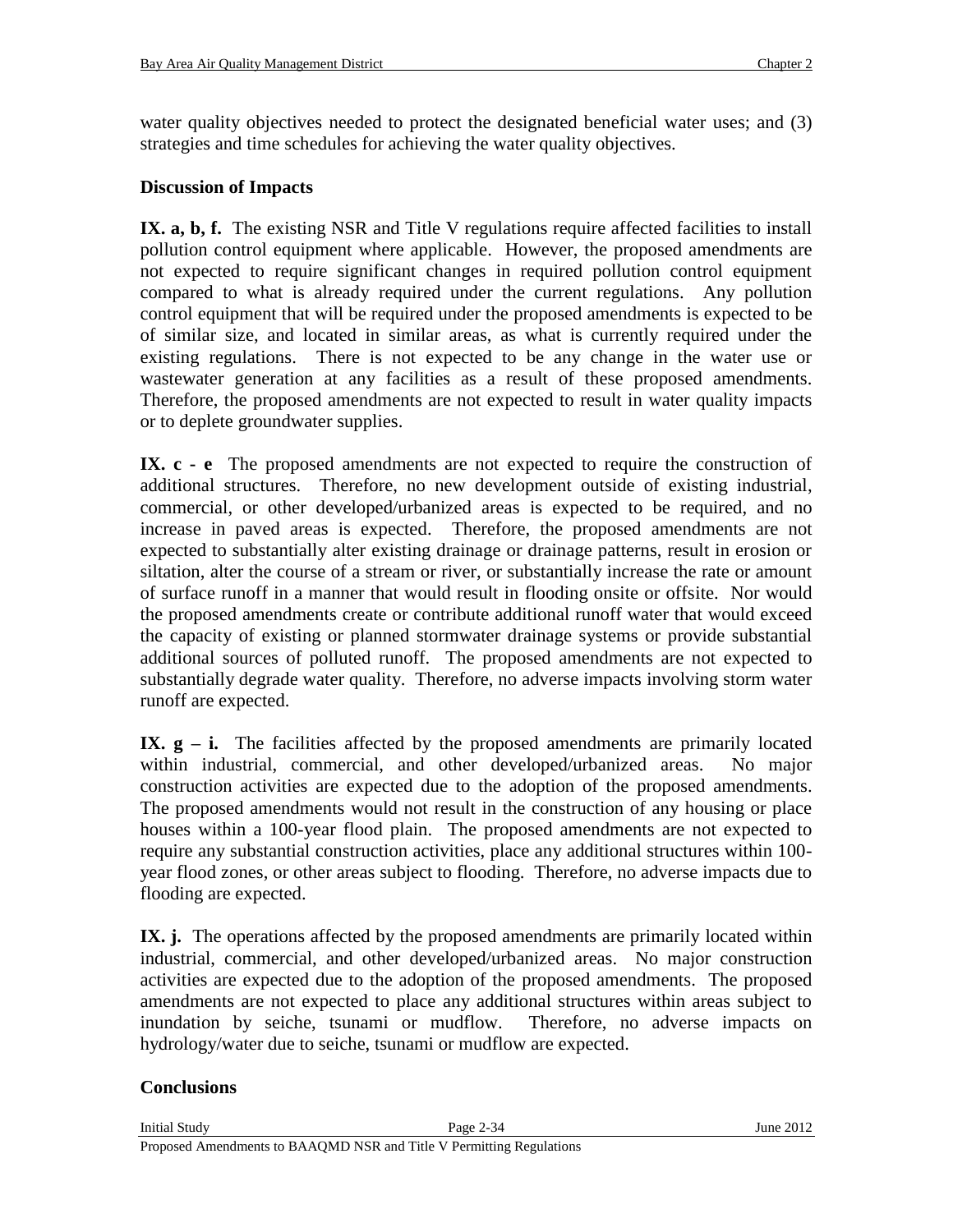Based upon these considerations, no adverse hydrology and water quality impacts are expected from the implementation of the proposed amendments. Therefore, hydrology and water quality impacts will not be further analyzed in the EIR.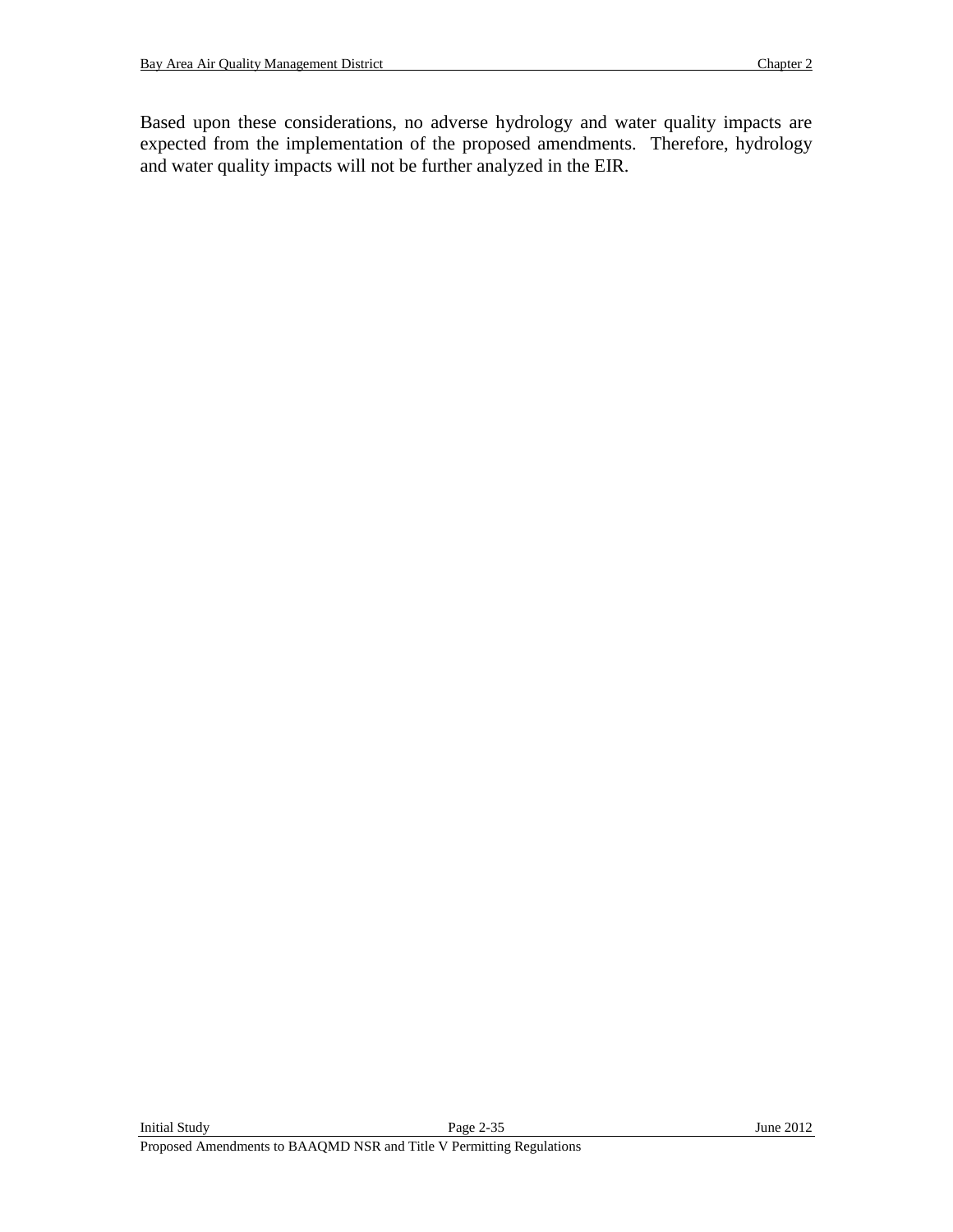|    |                                                                                                                                                                                                                                                                                                                      | Potentially<br>Significant<br>Impact | Less Than<br>Significant<br>Impact With<br>Mitigation<br>Incorporated | Less Than<br>Significant<br>Impact | No Impact |
|----|----------------------------------------------------------------------------------------------------------------------------------------------------------------------------------------------------------------------------------------------------------------------------------------------------------------------|--------------------------------------|-----------------------------------------------------------------------|------------------------------------|-----------|
| X. | LAND USE / PLANNING.<br>Would the<br>project:                                                                                                                                                                                                                                                                        |                                      |                                                                       |                                    |           |
| a) | Physically divide an established community?                                                                                                                                                                                                                                                                          |                                      | П                                                                     | П                                  | ⊠         |
| b) | Conflict with any applicable land use plan, policy,<br>or regulation of an agency with jurisdiction over the<br>project (including, but not limited to a general plan,<br>specific plan, local coastal program or zoning<br>ordinance) adopted for the purpose of avoiding or<br>mitigating an environmental effect? | $\Box$                               |                                                                       |                                    | ⊠         |
| C) | Conflict with any applicable habitat conservation<br>plan or natural community conservation plan?                                                                                                                                                                                                                    |                                      |                                                                       | <b>Talent</b>                      |           |

### **LAND USE / PLANNING**

#### **Setting**

The BAAQMD covers all of Alameda, Contra Costa, Marin, San Francisco, San Mateo, Santa Clara, and Napa Counties and portions of southwestern Solano and southern Sonoma Counties. The area of coverage is vast (about 5,600 square miles) so that land uses vary greatly and include commercial, industrial, residential, agricultural, and open space uses. The facilities affected by the proposed amendments are primarily located in developed and urbanized areas throughout the Bay Area.

#### **Regulatory Background**

Land uses are generally protected and regulated by the City and/or County General Plans through land use and zoning requirements.

#### **Discussion of Impacts**

**X. a-c.** Facilities affected by the proposed amendments are primarily located within existing developed and urbanized portions of the Bay Area. The proposed amendments are not expected to require the construction of any new structures. Therefore, no changes to current development (e.g., existing facilities) is expected to be required. Furthermore, no changes to future development patterns are expected to occur as a result of the proposed amendments. To the extent that new facilities may be built that are subject to the District's permitting regulations, or that existing facilities may be modified, the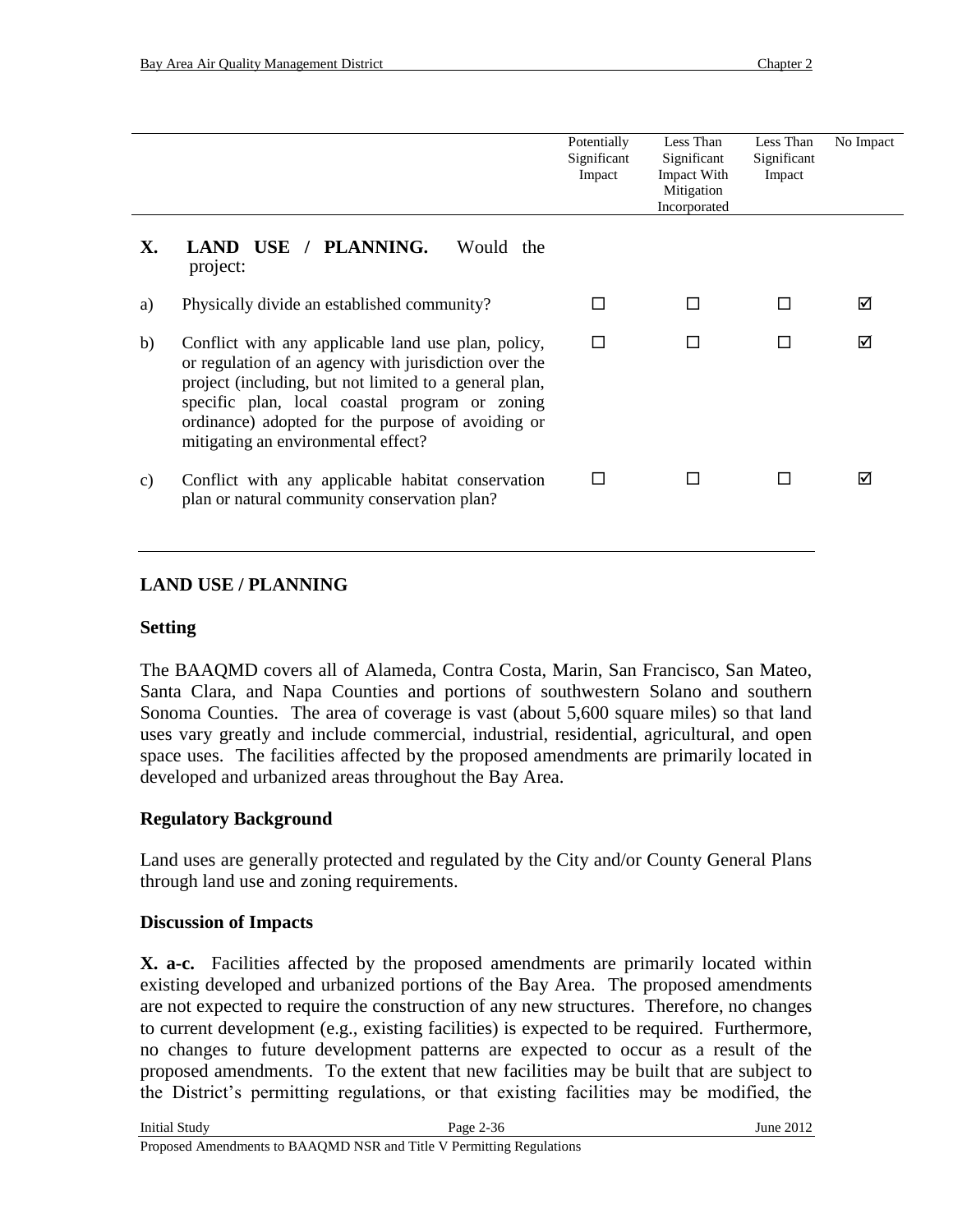proposed amendments would not require any changes to such future development that would impact any established community, would implicate any land use plans, policies or regulations, or would implicate any habitat conservation plan or natural community conservation plan. For all of these reasons, no land use impacts are expected as a result of the proposed amendments.

### **Conclusion**

Based upon these considerations, no adverse land use impacts are expected from the adoption of the proposed amendments. Therefore, land use impacts will not be further analyzed in the EIR.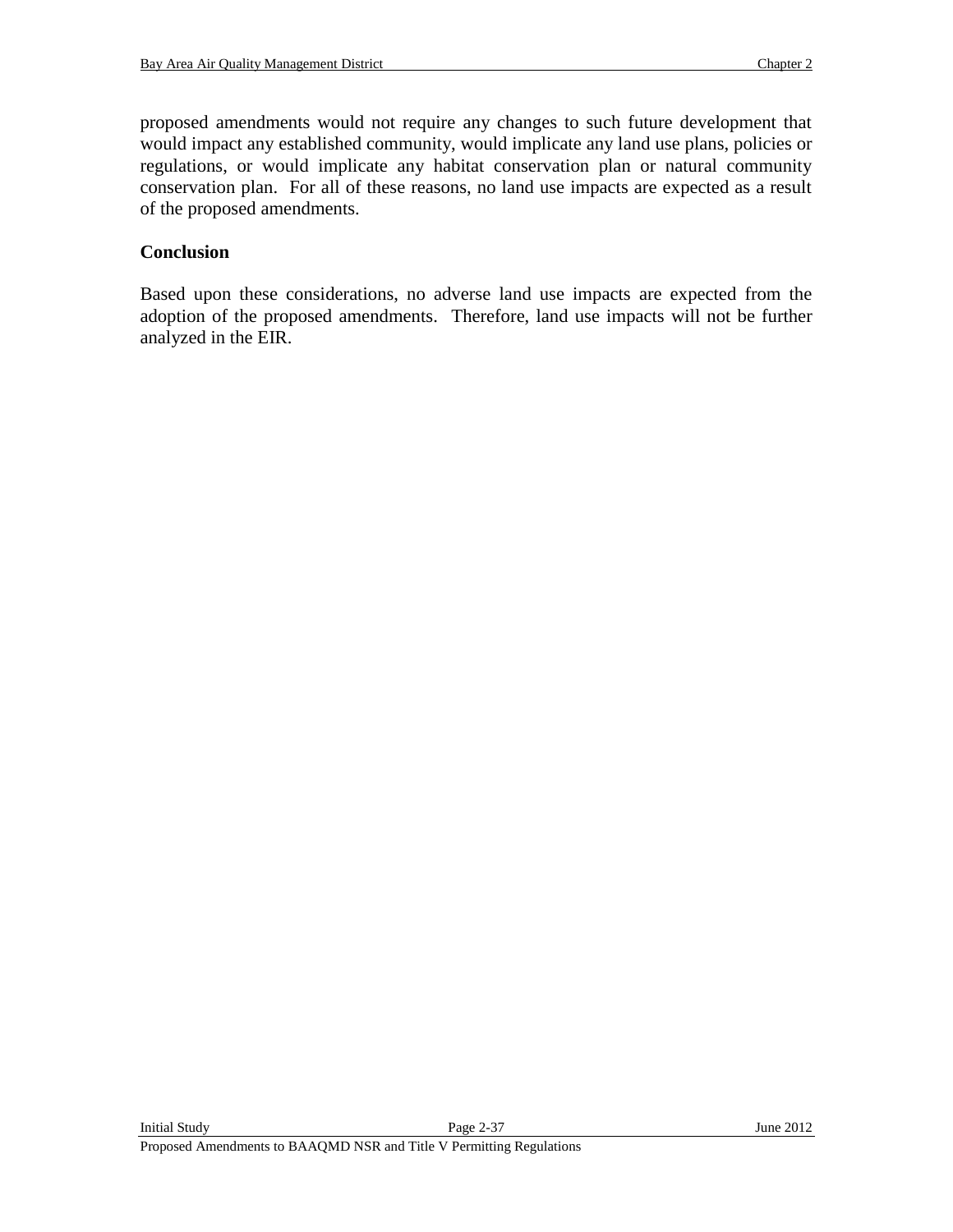|     |                                                                                                                                                                              | Potentially<br>Significant<br>Impact | Less Than<br>Significant<br>Impact With<br>Mitigation<br>Incorporated | Less Than<br>Significant<br>Impact | No Impact |
|-----|------------------------------------------------------------------------------------------------------------------------------------------------------------------------------|--------------------------------------|-----------------------------------------------------------------------|------------------------------------|-----------|
| XI. | MINERAL RESOURCES.<br>Would<br>the<br>project:                                                                                                                               |                                      |                                                                       |                                    |           |
| a)  | Result in the loss of availability of a known mineral<br>resource that would be of value to the region and the<br>residents of the state?                                    | П                                    |                                                                       | $\Box$                             | ⋈         |
| b)  | Result in the loss of availability of a locally<br>important mineral resource recovery site delineated<br>on a local general plan, specific plan, or other land<br>use plan? | $\mathsf{L}$                         |                                                                       | П                                  | ⋈         |

### **MINERAL RESOURCES**

#### **Setting**

The BAAQMD covers all of Alameda, Contra Costa, Marin, San Francisco, San Mateo, Santa Clara, and Napa Counties and portions of southwestern Solano and southern Sonoma Counties. The area of coverage is vast (about 5,600 square miles) so that land uses and the affected environment vary greatly throughout the area. The operations affected by the proposed amendments are primarily located in industrial, commercial and other developed/urbanized areas within the Bay Area.

#### **Regulatory Background**

Mineral resources are generally protected and regulated by the City and/or County General Plans through land use and zoning requirements.

#### **Discussion of Impacts**

**XI. a-b.** The existing NSR and Title V regulations require affected facilities to install pollution control equipment where applicable. However, the proposed amendments are not expected to require significant changes in required pollution control equipment compared to what is already required under the current regulations. Any pollution control equipment that will be required under the proposed amendments is expected to be of similar size, and located in similar areas, as what is currently required under the existing regulations. Therefore, the proposed amendments are not expected to require any significant additional construction of air pollution control equipment or require any other substantial construction activities. The proposed amendments would therefore not result in the loss of any known mineral resources.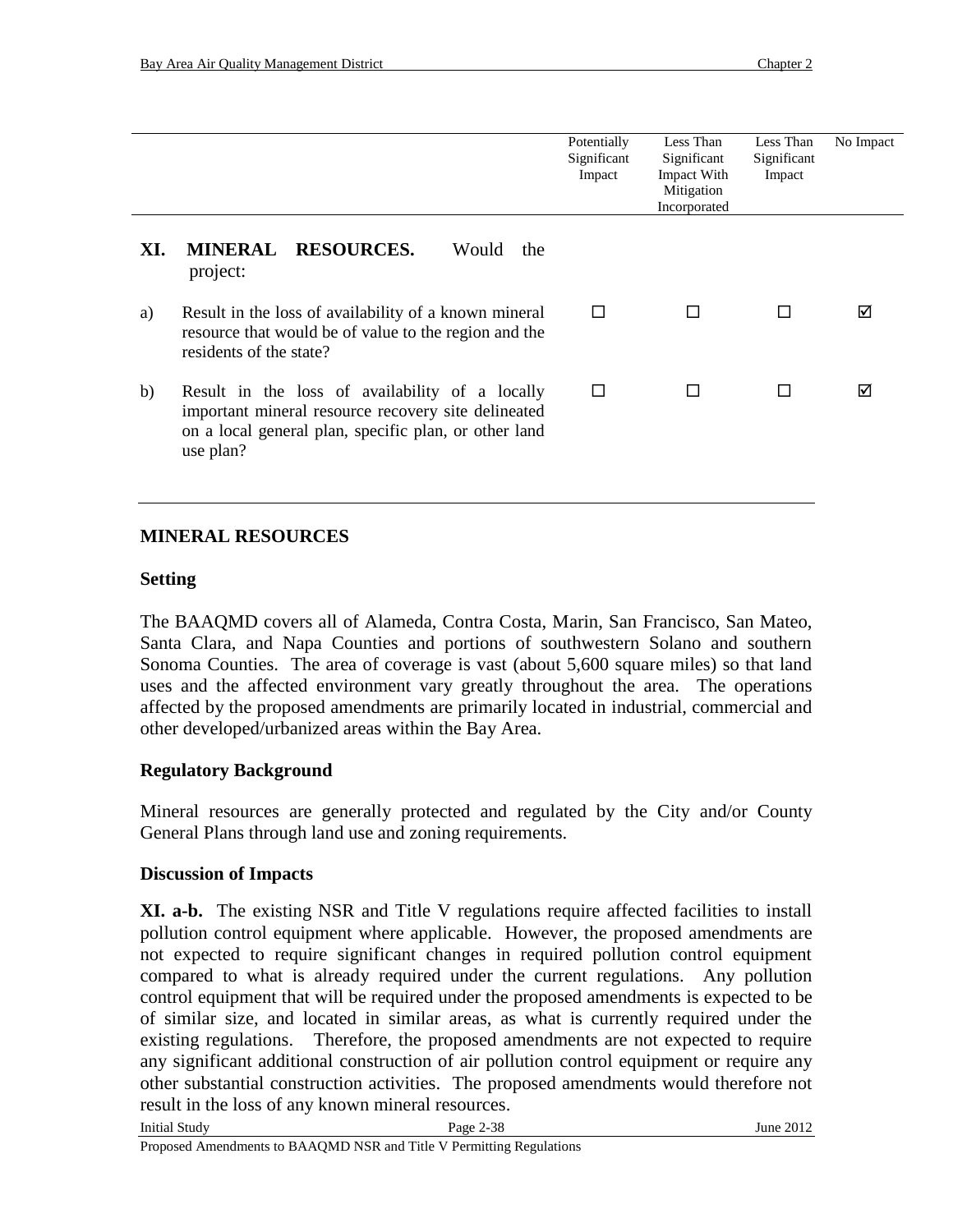## **Conclusion**

Based upon these considerations, mineral resource impacts are not expected from the adoption of the proposed amendments. Therefore, mineral resource impacts will not be further analyzed in the EIR.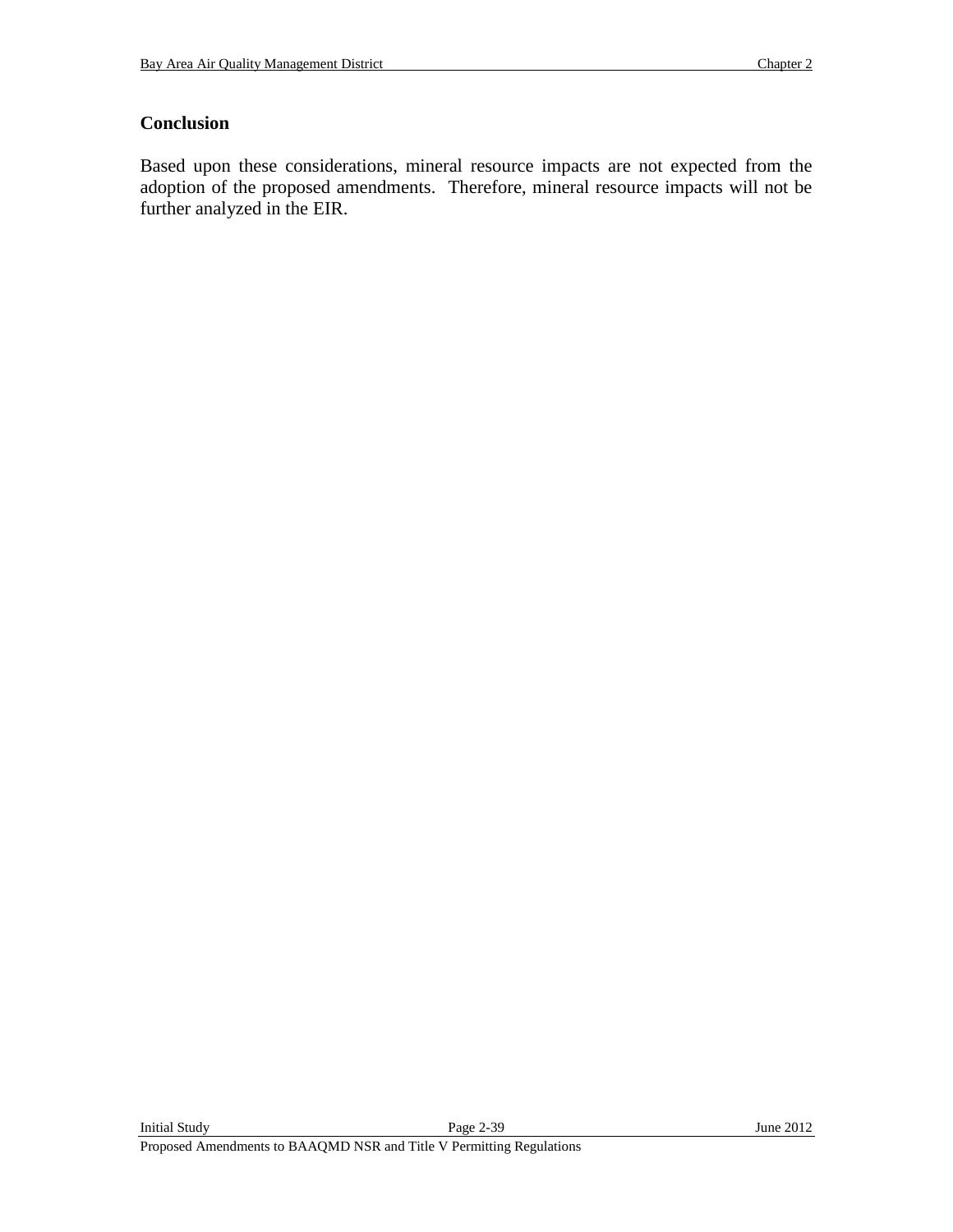|               |                                                                                                                                                                                                                                                                              | Potentially<br>Significant<br>Impact | Less Than<br>Significant<br>Impact With<br>Mitigation<br>Incorporated | Less Than<br>Significant<br>Impact | No Impact |
|---------------|------------------------------------------------------------------------------------------------------------------------------------------------------------------------------------------------------------------------------------------------------------------------------|--------------------------------------|-----------------------------------------------------------------------|------------------------------------|-----------|
|               | <b>XII. NOISE.</b> Would the project:                                                                                                                                                                                                                                        |                                      |                                                                       |                                    |           |
| a)            | Expose persons to or generate noise levels in excess<br>of standards established in the local general plan or<br>noise ordinance, or applicable standards of other<br>agencies?                                                                                              | $\Box$                               | □                                                                     | $\Box$                             | ☑         |
| b)            | Expose persons to or generate of excessive<br>groundborne vibration or groundborne noise levels?                                                                                                                                                                             | $\Box$                               | □                                                                     | $\Box$                             | ☑         |
| $\mathbf{c})$ | Result in a substantial permanent increase in<br>ambient noise levels in the project vicinity above<br>levels existing without the project?                                                                                                                                  | $\Box$                               | □                                                                     | П                                  | ☑         |
| $\rm d)$      | A substantial temporary or periodic increase in<br>ambient noise levels in the project vicinity above<br>levels existing without the project?                                                                                                                                | $\Box$                               | □                                                                     | $\Box$                             | ☑         |
| e)            | For a project located within an airport land use plan<br>or, where such a plan has not been adopted, within<br>two miles of a public airport or public use airport,<br>would the project expose people residing or working<br>in the project area to excessive noise levels? | $\Box$                               | П                                                                     | $\Box$                             | ⊠         |
| f)            | For a project within the vicinity of a private airstrip,<br>would the project expose people residing or working<br>in the project area to excessive noise levels?                                                                                                            | $\Box$                               | Ш                                                                     | $\Box$                             | ☑         |

#### **NOISE**

#### **Setting**

The BAAQMD covers all of Alameda, Contra Costa, Marin, San Francisco, San Mateo, Santa Clara, and Napa Counties and portions of southwestern Solano and southern Sonoma Counties. The area of coverage is vast (about 5,600 square miles) so that land uses and the affected environment vary greatly throughout the area. The facilities affected by the proposed amendments are primarily located in industrial, commercial and other urbanized/developed areas of the Bay Area. Numerous noise sources are present in the urbanized environment including mobile sources such as vehicles, trucks,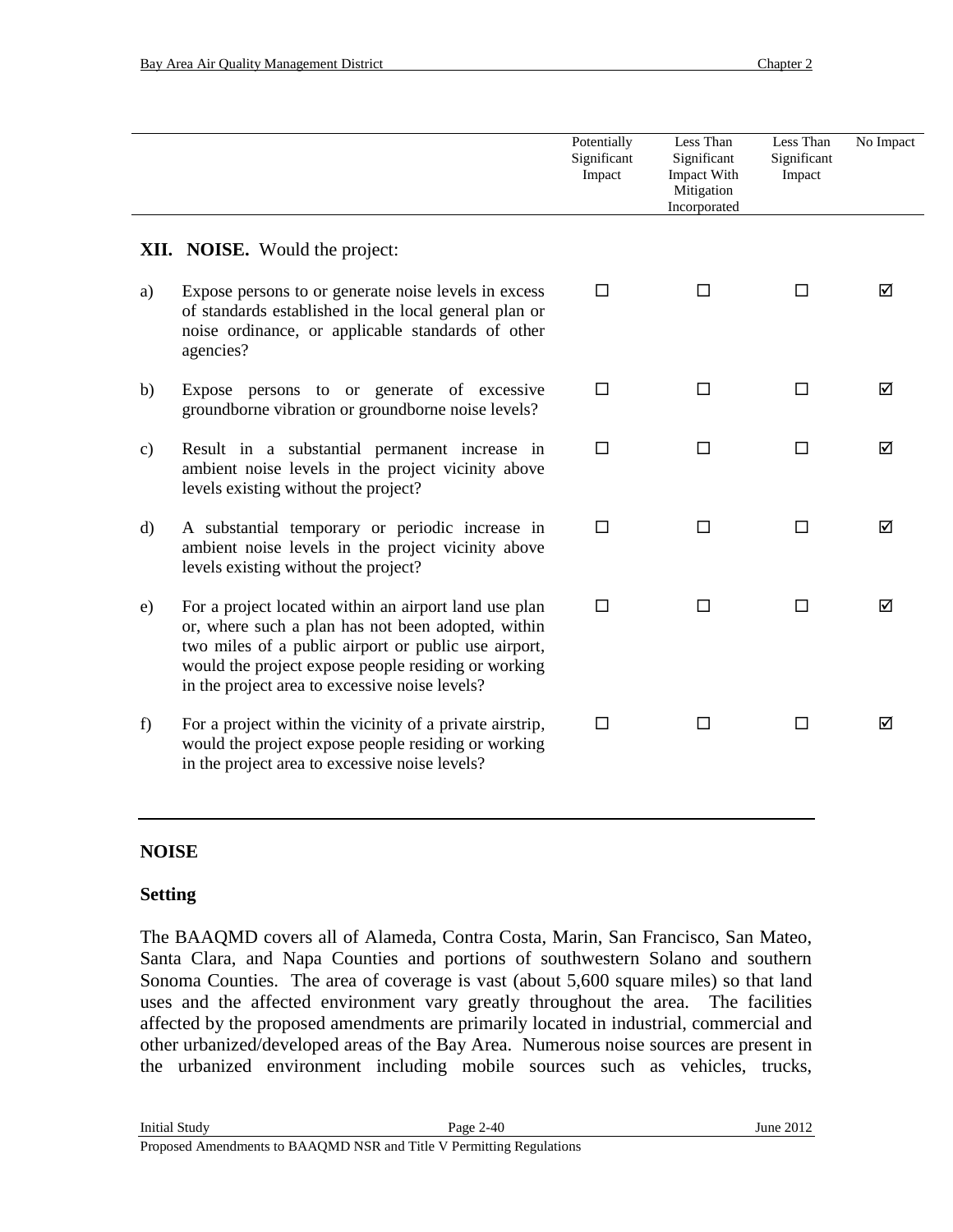construction equipment, motorcycles, locomotives, and air planes, as well as stationary sources, such as industrial equipment.

# **Regulatory Background**

Noise issues related to construction and operation activities are addressed in local General Plan policies and local noise ordinance standards. The General Plans and noise ordinances generally establish allowable noise limits within different land uses including residential areas, other sensitive use areas (e.g., schools, churches, hospitals, and libraries), commercial areas, and industrial areas.

# **Discussion of Impacts**

**XII. a-d.** The major facilities that are the principal subject of these regulatory programs are primarily located in industrial and commercially zoned areas within the District. Accordingly, any additional requirements adopted under the proposed amendments would apply primarily to facilities within industrial/commercial areas, which are generally not located in noise-sensitive areas (e.g., within or adjacent to residential areas, schools, hospitals, etc.).

Furthermore, to the extent that there could be any facility or equipment affected by the proposed amendments that may be located within or near noise sensitive areas, none of the amendments are expected to require any substantial additional construction or other alteration. Existing regulations do in some situations require pollution control equipment to be installed at facilities, but the proposed amendments are not expected to require significant changes in any required pollution control equipment compared to what is already required under the current regulations. Any air pollution control equipment that will be required under the proposed amendments is expected to be of similar size, and located in similar areas, as what is currently required under the existing regulations. No new construction is expected to be required as a result of adopting proposed amendments. Since no construction activities are expected and no new equipment is expected to be constructed, no additional noise or vibration sources are expected to be added as a result of the proposed amendments. Moreover, even if additional pollution control equipment were to be required at any facility, such equipment does not normally make any change in any noise associated with the industrial or commercial equipment on which it is installed. Thus, to the extent that industrial or commercial equipment subject to the proposed amendments creates noise, the proposed amendments will not cause any noise impacts by creating additional noise at such locations.

The proposed amendments would not increase ambient noise levels from stationary sources, either intermittently or permanently. Therefore, there are not expected to be any noise impacts associated with the proposed amendments.

**XII. e-f.** The proposed amendments will not result in any changes to the amount of noise any people are exposed to residing or working at any location. The proposed amendments will not require any changes to any existing or potential future facilities regarding the amount of noise generated by such facilities or the amount of noise that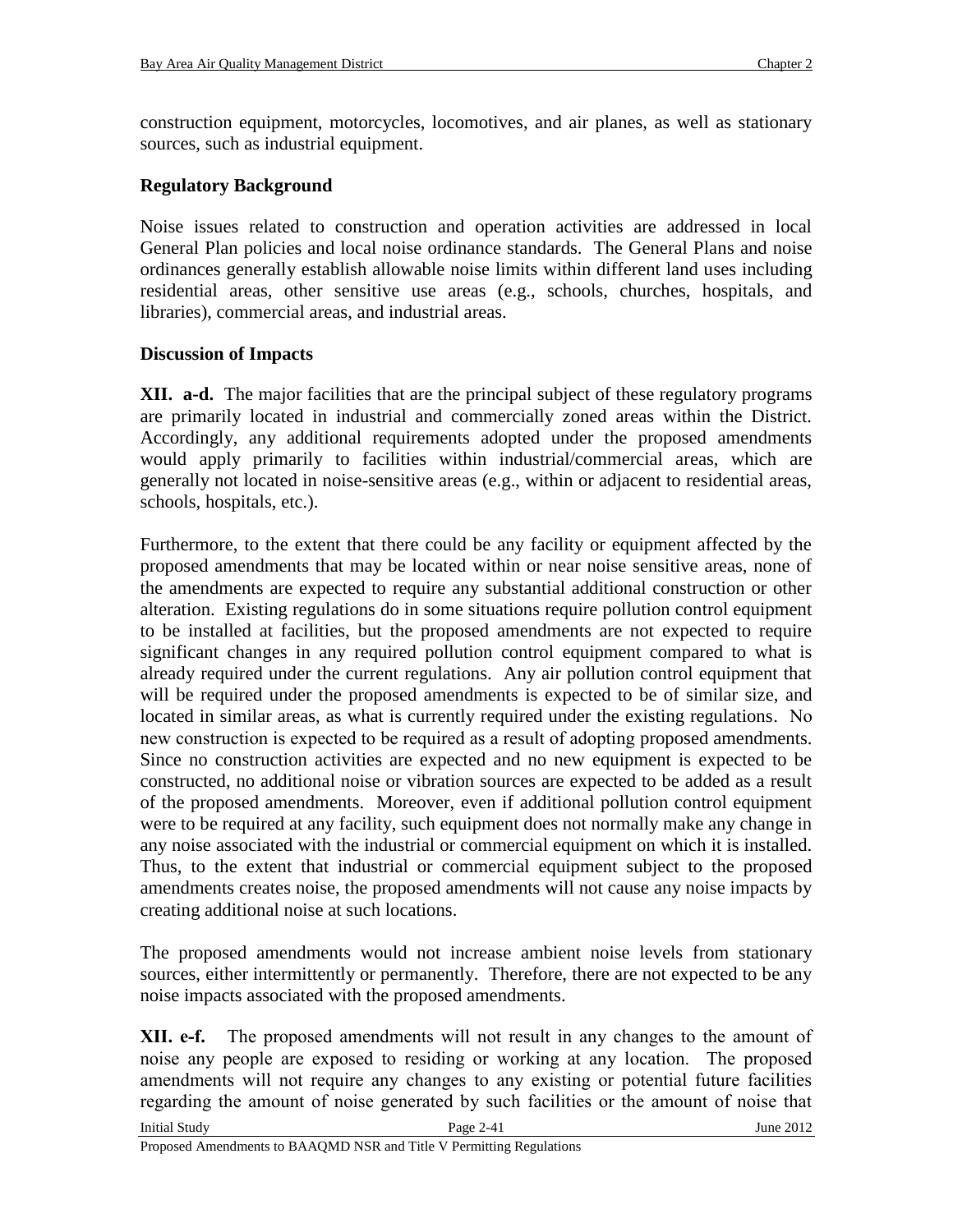people working at such facilities will be exposed to. Most of the facilities affected by the proposed amendments are industrial and commercial facilities that do not have residents. Workers at such facilities by applicable OSHA or Cal/OSHA workplace noise reduction requirements. Moreover, all sensitive noise receptors, both residential and workplacerelated, will be protected by applicable local noise ordinances. This situation applies for all areas that may be affected by the proposed amendments throughout the Bay Area, including areas near airports or airstrips as well as all other areas.

# **Conclusion**

Based upon these considerations, significant noise impacts are not expected from the adoption of the proposed amendments. Therefore, noise impacts will not be further analyzed in the EIR.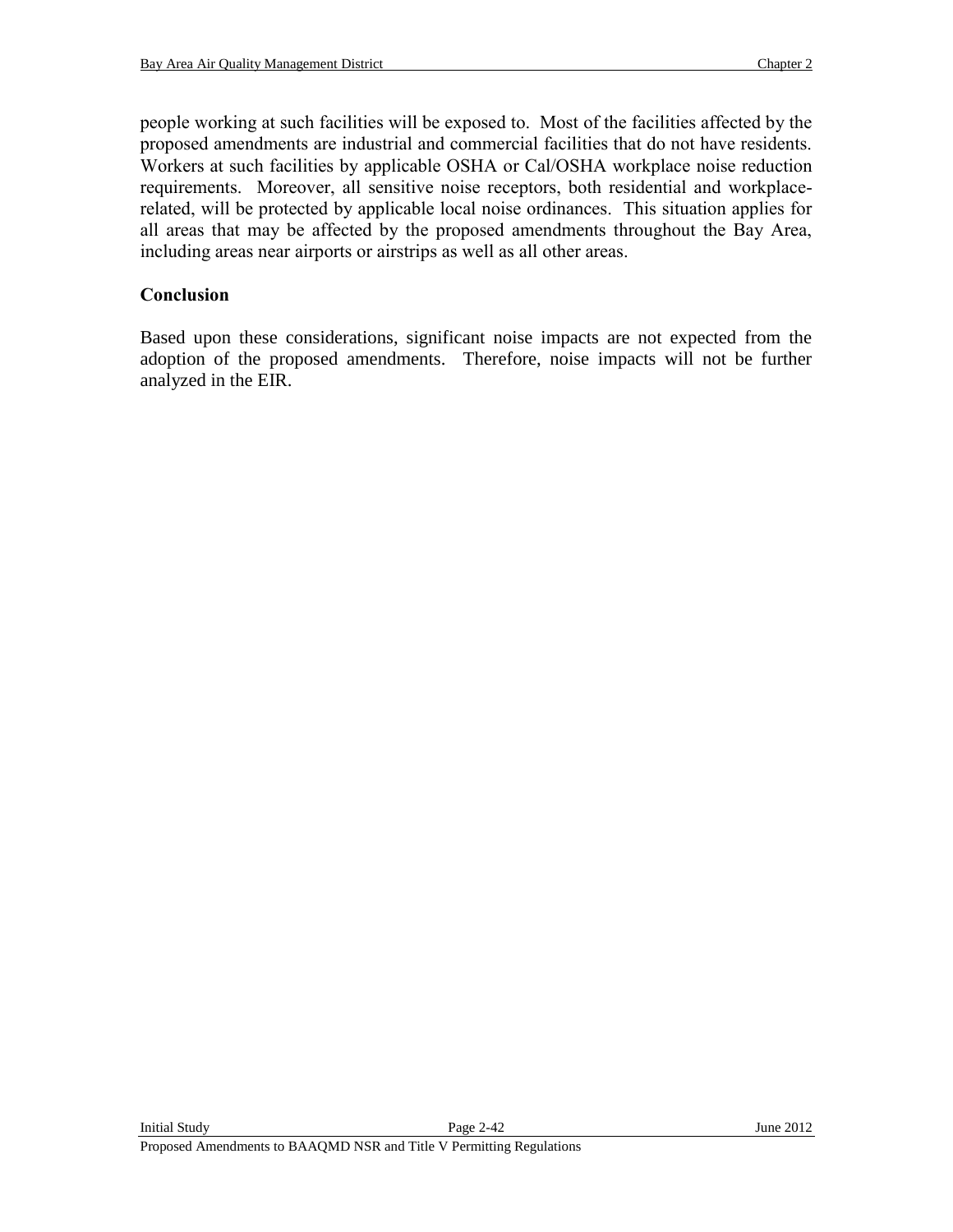|    |                                                                                                                                                                                                 | Potentially<br>Significant<br>Impact | Less Than<br>Significant<br>Impact with<br>Mitigation<br>Incorporated | Less Than<br>Significant<br>Impact | No Impact |
|----|-------------------------------------------------------------------------------------------------------------------------------------------------------------------------------------------------|--------------------------------------|-----------------------------------------------------------------------|------------------------------------|-----------|
|    | <b>XIII. POPULATION/HOUSING.</b> Would the project:                                                                                                                                             |                                      |                                                                       |                                    |           |
| a) | Induce substantial population growth in an area<br>either directly (e.g., by proposing new homes and<br>businesses) or indirectly (e.g. through extension of<br>roads or other infrastructure)? |                                      |                                                                       |                                    | ⋈         |
| b) | Displace a substantial number of existing housing<br>units, necessitating the construction of replacement<br>housing elsewhere?                                                                 |                                      |                                                                       |                                    | ☑         |
| C) | Displace a substantial number<br>of<br>people,<br>necessitating the construction of replacement<br>housing elsewhere?                                                                           |                                      |                                                                       |                                    | ☑         |

## **POPULATION / HOUSING**

#### **Setting**

The BAAQMD covers all of Alameda, Contra Costa, Marin, San Francisco, San Mateo, Santa Clara, and Napa Counties and portions of southwestern Solano and southern Sonoma Counties. The area of coverage is vast (about 5,600 square miles) so that land uses and the affected environment vary greatly throughout the area. The areas affected by the proposed project are located throughout the area within the jurisdiction of the BAAQMD.

#### **Regulatory Background**

Population and housing growth and resources are generally protected and regulated by the City and/or County General Plans through land use and zoning requirements.

#### **Discussion of Impacts**

**XIII. a.** No significant construction activities are expected to be required because of the proposed amendments, and no additional employees would be needed at affected facilities. Thus, relocation of individuals, requirements for new housing or commercial facilities, or changes to the distribution of the population are not anticipated. Human population within the jurisdiction of the District is anticipated to grow regardless of implementing the proposed amendments. The proposed amendments will not have any impact on these development patterns. As a result, the proposed amendments are not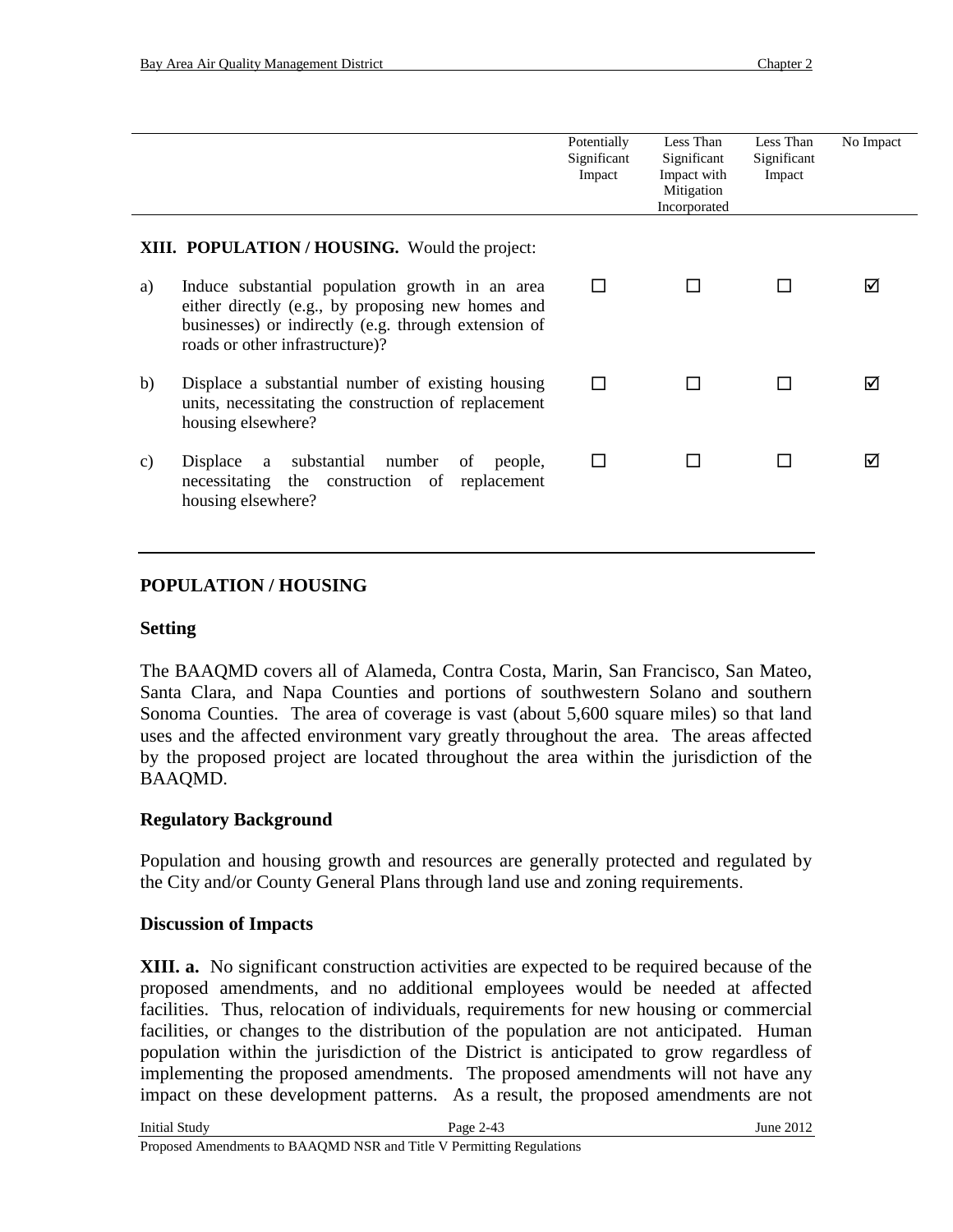anticipated to generate any adverse effects, either direct or indirect, on population growth in the district or population distribution.

**XIII. b-c.** No construction activities are expected to be required because of the proposed amendments. Therefore, no construction activities that could displace a substantial number of people of housing units would be expected. The proposed amendments are not expected to result in the creation of any industry that would affect population growth, directly or indirectly induce the construction of single- or multiple-family units, or require the displacement of people or housing elsewhere in the Bay Area.

## **Conclusions**

Based upon these considerations, no impacts to population and housing are expected from the adoption of proposed amendments. Therefore, population and housing impacts will not be further analyzed in the EIR.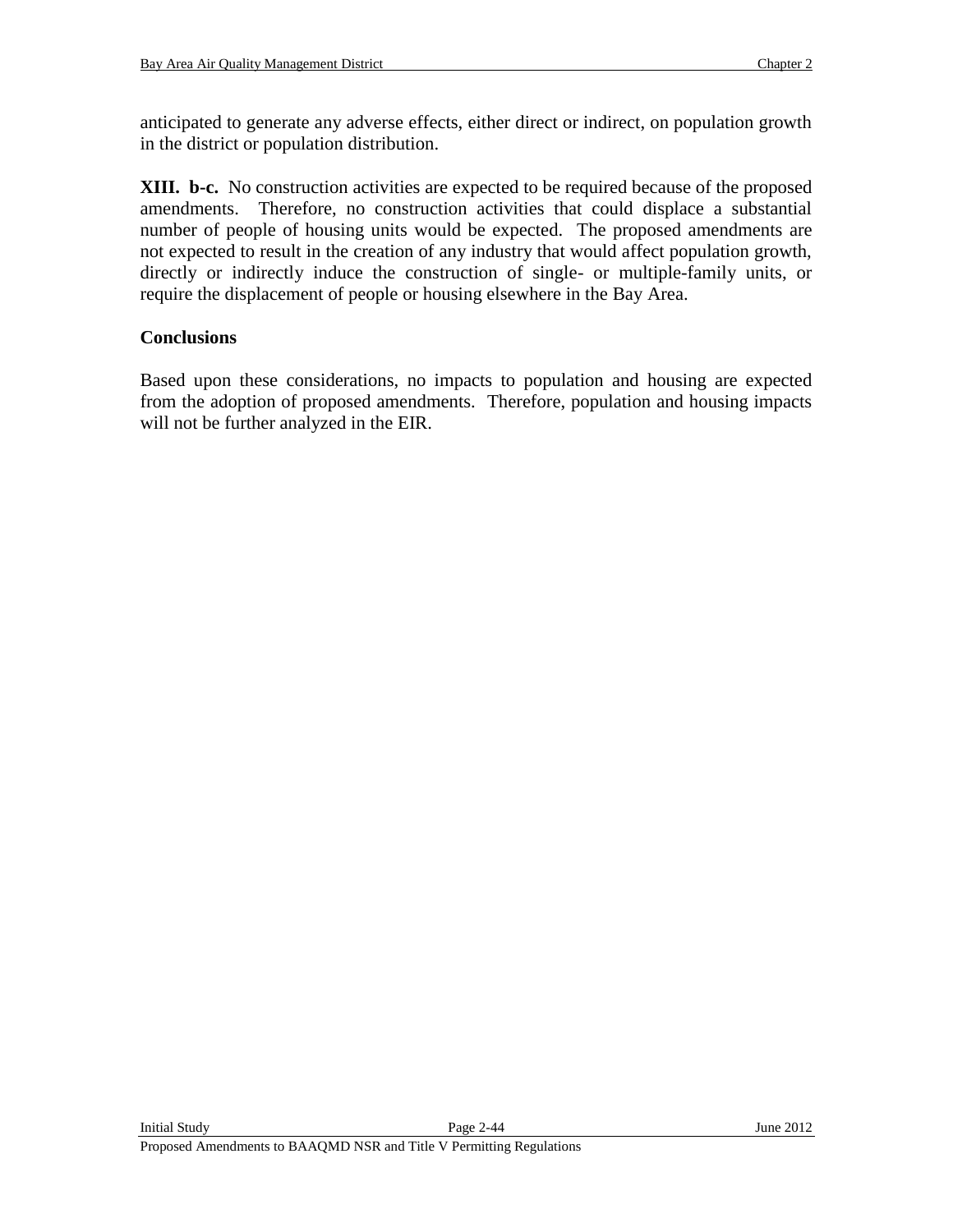| <b>XIII. PUBLIC SERVICES.</b> Would the project:                                                                                                                                                                                                                                                                                                                                                                                                    | Potentially<br>Significant<br>Impact | Less Than<br>Significant<br>Impact With<br>Mitigation<br>Incorporated | Less Than<br>Significant<br>Impact | No Impact             |
|-----------------------------------------------------------------------------------------------------------------------------------------------------------------------------------------------------------------------------------------------------------------------------------------------------------------------------------------------------------------------------------------------------------------------------------------------------|--------------------------------------|-----------------------------------------------------------------------|------------------------------------|-----------------------|
| Result in substantial adverse physical impacts<br>a.<br>associated with the provision of new or physically<br>altered governmental facilities or a need for new or<br>physically altered governmental facilities, the<br>construction of which could cause significant<br>environmental impacts, in order to maintain<br>acceptable service ratios, response times, or other<br>performance objectives for any of the following<br>public services: |                                      |                                                                       |                                    |                       |
| Fire protection?<br>Police protection?<br>Schools?<br>Parks?<br>Other public facilities?                                                                                                                                                                                                                                                                                                                                                            | П<br>$\mathbf{L}$                    |                                                                       |                                    | ⊠<br>⊠<br>⊠<br>☑<br>☑ |

#### **PUBLIC SERVICES**

#### **Setting**

The District covers all of Alameda, Contra Costa, Marin, San Francisco, San Mateo, Santa Clara, and Napa Counties, and portions of southwestern Solano and southern Sonoma Counties. The area of coverage is vast (about 5,600 square miles) so that land uses and the affected environment vary greatly throughout the area. The areas affected by the proposed project are primarily located in industrial, commercial and other urbanized/developed areas throughout the Bay Area.

Given the large area covered by the District, public services are provided by a wide variety of local agencies. Fire protection and police protection/law enforcement services within the District are provided by various districts, organizations, and agencies. There are several school districts, private schools, and park departments within the Bay Area. Public facilities within the District's jurisdiction are managed by different county, city, and special-use districts.

#### **Regulatory Background**

City and/or County General Plans usually contain goals and policies to assure adequate public services are maintained within the local jurisdiction.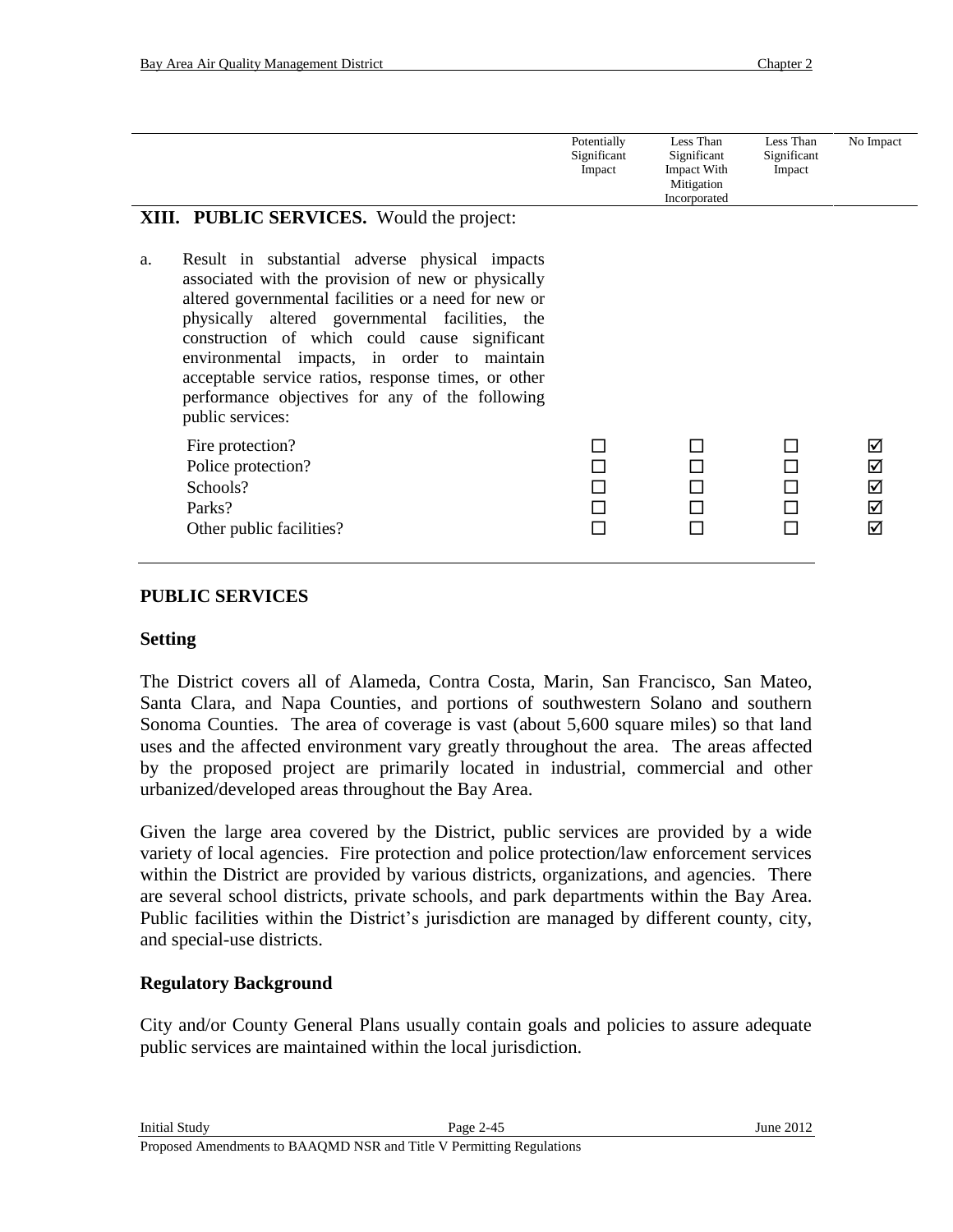## **Discussion of Impacts**

**XIII. a.** Implementation of the proposed amendments is not expected to require any changes in operations at affected facilities in any way that would affect police or fire protection, schools, parks, or other public facilities.

The facilities that are the principal subject of these regulatory programs are primarily located in industrial, commercial, and other developed/urbanized areas within the District with existing fire and police services. In the event of an accident, fire departments are typically first responders for control and clean-up, and police may need to be available to maintain perimeter boundaries. The proposed amendments will not require any affected facilities to change their operations in any way that would require existing fire and police responders to change the way they respond in such situations, or to increase the demand for additional emergency response services.

As noted in the "Population and Housing" discussion above, the proposed amendments are not expected to induce population growth in any way, because no major construction activities are anticipated at affected facilities, and change in operations that would generate additional employees would be required. Therefore, there will be no increase in local population and thus no increases are expected in the need for or use of local schools, parks, or any other public services (e.g., local government services) above current levels.

# **Conclusion**

Based upon these considerations, no public services impacts are expected from the adoption of proposed amendments. Therefore, public services impacts will not be further analyzed in the EIR.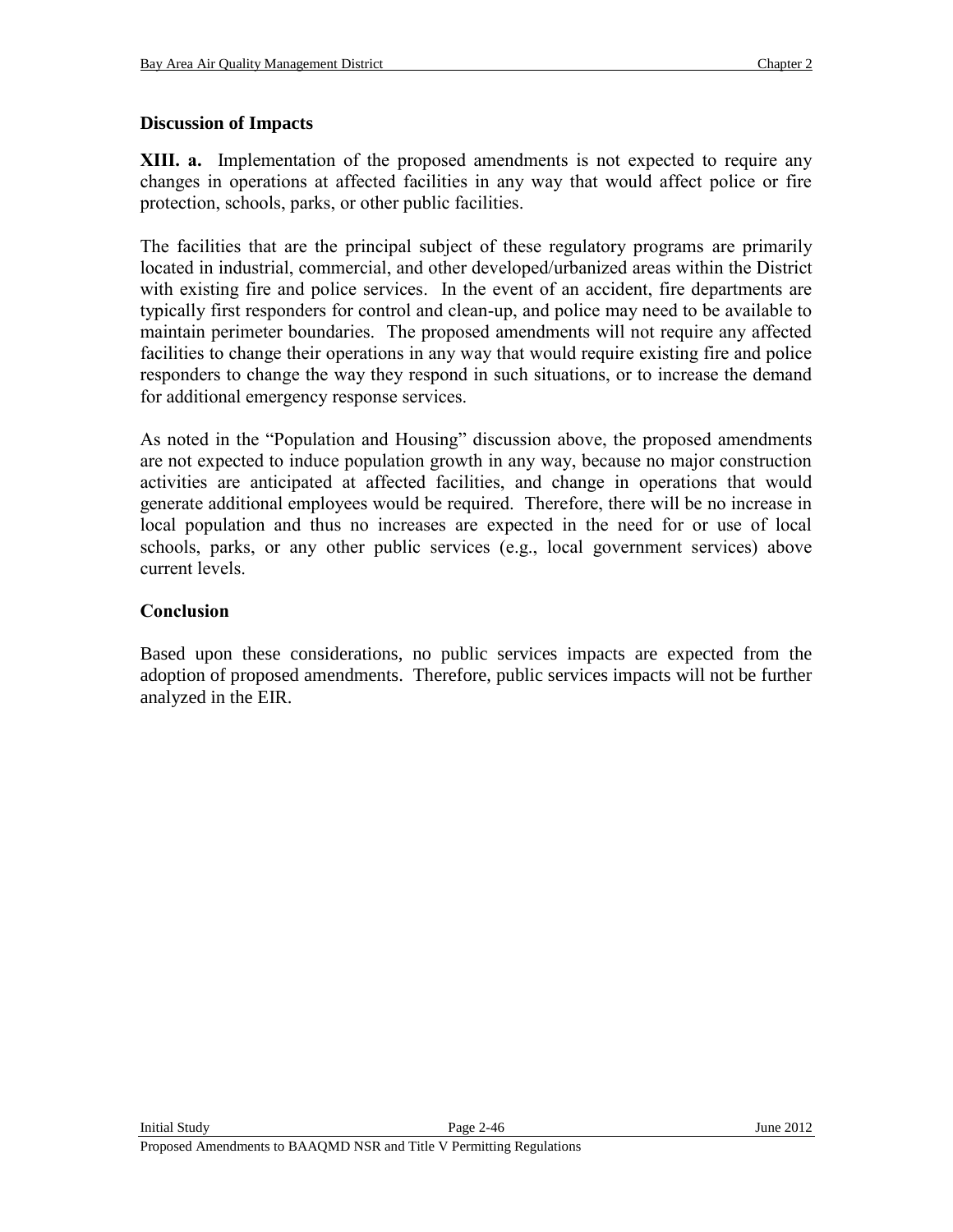|     |                                                                                                                                                                                                    | Potentially<br>Significant<br>Impact | Less Than<br>Significant<br>Impact With<br>Mitigation<br>Incorporated | Less Than<br>Significant<br>Impact | No Impact |
|-----|----------------------------------------------------------------------------------------------------------------------------------------------------------------------------------------------------|--------------------------------------|-----------------------------------------------------------------------|------------------------------------|-----------|
| XV. | <b>RECREATION.</b> Would the project:                                                                                                                                                              |                                      |                                                                       |                                    |           |
| a)  | Increase the use of existing neighborhood and<br>regional parks or other recreational facilities such<br>that substantial physical deterioration of the facility<br>would occur or be accelerated? | $\mathsf{L}$                         |                                                                       |                                    | ⋈         |
| b)  | Include recreational facilities or<br>require<br>the<br>construction or expansion of recreational facilities<br>that might have an adverse physical effect on the<br>environment?                  | $\mathsf{L}$                         |                                                                       |                                    | ⋈         |

### **RECREATION**

#### **Setting**

The BAAQMD covers all of Alameda, Contra Costa, Marin, San Francisco, San Mateo, Santa Clara, and Napa Counties and portions of southwestern Solano and southern Sonoma Counties. The area of coverage is vast (about 5,600 square miles) so that there are numerous areas for recreational activities. The facilities affected by the proposed amendments are primarily located in industrial, commercial, and other urbanize/developed areas throughout the Bay Area. Public recreational land can be located adjacent to, or in reasonable proximity to these areas.

#### **Regulatory Background**

Recreational areas are generally protected and regulated by the City and/or County General Plans at the local level through land use and zoning requirements. Some parks and recreation areas are designated and protected by state and federal regulations.

#### **Discussion of Impacts**

Initial Study **Page 2-47** June 2012 **XV. a-b.** As discussed under "Land Use" above, there are no provisions of the proposed amendments that would affect land use plans, policies, or regulations. Land use and other planning considerations are determined by local governments; no land use or planning requirements will be altered by the proposed amendments. The proposed amendments are not expected to require the construction of additional structures, so no changes in land use would be required. Further, the proposed amendments would not increase population growth and would not impact existing neighborhood and regional parks or other recreational facilities, or require the construction or expansion of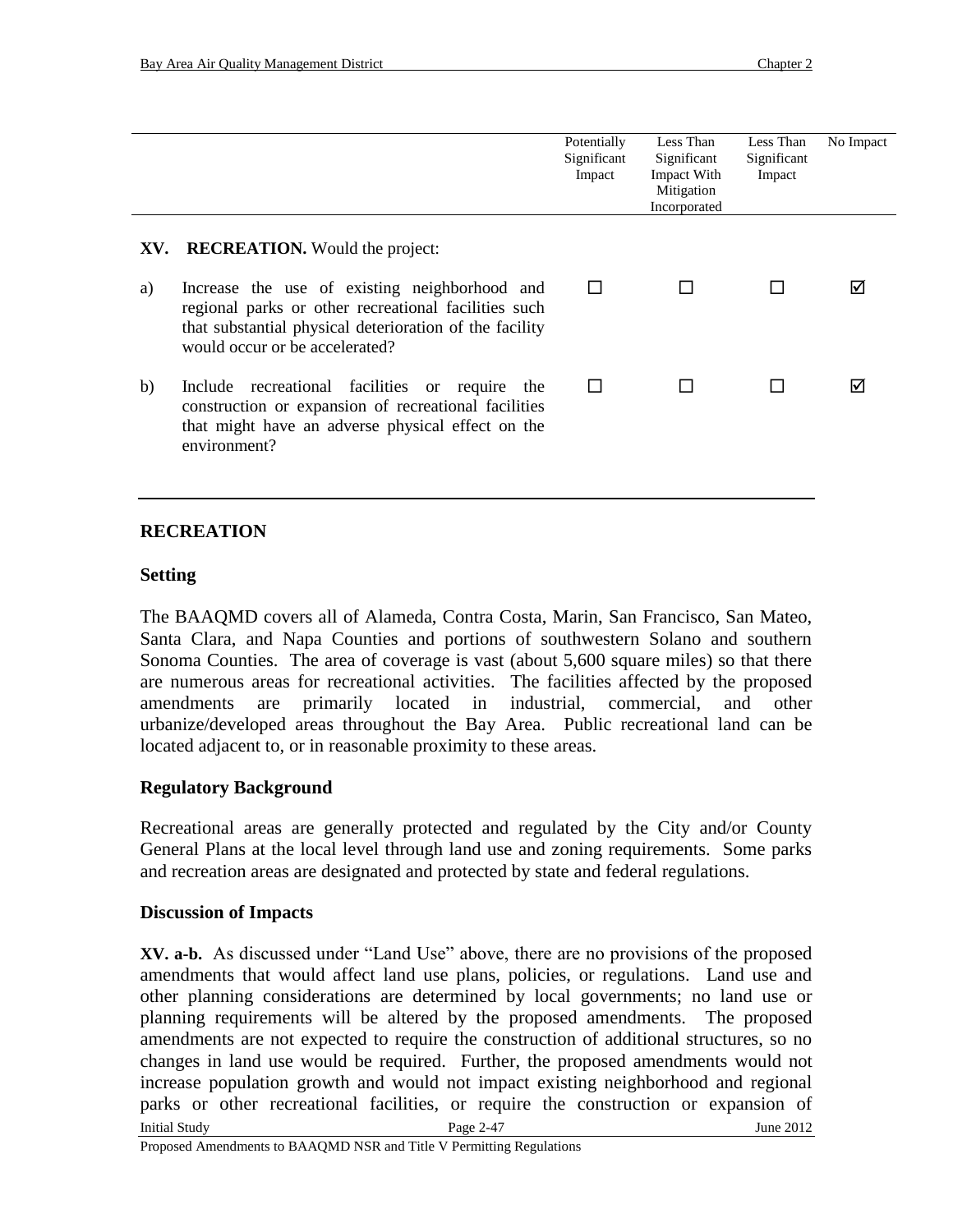recreational facilities that might have an adverse physical effect on the environment. Therefore, no significant adverse impacts on recreation are expected.

### **Conclusion**

Based upon these considerations, no recreation impacts are expected from the adoption of proposed amendments. Therefore, recreation impacts will not be further analyzed in the EIR.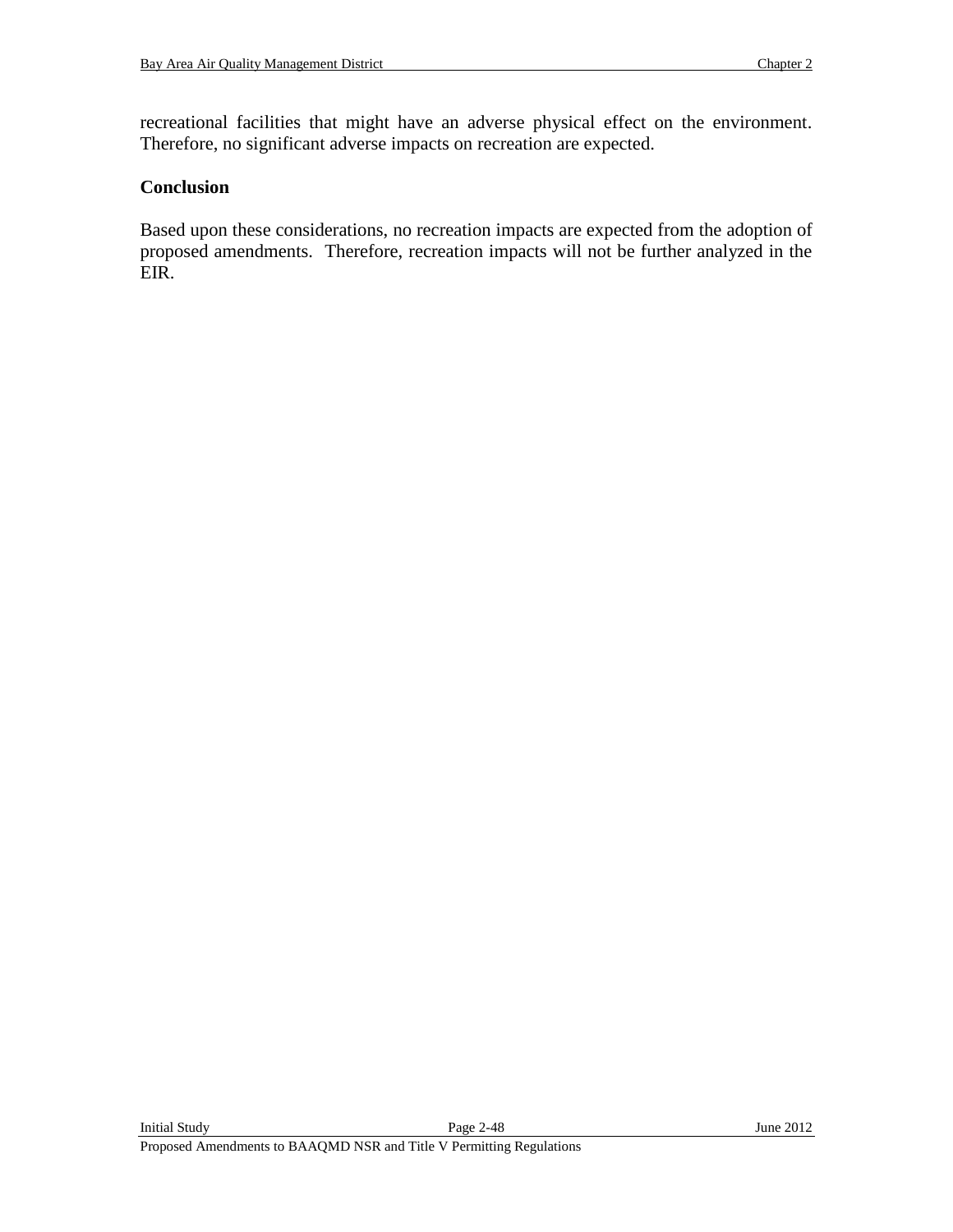|                                                      |                                                                                                                                                                                                                                                                                                                                                                                                                                                    | Potentially<br>Significant<br>Impact | Less Than<br>Significant<br>Impact With<br>Mitigation<br>Incorporated | Less Than<br>Significant<br>Impact | No Impact |
|------------------------------------------------------|----------------------------------------------------------------------------------------------------------------------------------------------------------------------------------------------------------------------------------------------------------------------------------------------------------------------------------------------------------------------------------------------------------------------------------------------------|--------------------------------------|-----------------------------------------------------------------------|------------------------------------|-----------|
| XVI. TRANSPORTATION / TRAFFIC. Would the<br>project: |                                                                                                                                                                                                                                                                                                                                                                                                                                                    |                                      |                                                                       |                                    |           |
| a)                                                   | Conflict with an applicable plan, ordinance or<br>policy establishing measures of effectiveness for<br>the performance of the circulation system, taking<br>into account all modes of transportation<br>including mass transit and non-motorized travel<br>and relevant components of the circulation<br>system, including but not limited to intersections,<br>streets, highways and freeways, pedestrian and<br>bicycle paths, and mass transit? | ΙI                                   | ΙI                                                                    | H                                  | ☑         |
| b)                                                   | Conflict<br>with<br>applicable<br>congestion<br>an<br>management program, including, but not limited<br>to level of service standards and travel demand<br>measures, or other standards established by the<br>county congestion management agency for<br>designated roads or highways?                                                                                                                                                             | ΙI                                   |                                                                       | ΙI                                 | ⋈         |
| c)                                                   | Result in a change in air traffic patterns,<br>including either an increase in traffic levels or a<br>change in location that results in substantial<br>safety risks?                                                                                                                                                                                                                                                                              | □                                    | H                                                                     | ΙI                                 | ⋈         |
| $\mathbf{d}$                                         | Substantially increase hazards because of a<br>design feature (e.g. sharp curves or dangerous<br>intersections) or incompatible uses (e.g. farm<br>equipment)?                                                                                                                                                                                                                                                                                     | П                                    | H                                                                     | ΙI                                 | ☑         |
| e)                                                   | Result in inadequate emergency access?                                                                                                                                                                                                                                                                                                                                                                                                             | ப                                    | ΙI                                                                    | □                                  | ☑         |
| f)                                                   | Conflict with adopted policies, plans or<br>programs regarding public transit, bicycle, or<br>pedestrian facilities, or otherwise decrease the<br>performance or safety of such facilities?                                                                                                                                                                                                                                                        | П                                    | П                                                                     | □                                  | ☑         |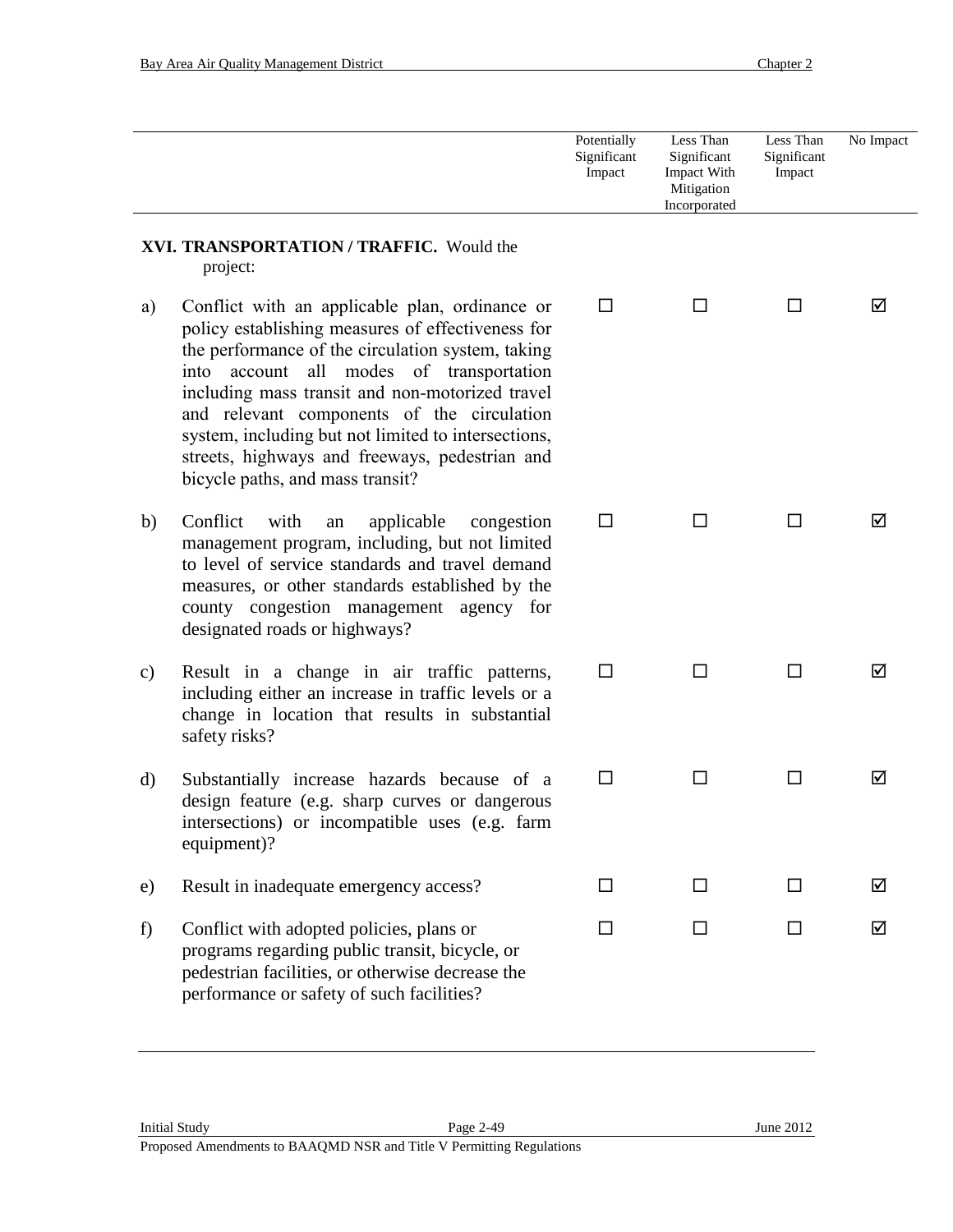## **TRANSPORTATION / TRAFFIC**

## **Setting**

Transportation systems located within the Bay Area include railroads, airports, waterways, and highways. The Port of Oakland and three international airports in the area serve as hubs for commerce and transportation. The transportation infrastructure for vehicles and trucks in the Bay Area ranges from single lane roadways to multilane interstate highways. The Bay Area contains over 19,600 miles of local streets and roads, and over 1,400 miles of state highways. In addition, there are over 9,040 transit route miles of services including rapid rail, light rail, commuter, diesel and electric buses, cable cars, and ferries. The Bay Area also has an extensive local system of bicycle routes and pedestrian paths and sidewalks.

The region is served by numerous interstate and U.S. freeways. On the west side of San Francisco Bay, Interstate 280 and U.S. 101 run north-south. U.S. 101 continues north of San Francisco into Marin County. Interstates 880 and 660 run north-south on the east side of the Bay. Interstate 80 starts in San Francisco, crosses the Bay Bridge, and runs northeast toward Sacramento. Interstate 80 is a six-lane north-south freeway which connects Contra Costa County to Solano County via the Carquinez Bridge. State Routes 29 and 84, both highways that allow at-grade crossings in certain parts of the region, become freeways that run east-west, and cross the Bay. Interstate 580 starts in San Rafael, crosses the Richmond-San Rafael Bridge, joins with Interstate 80, runs through Oakland, and then runs eastward toward Livermore. From the Benicia-Martinez Bridge, Interstate 680 extends north to Interstate 80 in Cordelia. Caltrans constructed a second freeway bridge adjacent and east of the existing Benicia-Martinez Bridge. The new bridge consists of five northbound traffic lanes. The existing bridge was re-striped to accommodate four lanes for southbound traffic. Interstate 780 is a four lane, east-west freeway extending from the Benicia-Martinez Bridge west to I-80 in Vallejo.

# **Regulatory Background**

Transportation planning is usually conducted at the state and county level. Planning for interstate highways is generally done by the California Department of Transportation.

Most local counties maintain a transportation agency that has the duties of transportation planning and administration of improvement projects within the county and implements the Transportation Improvement and Growth Management Program, and the congestion management plans (CMPs). The CMP identifies a system of state highways and regionally significant principal arterials and specifies level of service standards for those roadways.

## **Discussion of Impacts**

**XVI. a-b.** The proposed amendments will not require any new major construction activities at affected facilities, or require any additional employees. Therefore, there will not be any increase in traffic associated with the proposed amendments, and the proposed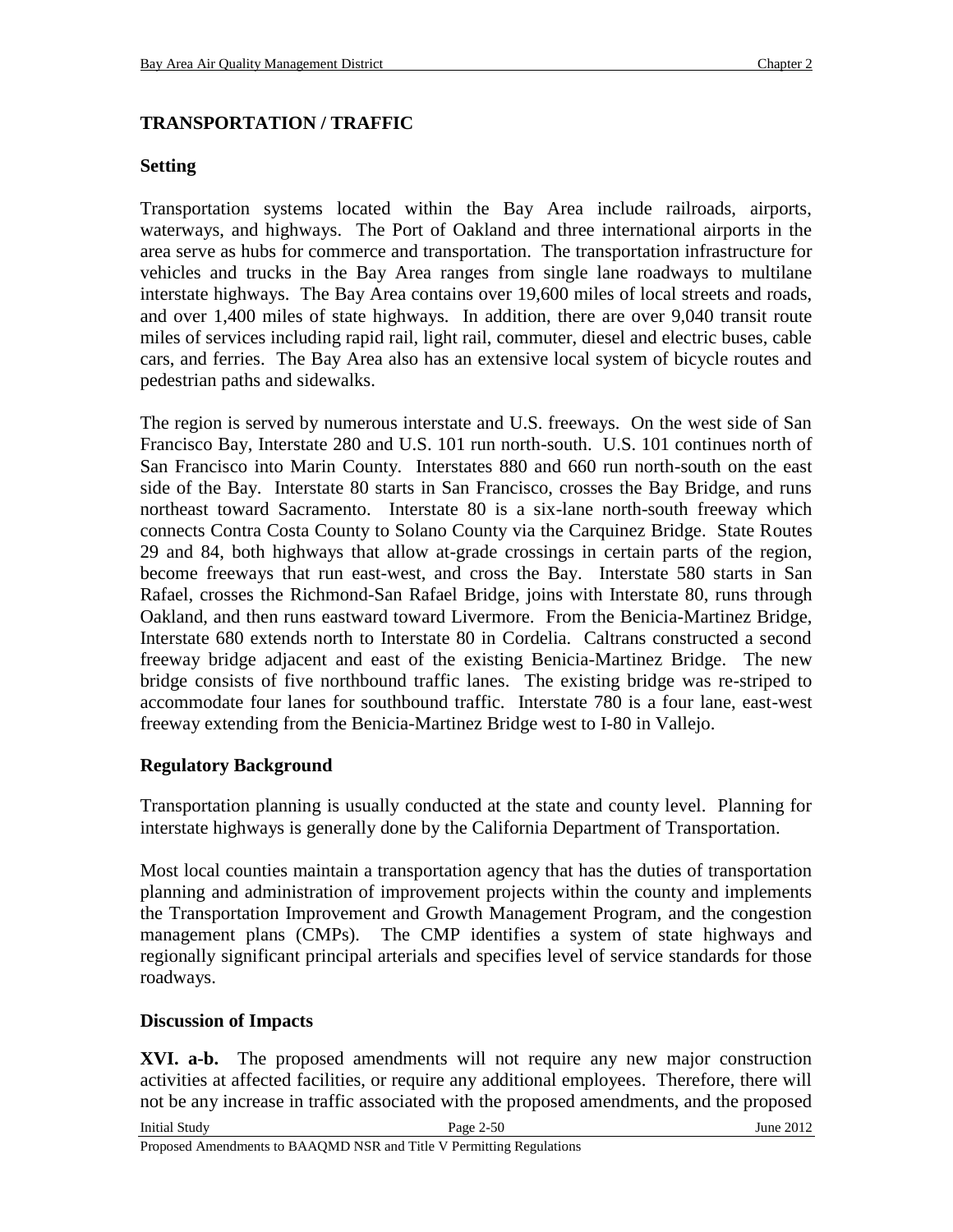amendments will not cause or contribute to any degradation in the current level of service at any intersection. The workforce at each affected facility is not expected to increase as a result of the proposed amendments, and no increase in traffic is expected. Thus, no traffic impacts are expected due to the proposed amendments.

**XVI. c.** The proposed amendments are not expected to result in any change in air traffic patterns. Although some affected facilities may be located near airports or beneath flight paths, the proposed amendments will not require any changes at such facilities that would affect air traffic. The proposed amendments will therefore not cause any substantial safety risks associated with air traffic patterns.

**XVI. d - e.** The proposed amendments will not change the design of any roadway or result in incompatible uses. The proposed amendments are not expected to increase traffic, alter any circulation patterns, or create impacts on the traffic circulation system. The proposed amendments do not involve construction of any roadways, so there would be no change in a roadway design feature that could increase traffic hazards. Emergency access would not be impacted by the proposed amendments, as no change in traffic, access, or circulation is required.

**XVI. f.** Operational activities resulting from the proposed amendments are not expected to conflict with policies supporting alternative transportation since the proposed amendments will involve not construction activities that could affect alternative transportation modes (e.g. bicycles or buses).

# **Conclusion**

Based upon these considerations, transportation/traffic impacts are not expected from the adoption of proposed amendments. Therefore, transportation/traffic impacts will not be further analyzed in the EIR.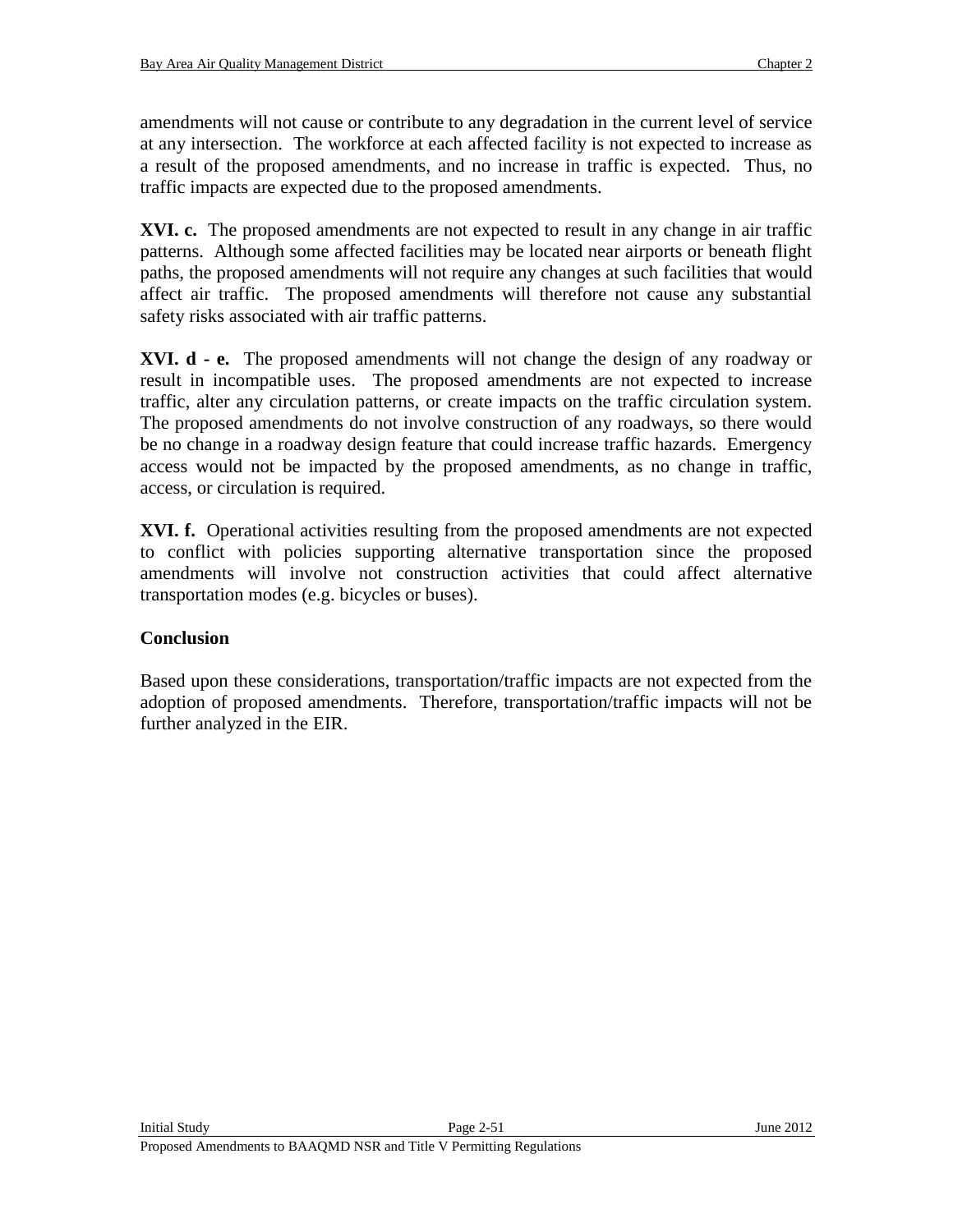|                                                          |                                                                                                                                                                                                                                            | Potentially<br>Significant<br>Impact | Less Than<br>Significant<br>Impact With<br>Mitigation<br>Incorporated | Less Than<br>Significant<br>Impact | N <sub>o</sub><br>Impact |
|----------------------------------------------------------|--------------------------------------------------------------------------------------------------------------------------------------------------------------------------------------------------------------------------------------------|--------------------------------------|-----------------------------------------------------------------------|------------------------------------|--------------------------|
| XVII. UTILITIES / SERVICE SYSTEMS. Would the<br>project: |                                                                                                                                                                                                                                            |                                      |                                                                       |                                    |                          |
| a)                                                       | Exceed wastewater treatment requirements of the<br>applicable Regional Water Quality Control Board?                                                                                                                                        | п                                    | ΙI                                                                    | П                                  | ☑                        |
| b)                                                       | Require or result in the construction of new water<br>or wastewater treatment facilities or expansion of<br>existing facilities, the construction of which could<br>cause significant environmental effects?                               | □                                    | □                                                                     | □                                  | ☑                        |
| $\mathbf{c})$                                            | Require or result in the construction of new storm<br>water drainage facilities or expansion of existing<br>facilities, the construction of which could cause<br>significant environmental effects?                                        | п                                    | П                                                                     | П                                  | ☑                        |
| $\rm d)$                                                 | Have sufficient water supplies available to serve<br>the project from existing entitlements<br>and<br>resources, or would new or expanded entitlements<br>needed?                                                                          | П                                    | ΙI                                                                    | П                                  | ☑                        |
| e)                                                       | Result in a determination by the wastewater<br>treatment provider which serves or may serve the<br>project that it has adequate capacity to serve the<br>project's projected demand in addition to the<br>provider's existing commitments? | □                                    | П                                                                     | П                                  | ☑                        |
| f                                                        | Be served by a landfill with sufficient permitted<br>capacity to accommodate the project's solid waste<br>disposal needs?                                                                                                                  | п                                    | П                                                                     | П                                  | ☑                        |
| g)                                                       | Comply with federal, state, and local statutes and<br>regulations related to solid waste?                                                                                                                                                  | п                                    | П                                                                     | П                                  | ☑                        |

## **UTILITIES / SERVICE SYSTEMS**

## **Setting**

Given the large area covered by the BAAQMD, public utilities are provided by a wide variety of local agencies. Water is supplied to affected facilities by several water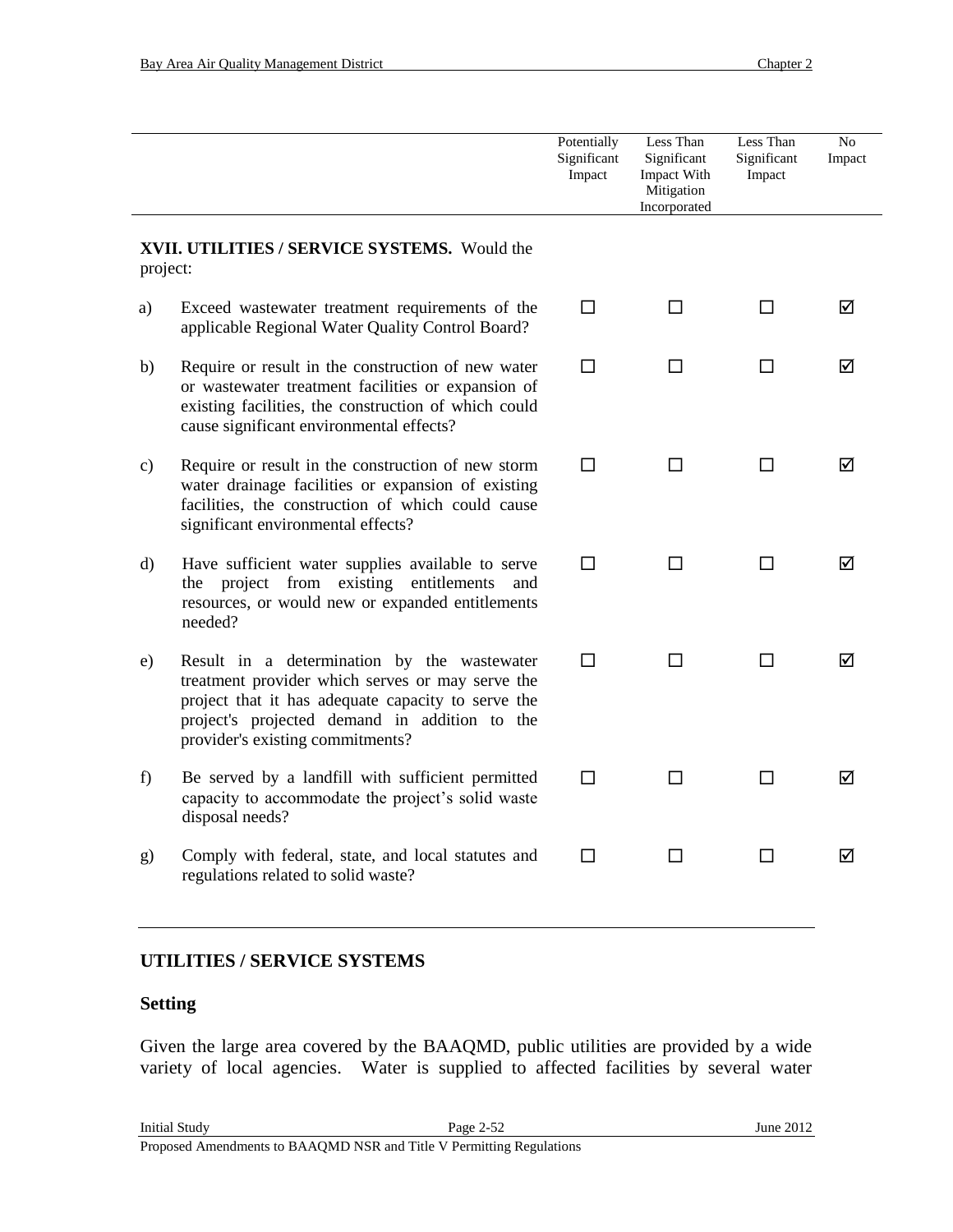purveyors in the Bay Area. Solid waste is handled through a variety of municipalities, through recycling activities, and at disposal sites.

### **Regulatory Background**

City and/or County General Plans usually contain goals and policies to assure adequate utilities and service systems are maintained within the local jurisdiction.

### **Discussion of Impacts**

**XVII. a, b, d and e.** The facilities subject to the District's NSR and Title V permitting programs are primarily located in industrial, commercial, and other developed/urbanized areas within the District, where water and wastewater services already existing. The proposed amendments are not expected to change any water use requirements or wastewater disposal needs at any affected facilities. Affected facilities will continue to use the same water supply resources and the same wastewater treatment facilities as under the current regulations. Therefore, no impacts on wastewater treatment requirements or wastewater treatment facilities are expected.

**XVII. c.** The proposed amendments will not require the construction of any new structures or any major changes to existing structures at existing facilities. They will not result in an increase in paved surfaces. The proposed amendments would not alter existing drainage or require the construction of new storm water drainage facilities. Nor are the proposed amendments expected to create or contribute runoff water that would exceed the capacity of existing or planned storm water drainage systems or provide substantial additional sources of polluted runoff. Therefore, no adverse impacts on storm drainage facilities are expected.

**XVII. f and g.** The proposed amendments would not affect the ability of facilities to comply with federal, state, and local statutes and regulations related to solid waste. No impacts on waste generation are expected from the proposed amendments. The proposed amendments would not generate any additional hazardous materials or hazardous waste, so no impacts to hazardous waste disposal facilities are expected due to the proposed amendments. All operations are expected to continue to comply with all applicable federal, state, and local statutes and regulations related to solid and hazardous wastes.

#### **Conclusion**

Based upon these considerations, no impacts to utilities and service systems are expected from the adoption of proposed amendments. Therefore, impacts to utilities and service systems will not be further analyzed in the EIR.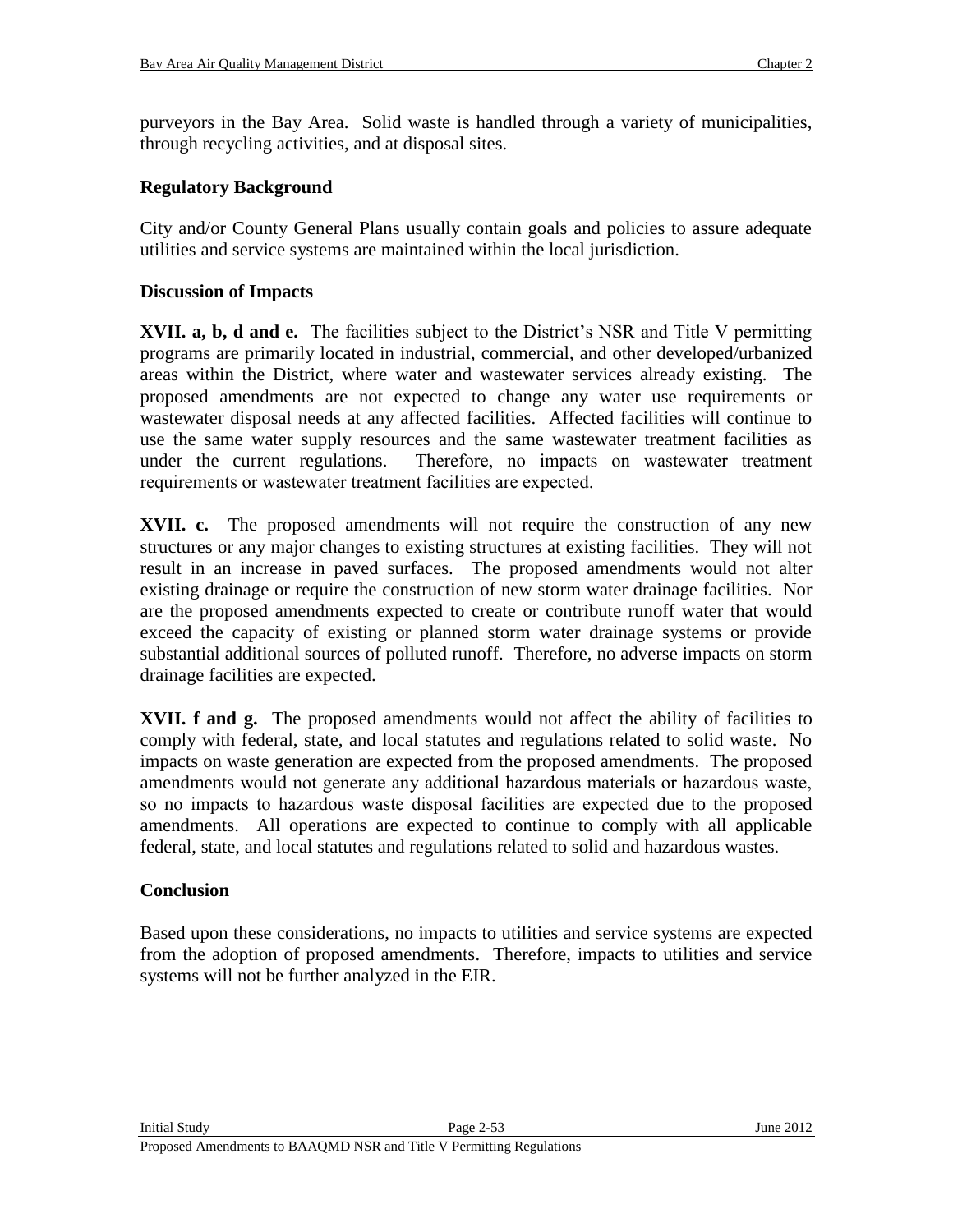|                                                                                                                                                                                                                                                                                                                                                                                                                                                                                      | Potentially<br>Significant<br>Impact | Less Than<br>Significant<br>Impact With<br>Mitigation<br>Incorporated | Less Than<br>Significant<br>Impact | No Impact |
|--------------------------------------------------------------------------------------------------------------------------------------------------------------------------------------------------------------------------------------------------------------------------------------------------------------------------------------------------------------------------------------------------------------------------------------------------------------------------------------|--------------------------------------|-----------------------------------------------------------------------|------------------------------------|-----------|
| XVIII.<br><b>MANDATORY FINDINGS OF</b><br>SIGNIFICANCE.                                                                                                                                                                                                                                                                                                                                                                                                                              |                                      |                                                                       |                                    |           |
| Does the project have the potential to degrade the<br>a)<br>quality of the environment, substantially reduce the<br>habitat of a fish or wildlife species, cause a fish or<br>wildlife population to drop below self-sustaining<br>levels, threaten to eliminate a plant or animal<br>community, reduce the number or restrict the range<br>of a rare or endangered plant or animal, or eliminate<br>important examples of the major periods of<br>California history or prehistory? | П                                    | П                                                                     | ΙI                                 | ⋈         |
| b)<br>Does the project have impacts that are individually<br>limited,<br>cumulatively<br>considerable?<br>but<br>considerable" means<br>("Cumulatively<br>that<br>the<br>incremental effects of a project are considerable<br>when viewed in connection with the effects of past<br>projects, the effects of other current projects, and the<br>effects of probable future projects)                                                                                                 | ⊠                                    |                                                                       |                                    |           |
| Does the project have environmental effects that will<br>$\mathbf{c})$<br>cause substantial adverse effects on human beings,<br>either directly or indirectly?                                                                                                                                                                                                                                                                                                                       | ☑                                    |                                                                       |                                    |           |

## **MANDATORY FINDINGS OF SIGNIFICANCE**

## **Discussion of Impacts**

**XVIII. a.** The proposed amendments do not have the potential to degrade the quality of the environment, substantially reduce the habitat of a fish or wildlife species, cause a fish or wildlife population to drop below self-sustaining levels, threaten to eliminate a plant or animal community, reduce the number or restrict the range of a rare or endangered plant or animal, or eliminate important examples of the major periods of California history or prehistory, as discussed in the previous sections of the CEQA checklist. The proposed amendments will allow the District to implement certain air quality regulations currently regulated by the U.S. EPA, among other improvements.

The major facilities that are the principal subject of these regulatory programs are primarily located in industrial and commercially zoned areas, as well as other urbanized/developed portions within the District that have already been developed and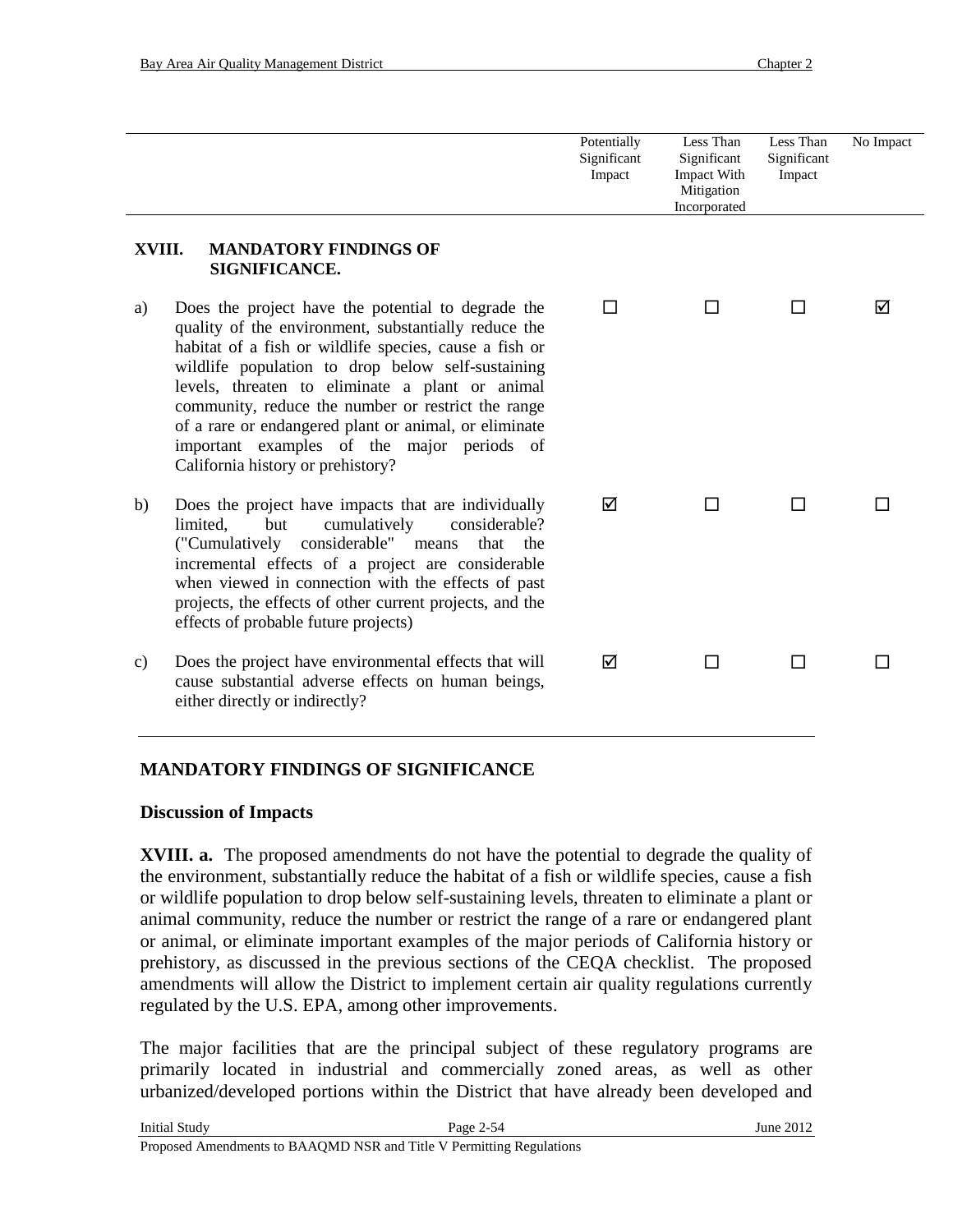graded. Accordingly, any additional requirements adopted under the proposed amendments would apply primarily to facilities within industrial/commercial, and other urbanized areas, which are generally not located in areas with sensitive biological or cultural resources. As discussed in Section IV, Biological Resources and Section V, Cultural Resources, no significant adverse impacts are expected to biological or cultural resources.

Additionally, none of the amendments are expected to require any significant additional construction or other alteration at any affected facility. The proposed amendments are not expected to require any significant changes in any required pollution control equipment compared to what is already required under current regulations. Consequently, the proposed amendments are not expected to have a significant impact on the existing environment which, due to its location or nature, could result in significant impacts on biological or cultural resources.

**XVIII. b-c.** As explained in the discussions of potential Air Quality and GHG impacts above, the District is preparing an EIR to address the potential for significant impacts in these areas. By definition, such impacts are primarily cumulative in nature. In most cases the problems associated with degraded air quality and global climate change are not caused by any single project in isolation, but are the result of many past, present and future projects emitting air pollutants (including GHGs, among others) that combine in the atmosphere to cause the environmental impacts associated with these problems. Given the information addressed in the Air Quality and GHG impacts discussions above, and in particular public comments that have been received expressing concerns in these areas, detailed evaluation of these issues in an EIR is warranted. The EIR will evaluate whether the proposed amendments could cause any incremental contribution to any such cumulative impacts that is cumulatively considerable. Furthermore, air quality impacts and GHG impacts clearly have the potential to have substantial adverse impacts on human beings, both directly and indirectly. The EIR will evaluate whether the proposed amendments would have the potential for such adverse impacts.